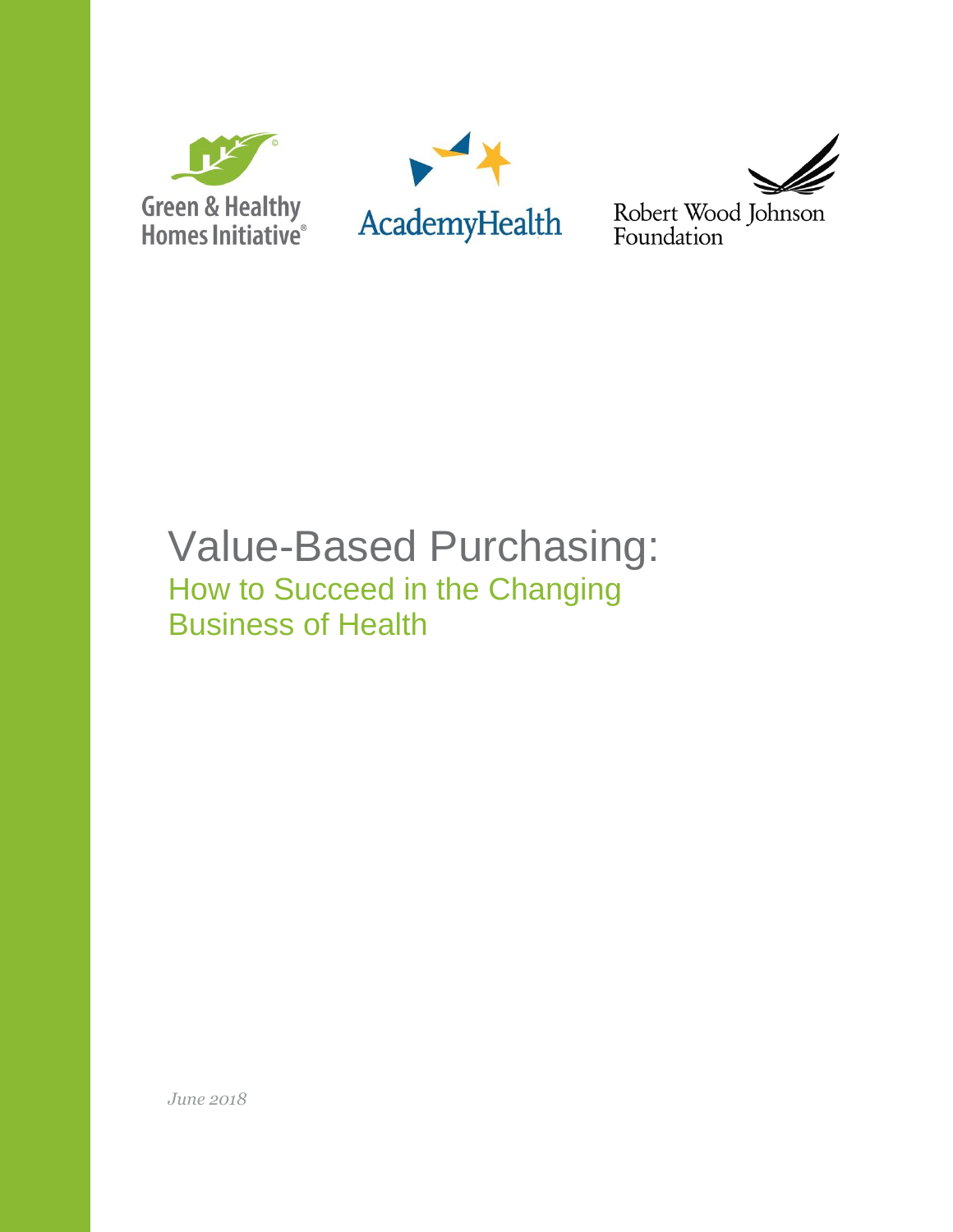The Green & Healthy Homes Initiative (GHHI), founded in 1986, is a national 501(c)3 nonprofit, nonpartisan organization that provides evidence-based direct services and technical assistance to create healthy, safe and energy efficient homes to improve health, economic and social outcomes for low-income families while reducing public and private healthcare costs.

With support from the Robert Wood Johnson Foundation, AcademyHealth launched the Payment Reform for Population Health initiative in 2016 to explore improving community-wide health through the transformation of the health care payment system. As part of their efforts to identify the opportunities and challenges associated with linking payment reform to population health, AcademyHealth contracted with the Green and Health Homes Initiative (GHHI) to provide technical assistance to a large social service organization to explore structuring a risk-based contract with a major local Medicaid managed care plan to provide targeted services to a high cost-high needs population.

> To learn more about the Payment Reform for Population Health initiative, visit www.academyhealth.org/p4ph.

#### **Authors**

**Andrew E Olson** Social Innovation Specialist The Green & Healthy Homes Initiative

> **Enrique Martinez-Vidal** Vice President Academy Health

#### **Contributors**

**Susan Kennedy** Senior Manager Academy Health

**Michael McKnight** VP Policy & Innovation The Green & Healthy Homes Initiative

@2018 - All materials are copyrighted and the sole property of the Green & Healthy Homes Initiative. For copies of material or if you have any questions, comments, or concerns, please contact [communications@ghhi.org.](mailto:communications@ghhi.org)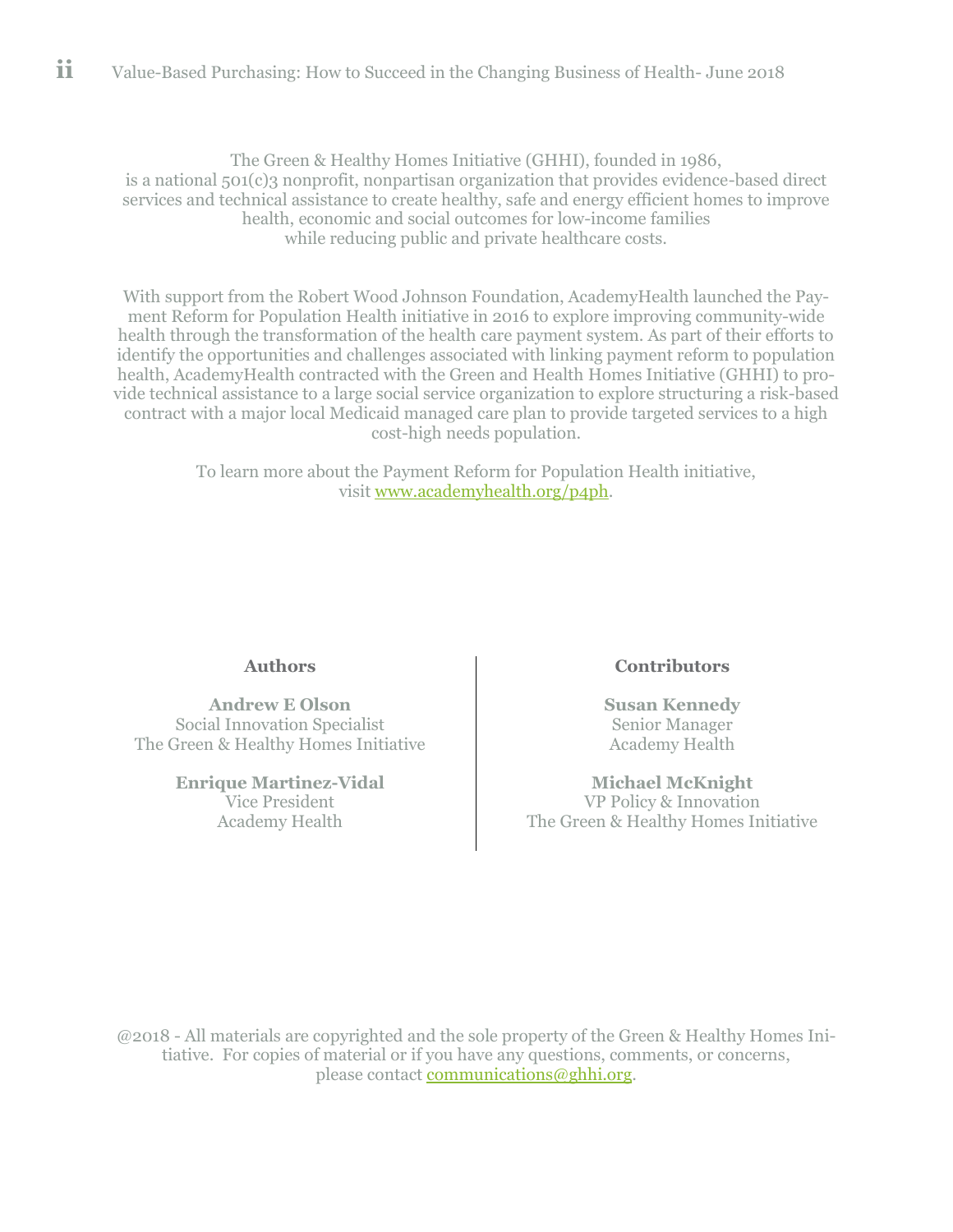## <span id="page-2-0"></span>Executive summary

Value-based purchasing, when appropriately enabled, changes the competitive landscape for insurance purchasers, plans, and service providers, who will need to adapt to be successful.

The current healthcare system in the United States is changing by moving towards a system of value-based purchasing. That change will impact how insurance, care, and health are paid for, which will impact the business operations of those purchasing insurance and services that impact health. Those changes will alter the competitive dynamics that determine which players in the healthcare system are successful as businesses. Value-based purchasing can make good health good business, which makes the players that have a larger health impact more competitive – if they can leverage it.

The dynamic of better health being better business leaves the insurance purchasers, insurance plans, and service providers in need of new organizational capabilities to be competitive. Insurance purchasers will need to understand the value of their insurance purchases including the long-run health impacts as well as how their insurance purchasing decisions impact their insurance plan's decisions about investing in health. Insurance plans will need to have deep understanding of their revenue models and be able to strategically manage investments in health in new, more nuanced, and complex ways. Service providers, including a new bevy of nontraditional providers, will have opportunity and risk associated with new payment models.

If the healthcare system stays the payment reform course, funding changes will impact insurance-purchasing behavior and service provider payments. Comprehensive approaches to population health may include advertising campaigns, food-banks, and technology companies alongside the traditional hospitals, provider groups, and research facilities; all while delivering better outcomes at the same or lower costs.

To get there, each type of entity in the healthcare system will have to change. Purchasers of insurance will need to start putting a financial value on the health impact that health insurance plans have. To compete for more sophisticated consumers, the insurance plans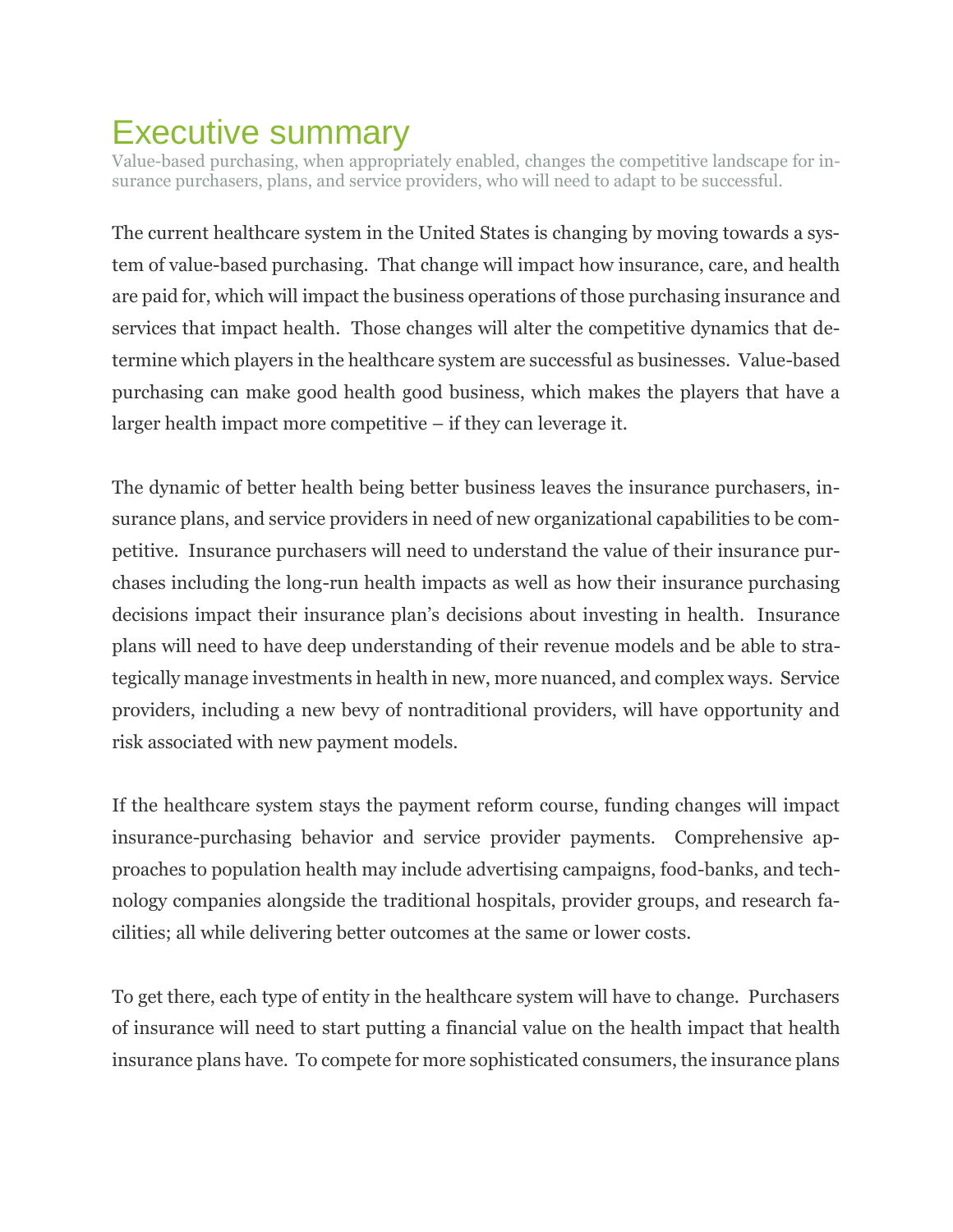will need to deliver that value by developing highly sophisticated approaches to monetizing improvements in health and parsing the value that different services have. Service providers will need to develop high-value service-delivery approaches and be accountable financially for the impact their services have on health in the long run.

Overall, organizations will face critical strategic decisions in the face of uncertainty. Technology is often heralded as the golden solution, but it may not even be a silver bullet and without fundamentally reexamining the business of health, existing organizations may fall victim to a new wave of competition. Meanwhile, new business models are bringing new opportunities and those firms best adapted to deliver health value for their consumers will have the best chance of winning the day.

Value-based purchasing, where appropriately implemented, has created a real market and business case for making long-term investments in the health of high-risk populations. Those firms that do so most cost-effectively will have the greatest ability to reinvest and drive future profitability.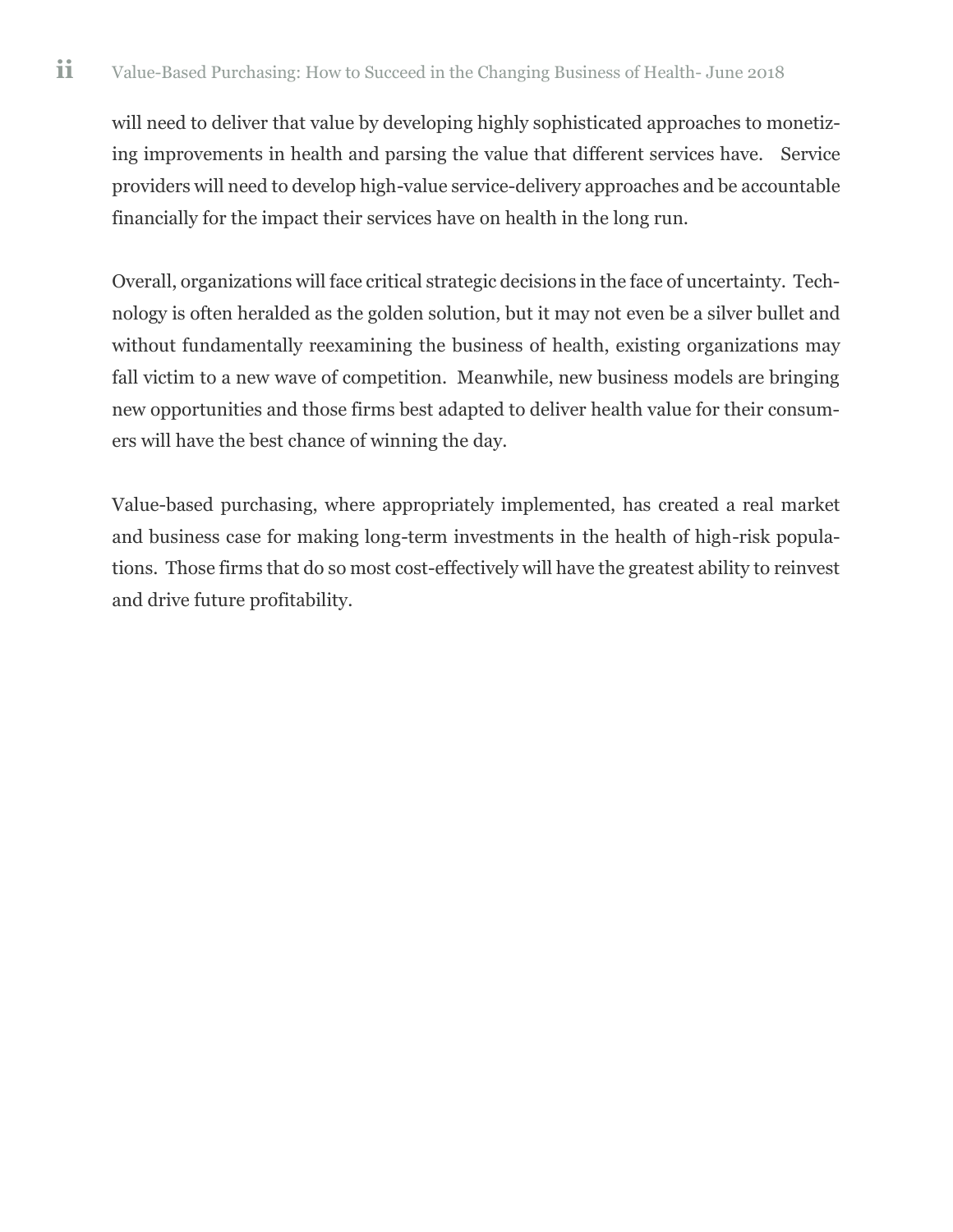# <span id="page-4-0"></span>**Contents**

| 30 |  |  |  |  |
|----|--|--|--|--|
|    |  |  |  |  |
|    |  |  |  |  |
|    |  |  |  |  |
|    |  |  |  |  |
|    |  |  |  |  |
|    |  |  |  |  |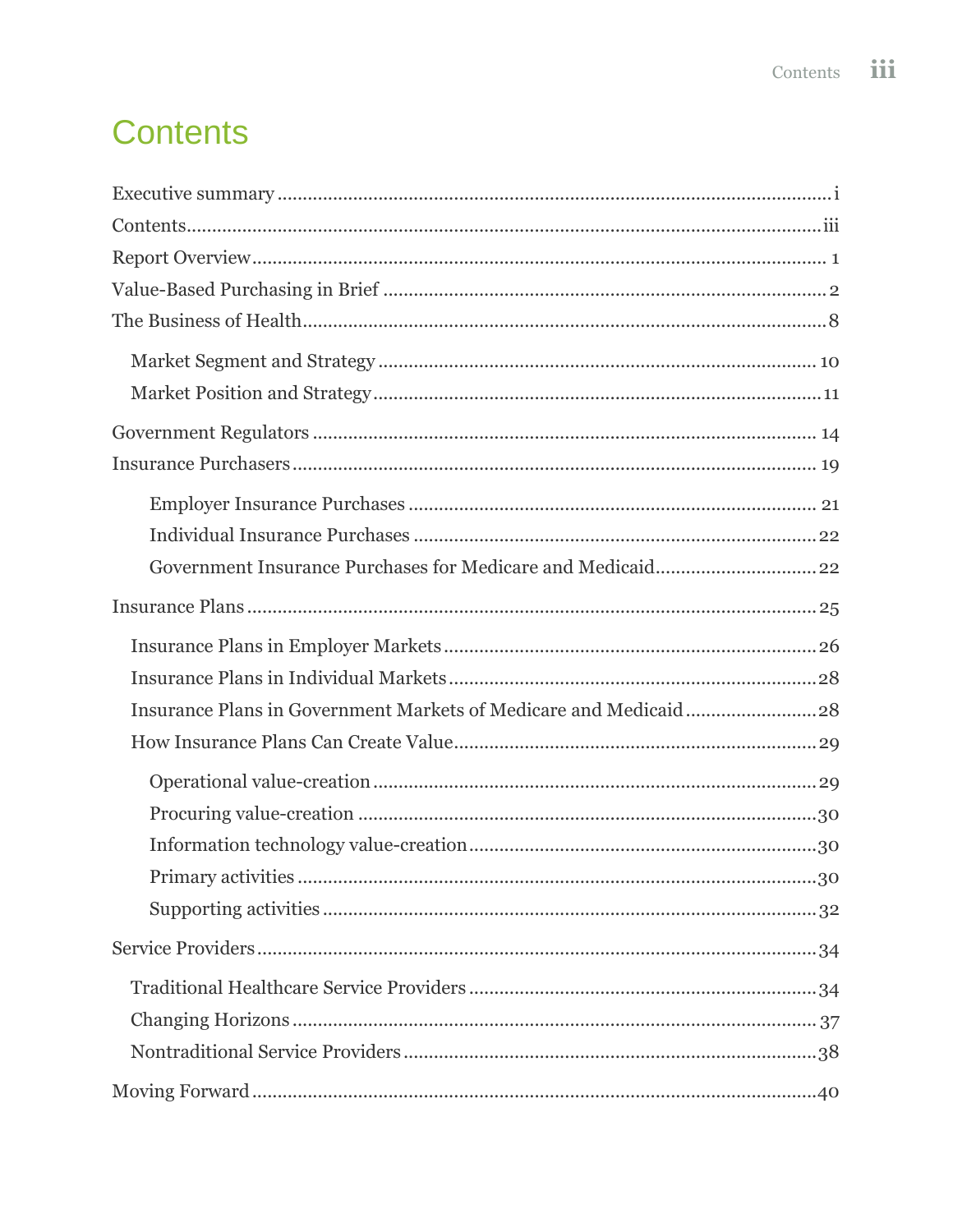|--|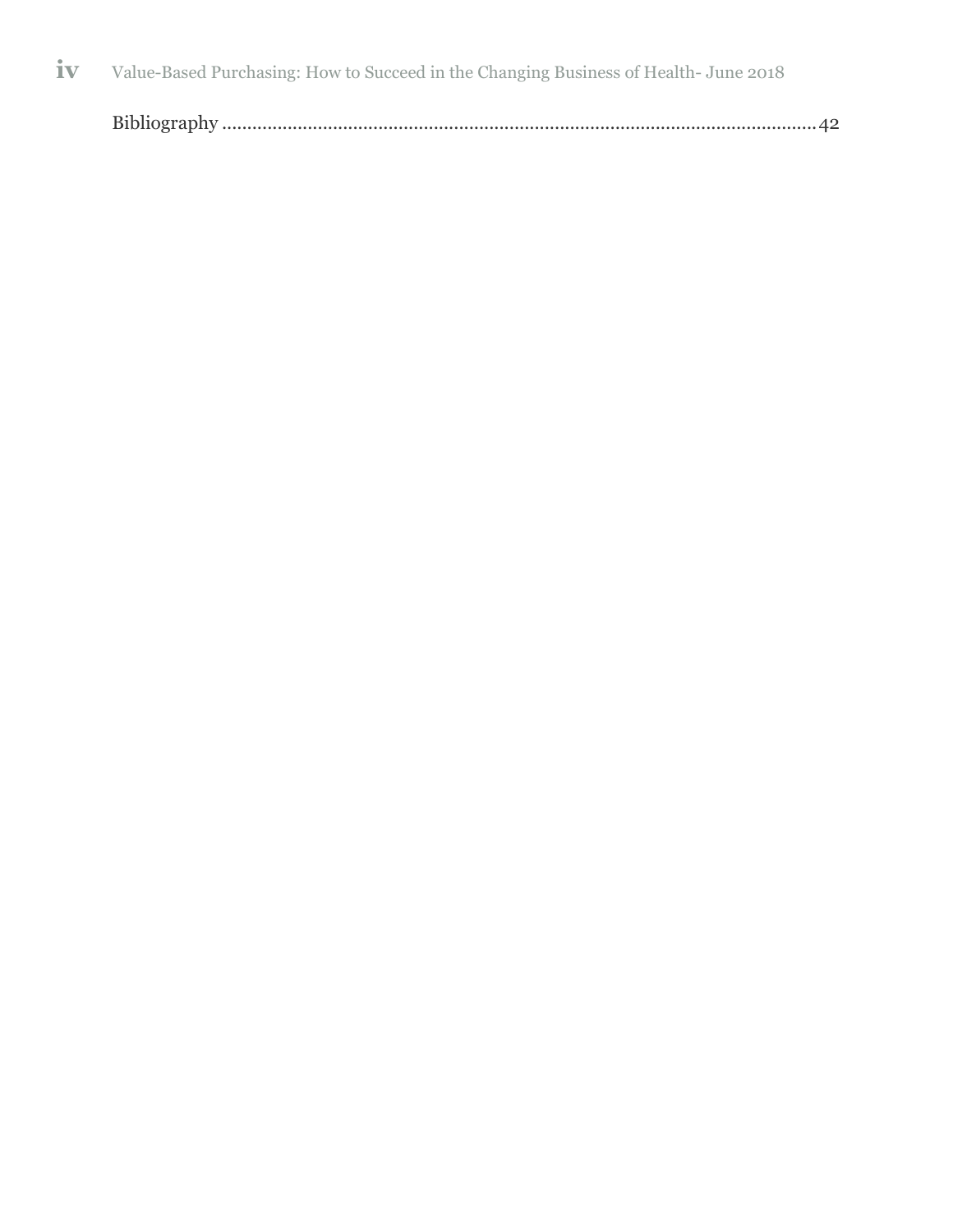# <span id="page-6-0"></span>Report Overview

Once a system of value-based purchasing is in place, parties within that system have different roles and ways to create value that contribute to the system. This document will describe:

- The roles each of the healthcare system entities have played and can play under value-based purchasing models;
- What opportunities and challenges the future may hold for the entities;
- How those entities can take full advantage of their opportunities; and
- What the impact of taking those opportunities can be.

This is important because:

- While performance-based contracting is not a new idea, increasing use of the models has created business opportunities that were not previously available;
- The funding for healthcare in the United states now contains substantial financial incentives for nontraditional services and the accompanying business models; and
- New systems of funding healthcare in the U.S. will require new organizational systems and relationships to ensure success.

This report contains a brief overview and recap of "Value-Based Purchasing: Making Good Health Good Business" <sup>1</sup> and is followed by a targeted discussion of what is necessary for regulators, insurance purchasers, insurance plans, and service providers to be successful under new funding models that include value-based purchasing arrangements.

<sup>&</sup>lt;sup>1</sup> (Olson and Martinez-Vidal 2018)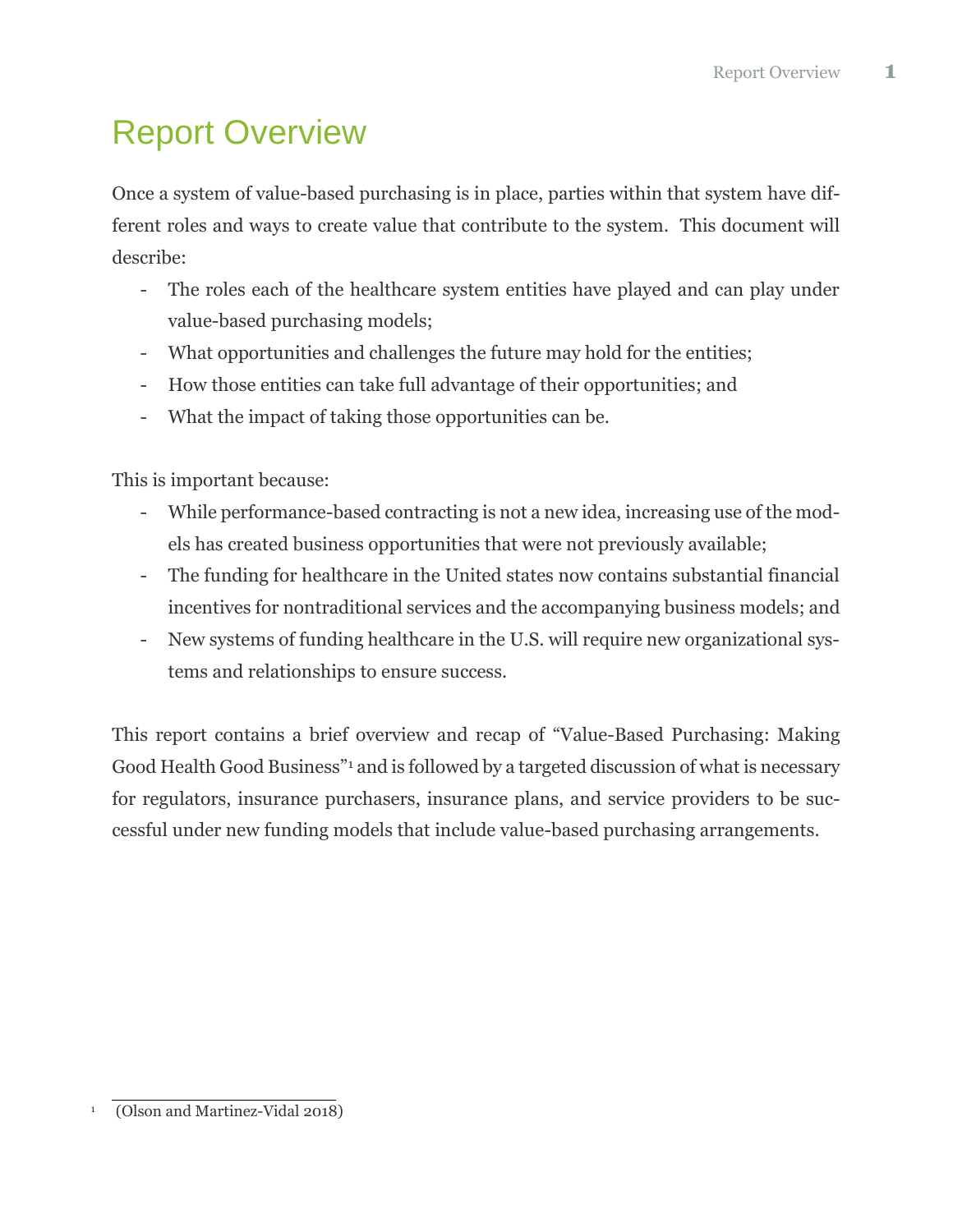## <span id="page-7-0"></span>Value-Based Purchasing in Brief

A system change: from healthcare to health

Value-based purchasing can only be understood in the context of its alternative—traditional health-insurance funding. For a myriad of reasons, health insurance purchasers and plans have not invested in health, but rather paid for the cost of healthcare services or a part thereof. This payment was typically through a process of billing for specific activities, at set rates, and based on the volume of those activities – charging on a fee-forservice basis. Healthcare service providers billed their insurance companies, who charged premiums to the people enrolled with the insurance plan. Insurance plans managed healthcare services access and billing.





Managed care was a move to a system where this year's costs determine the prospective rate paid to the insurance companies next year, *see Exhibit 1*. There were, however, complications stemming from the financial controls enacted through medical loss ratio effects and how expenditures were classified to determine prospective rates.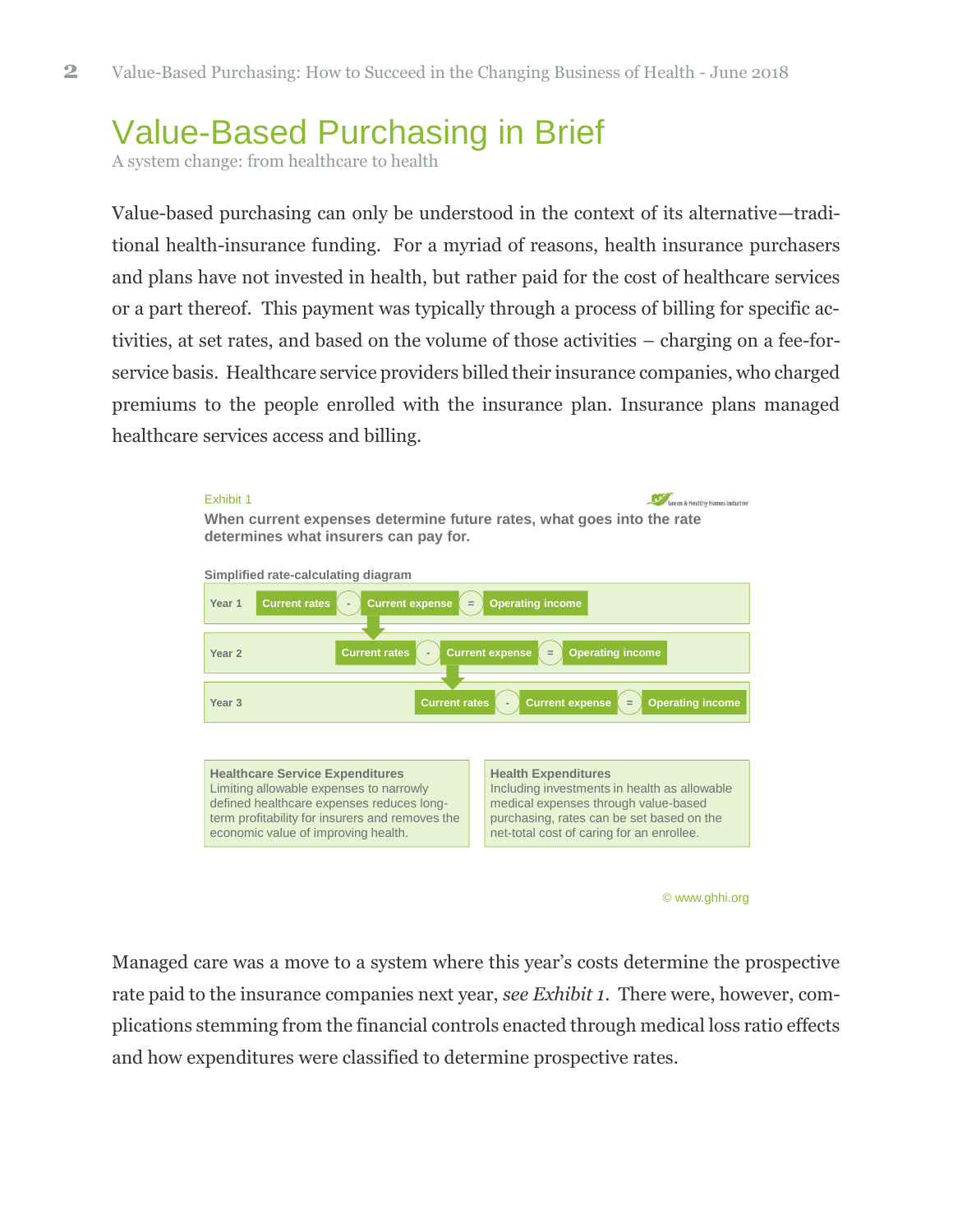For financial accountability, all expenses were classified as medical expenses or not, a categorization that very closely aligned with what you were allowed to pay for under feefor-service. Only those costs that were deemed as medical expenses would count towards setting future rates. The plan's administrative budget was limited to a proportion of their medical expenses and plans would have to rebate all premiums beyond that amount. Plans would also have to make investments in health, retain savings, and profitability from their administrative budgets.

In theory this created a system where better health was better business because the plans could invest in better health and keep the savings up to a point, where their profitability was capped as a percentage of their healthcare service expenses. There are limits to the efficacy of that managed care payment system. Each year, if the plans improved the health of their population, the next year – even at the maximum allowable profitability – the plan would earn less, *see Exhibit 2*. Each year the plan's revenue would decrease, and the set percent of that smaller amount decreases as well.





© www.ghhi.org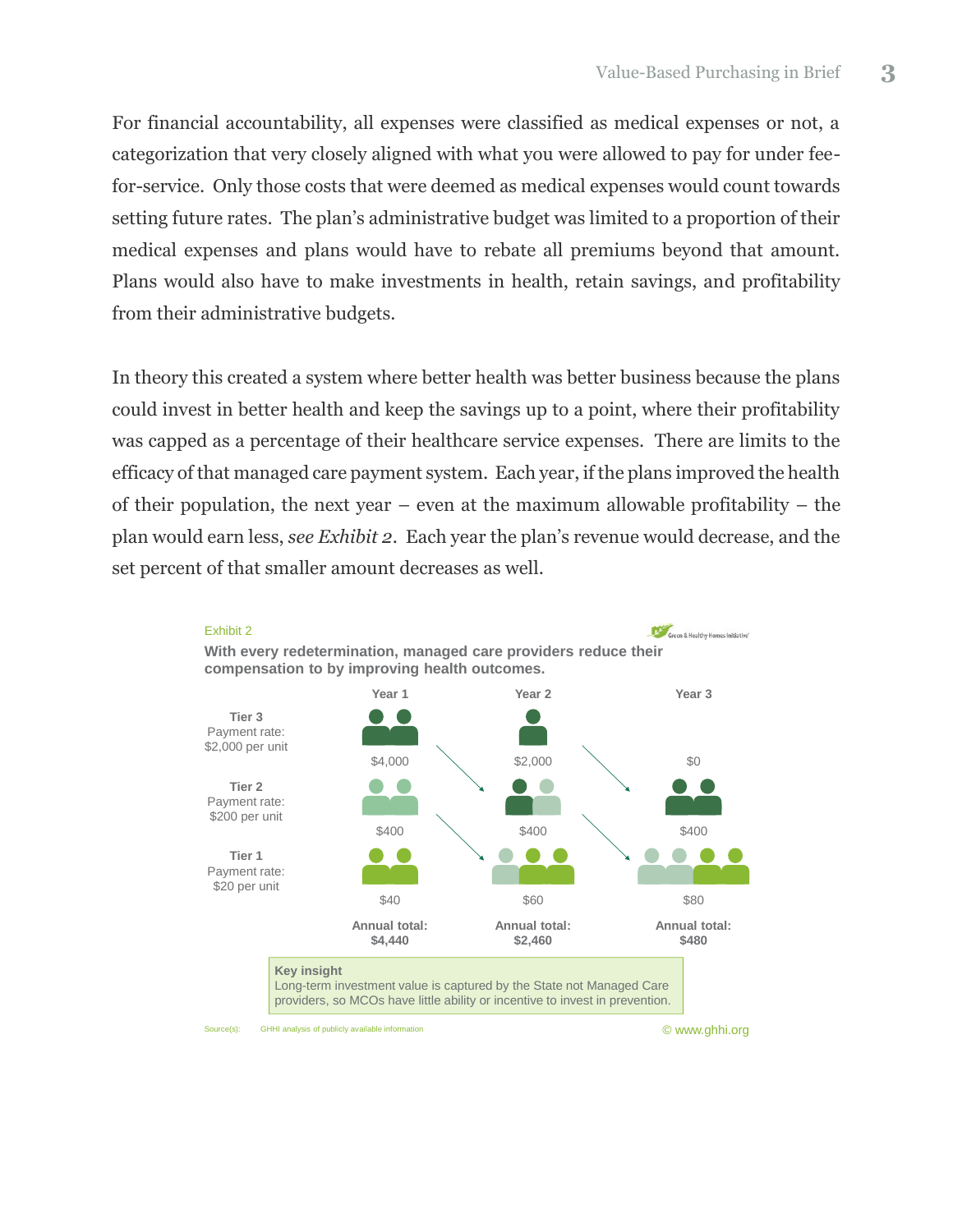Historical healthcare services utilization was still at the core of how rates were set to pay managed care companies and this played out deep inside the mechanics of the rate-setting process. Rates are set using standards for actuarial soundness, where baseline data are collected, adjusted for the historical trends, and the acuity of the patients in a specific plan's enrollment, *see Exhibit 3*. Unfortunately, these adjustments remove the very economic incentives for improving health that managed care was intended to provide because better health now leads to lower payments. Worse, the implementation of ratesetting practices often lacked transparency and relied on complex or proprietary analytical tools or methods where few parties were focused on improving health. By including payments for services that improve health in the core areas of the rate setting process, governments can change the economic dynamic entirely, but they need a mechanism for doing so.

#### Exhibit 3

Green & Healthy Homes Initiative' **Premium slide will prevent any MCOs from signing on unless you appropriately include health-related value-based purchases in re-basing.**





Value-based purchasing provides a mechanism that make good health good business. Value-based purchasing is different from the traditional system that was paying healthcare service providers for the activities they billed. Instead, payments are for a newly-defined measure of health-value or the impact that a program has on health or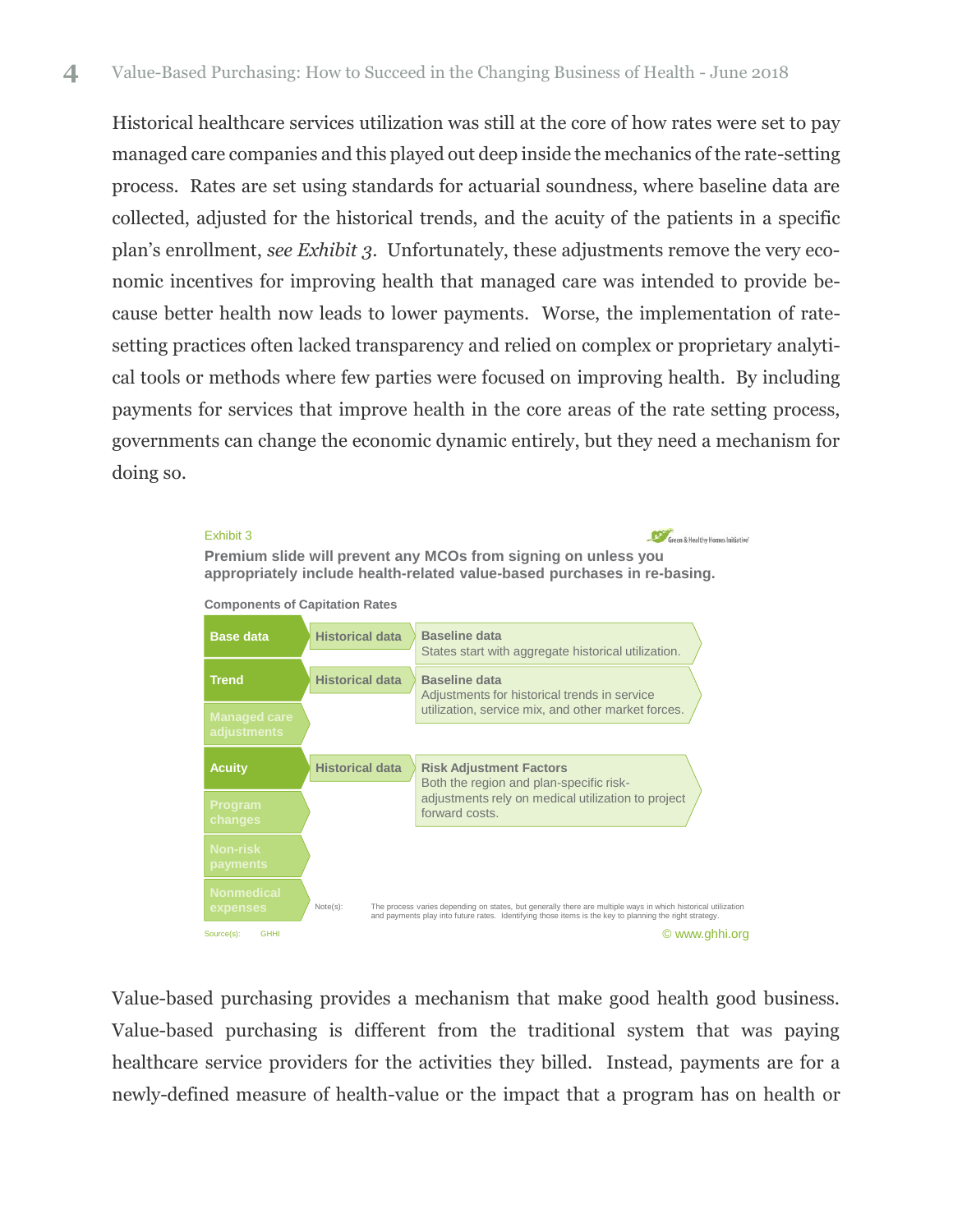healthcare costs. Examples include bundled payments, shared savings, and complex means that include both a capitation rate and layer of performance payments. Under bundled payments, an insurance plan may opt to recognize that services usually come in groups with an expected average total cost and pay that amount rather than for each lineitem. Shared-savings or risk payments allow insurers to partner with organizations and make payments based on prevented costs, opening the door to entirely new funding to address the root causes of poor health and high healthcare costs. States, in their regulatory capacity for public and private markets, can also allow plans to layer on specific health-outcomes performance payments, when seen as socially valuable and advancing the state's quality plan. Any state can enable any insurance plan to propose their own arrangements, leaving the government to evaluate the effectiveness, and promote successes.



These new payment mechanisms, *see Exhibit 4*, when appropriately implemented can turn the current healthcare services expense for entire populations into investment opportunities for partnerships between insurance plans and service providers. For example, while the burden of asthma is nearly \$50 billion per annum in the United States, nearly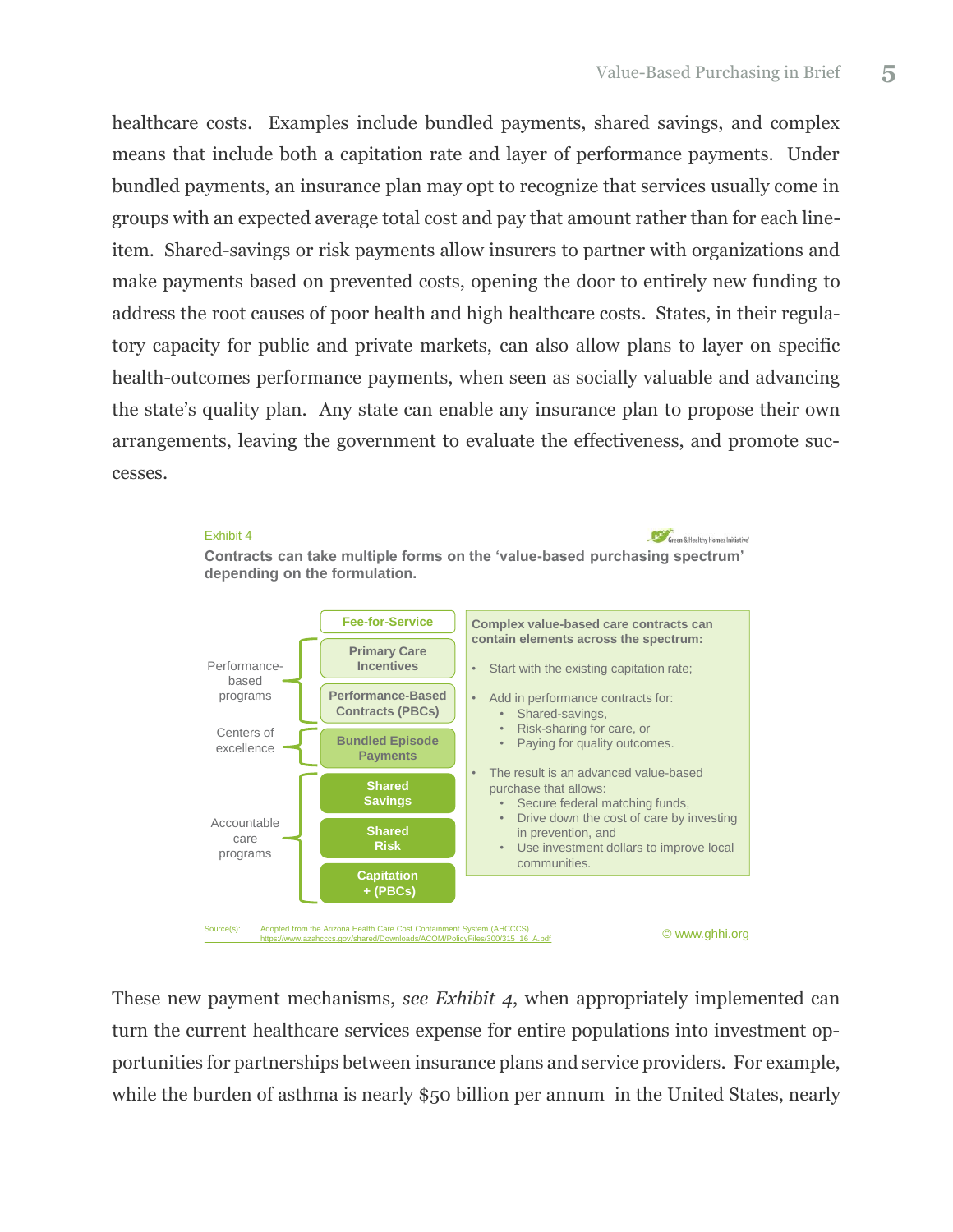\$13.8 billion of medical expenses could be prevented and converted into investments in healthy housing through cost-effective means. <sup>2</sup> Means such as healthy housing programs that invest in families, their built environment, education, and employment opportunities – all paid for with the savings from avoided hospitalizations and emergency-department visits with no budgetary impact to any government entity.

Another example is creating behavioral health programs with broad-ranging wraparound services in addition to existing clinical standards of care. A service provider could set up programs requiring investments in infrastructure, personnel, and new models of care delivery for a specific high-cost and high-risk population. The organization could be assigned a capitation rate for this subpopulation and take the financial responsibility for their medical care, while receiving incentive payments for improvements in specific quality measures. Similar efforts are underway nationally.

To transition to a system of health-value, many entities will need to redefine their valuepropositions and support them with very different business operations. First, a measure of health value must exist that can be used as the basis for payment. Then and only then can organizations transition to new business models that align with the new funding relationships. Those organizations, new and old, that align better with the health valuecreating process will be better rewarded, while those that fail to do so will struggle, if not fall out of the market entirely.

For example, a hospital system that provides narrowly-defined healthcare services at set rates profits from delivering a higher volume of services or higher margins. Under valuebased purchasing, compensation is based on outcome measures and creates an inverse relationship between volume of services and profitability. The hospital system, without changing the operating model, may fail; however, hospitals will be successful if they work to create a business system that optimizes the impact they have on health measured perunit-cost.

<sup>&</sup>lt;sup>2</sup> Based on a GHHI analysis of over 20 actuarial assessments assessing the potential value of comprehensive home-based asthma intervention programs.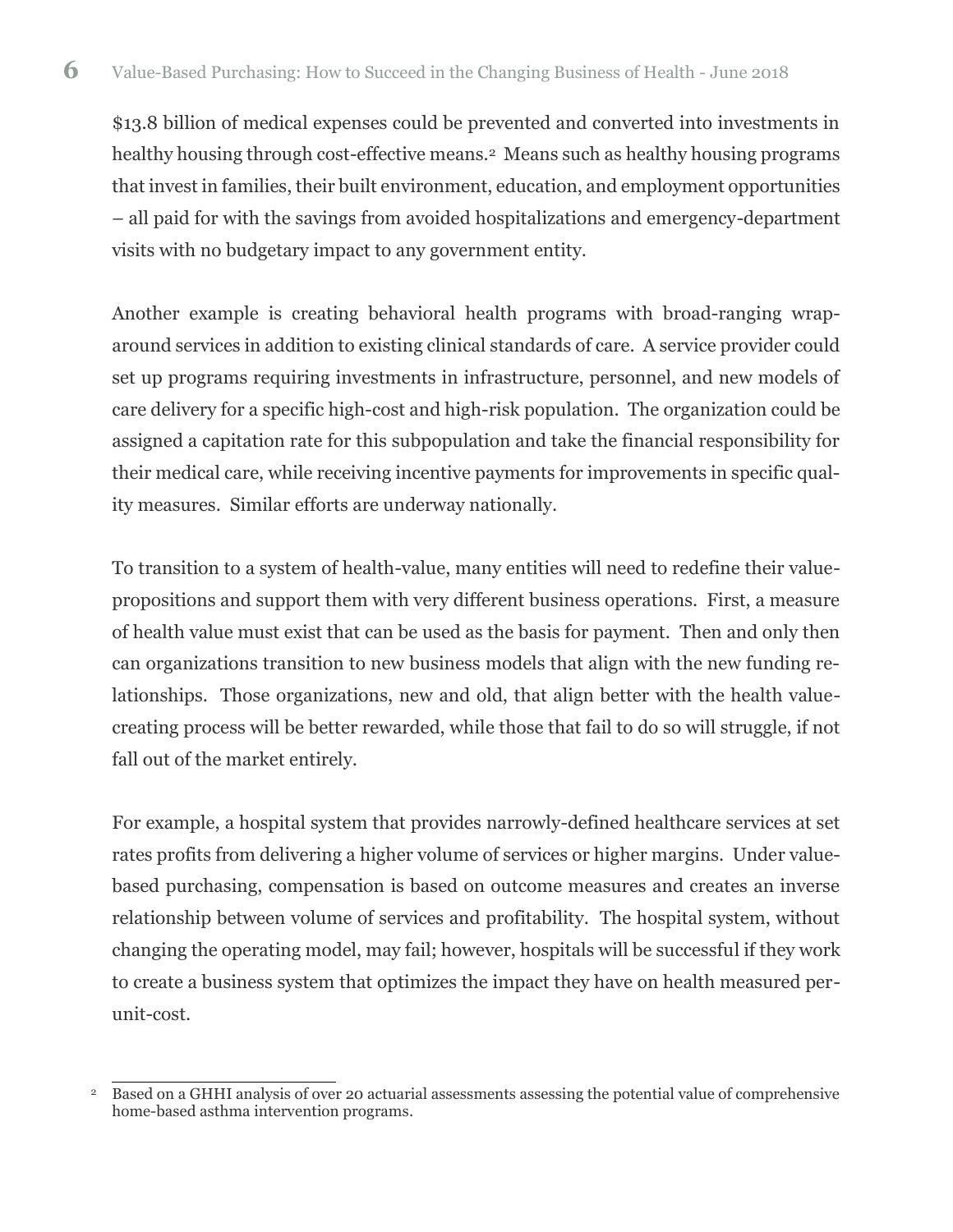Value-based purchasing changes the competitive dynamics for each party in the healthcare system:

- Regulatory bodies will have to develop deep and nuanced understandings of how their market-shaping activities support making good health good business in order to deliver public value.
- Purchasers of insurance, if they can change their procurement operations to do so, can move to paying for the value of health impact that insurance plans have.
- Insurance plans will need to compete for business based on the health-impact that their products have. Plans will retain earnings based on the impact their programs generate at scale and that will dictate their ability to grow and reinvest.
- Service providers will need to develop new quality and cost control measures for existing services.
- Organizations new and old will need to seize new business opportunities for investments in health that address the root causes of healthcare needs beyond the traditional continuum of care.

The transitions may not be easy across the board. There likely will be winners and losers, but the new system will better serve the broader population in terms of health improvement and cost-effectiveness. Additionally, variability between market-segments and geographies will create differences. States like New York, Texas, and others are aggressively pushing forward with advanced value-based purchasing programs, while other states have yet to implement the underlying managed-care insurance relationships in some market segments that make value-based purchasing possible.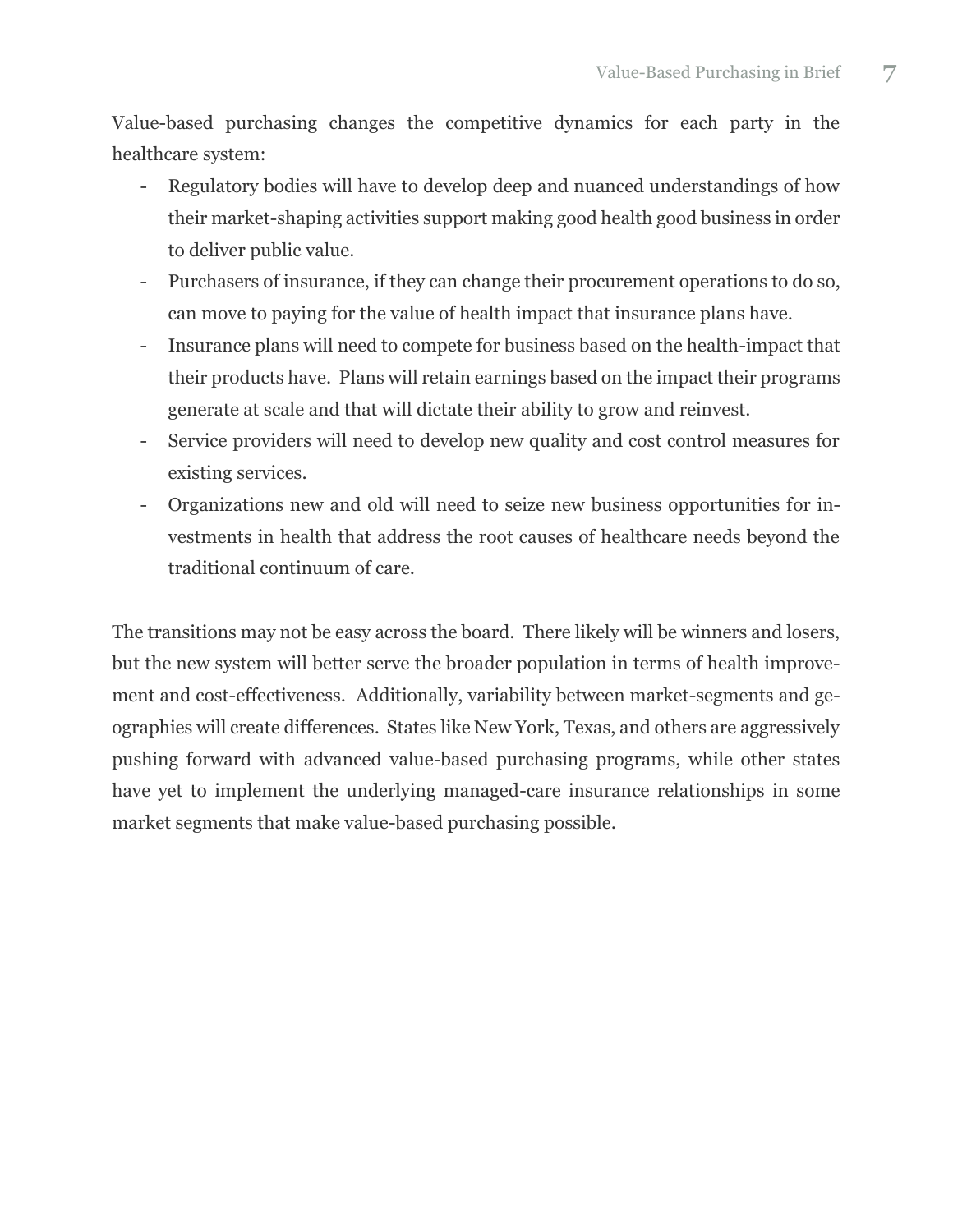## <span id="page-13-0"></span>The Business of Health

Our health is a function of the business models we enable to fund investments in health. As funding shifts to make good health good business, the entities in the healthcare system will have to change their business models to be successful.

Health in the United States is governed by business logic and economics. Businesses typically operate through developing value chains to produce a profit margin on a volume of business. Businesses develop their value chains to support a business strategy that they believe will be successful. Those value chains are comprised of multiple elements, both primary and supportive, that determine the effectiveness of operations, *see Exhibit 5*. With the transition in the healthcare system to value-based purchasing, success will be determined by a different set of operations than they previously were and be influenced by which market segments they are working in and by the market position the firms have.



Firms' primary operations are the direct value-creating activities, while the supporting activities enable the primary operations without directly creating value. <sup>3</sup> In general, primary operations involve taking in resources, processing them, and outputting goods and

<sup>&</sup>lt;sup>3</sup> For definitions please see the appendix or the original work by Michael Porter (Porter 1985).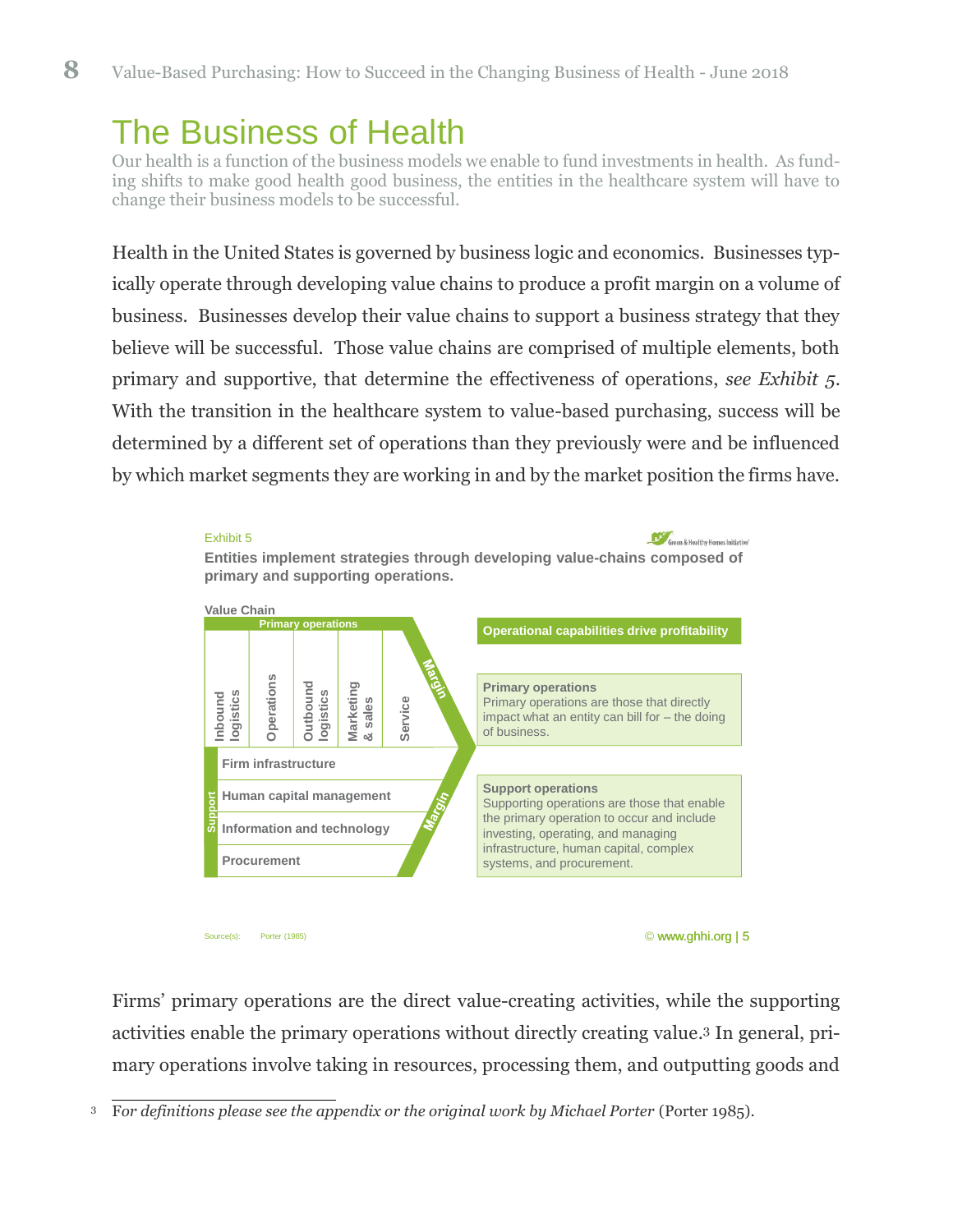services that are marketed and sold with accompanying services. The critical component of this effort is creating a value proposition that entices consumers to buy the goods or services being offered. The shift to value-based purchasing is a transition of the value proposition from "healthcare-services" value to "health" value more broadly.

For example, a healthcare services provider would have:

- Primary operations designed to effectively deliver cost-effective services measured in their ability to bill for those services less the cost of providing them;
- Marketing and selling the services based on the healthcare services provided; and
- Supporting activities that aim to improve the perceived value of accessing healthcare services by developing human capital, monitoring and managing access to and billing for healthcare services, and procuring goods and services based on their billing impact.

In comparison, an organization providing health would have:

- Primary operations designed to cost-effectively deliver health outcomes that enable them to capture revenue at lower costs;
- Marketing and selling their services based on the comparative marginal-impact that the health programs have; and
- Supporting activities that aim to improve health impact by developing human capital, monitoring and managing the health impact of their activities, and procuring goods and services based on their health impact.

The new business model of value-based purchasing changes the value proposition. Insurance plans must 'sell' health to those purchasing insurance, so the plans become responsible for providing health and not just healthcare services. A different value chain is driven by this value proposition. The core operations all revolve around impacting health, requiring a similar shift in supporting activities.

For example, regulators will need to invest heavily in the logistics of securing access to, managing, and analyzing health data. In this, the regulators will need to decide about the age-old "make or buy" decision for these investments. The other entities in the system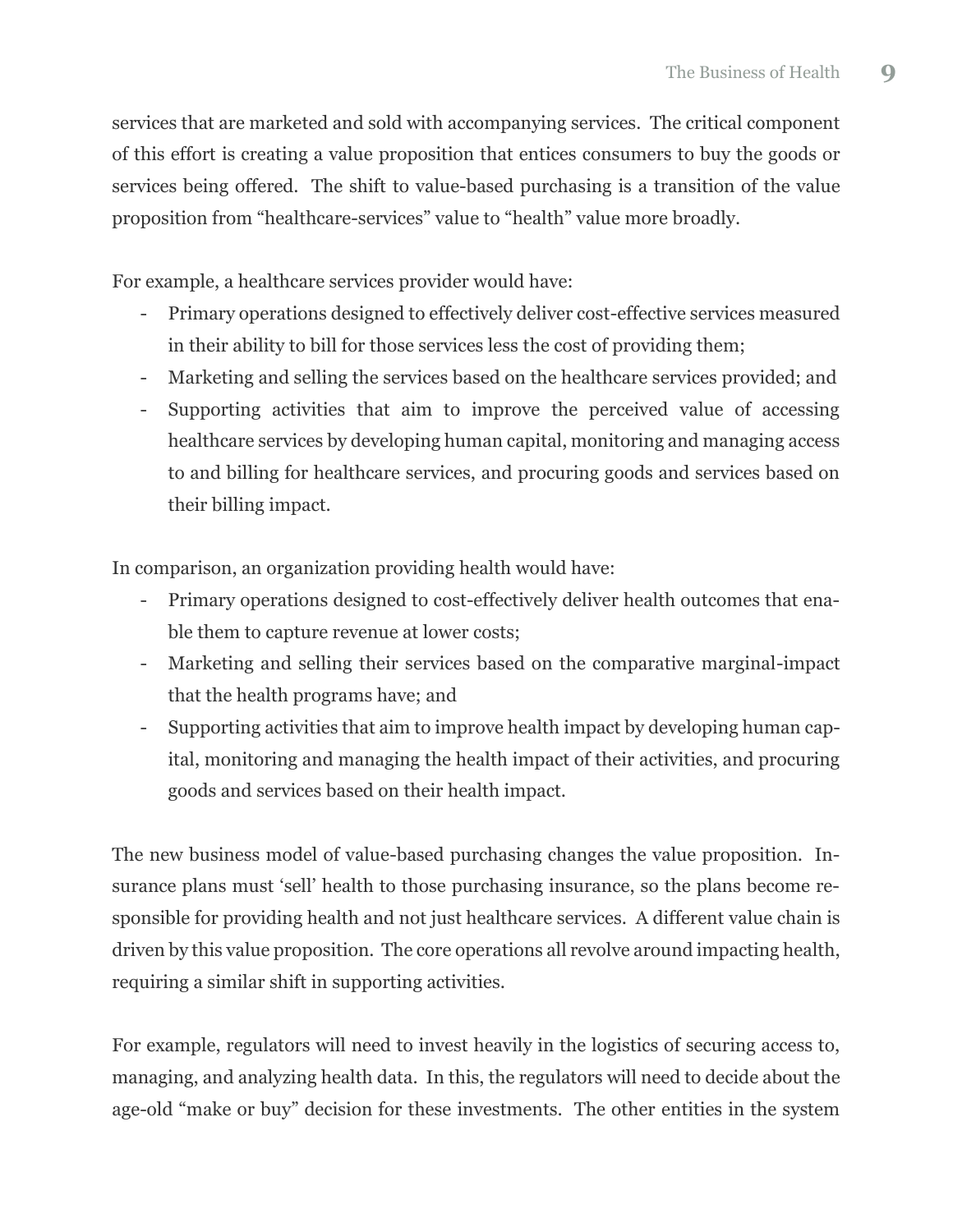will have similar decisions. Insurance plans will need to broaden their operational functions and determine when best to partner or acquire new, and possibly non-healthcare, services.

### <span id="page-15-0"></span>Market Segment and Strategy

Insurance-purchasing behavior will vary across the different market segments. Broadly, there are three market categories examined here: the government market, the employer market, and individual market, *see Exhibit 6*.

#### Exhibit 6

Green & Healthy Homes Initiative'

| Different insurance market segments have different economic motives |  |
|---------------------------------------------------------------------|--|
| resulting from the competition within the segments.                 |  |

| Insurance market segments                |                         | <b>Business logic</b>                                                                                                                                                                         |
|------------------------------------------|-------------------------|-----------------------------------------------------------------------------------------------------------------------------------------------------------------------------------------------|
| <b>Employer market</b><br>(49 percent)   | <b>Private</b><br>funds | <b>Employer market</b><br>To recruit and retain talent, employers arrange for<br>insurance packages where value is the perceived<br>value to the employer differentiation is a viable option. |
| <b>Individual markets</b><br>(7 percent) | <b>Private</b><br>funds | Individual contributions<br>Individuals determine the perceived value of largely<br>standard plans on including tax penalties for non-<br>selection. Competition is cost-focused.             |
|                                          | <b>Public</b><br>funds  | Subsidies and reinsurance<br>Entry to the individual market place is based on<br>meeting requirements for service standards and<br>competition heavily weighted to cost-leadership.           |
| <b>Public market</b><br>(35 percent)     | <b>Public</b><br>funds  | <b>Medicaid market</b><br>Entry is predicated on cost-effectiveness for<br>implementation of legally required standard of service.<br>Competition is over perceived cost-leadership.          |
|                                          |                         |                                                                                                                                                                                               |

Source(s): GHHI analysis of publicly available information

© www.ghhi.org

Different consumer behavior structurally differentiates these markets in many ways. The same operating strategies that are effective in one market segment will not be effective elsewhere because the party paying for the insurance and making the purchasing decision will differ. In the employer market, the employer is choosing the insurance as a form of nonmonetary compensation with value to current and prospective employees. For the individual market, government regulation, subsidization, reinsurance, procurement practices, and other factors play a major role in establishing markets where individuals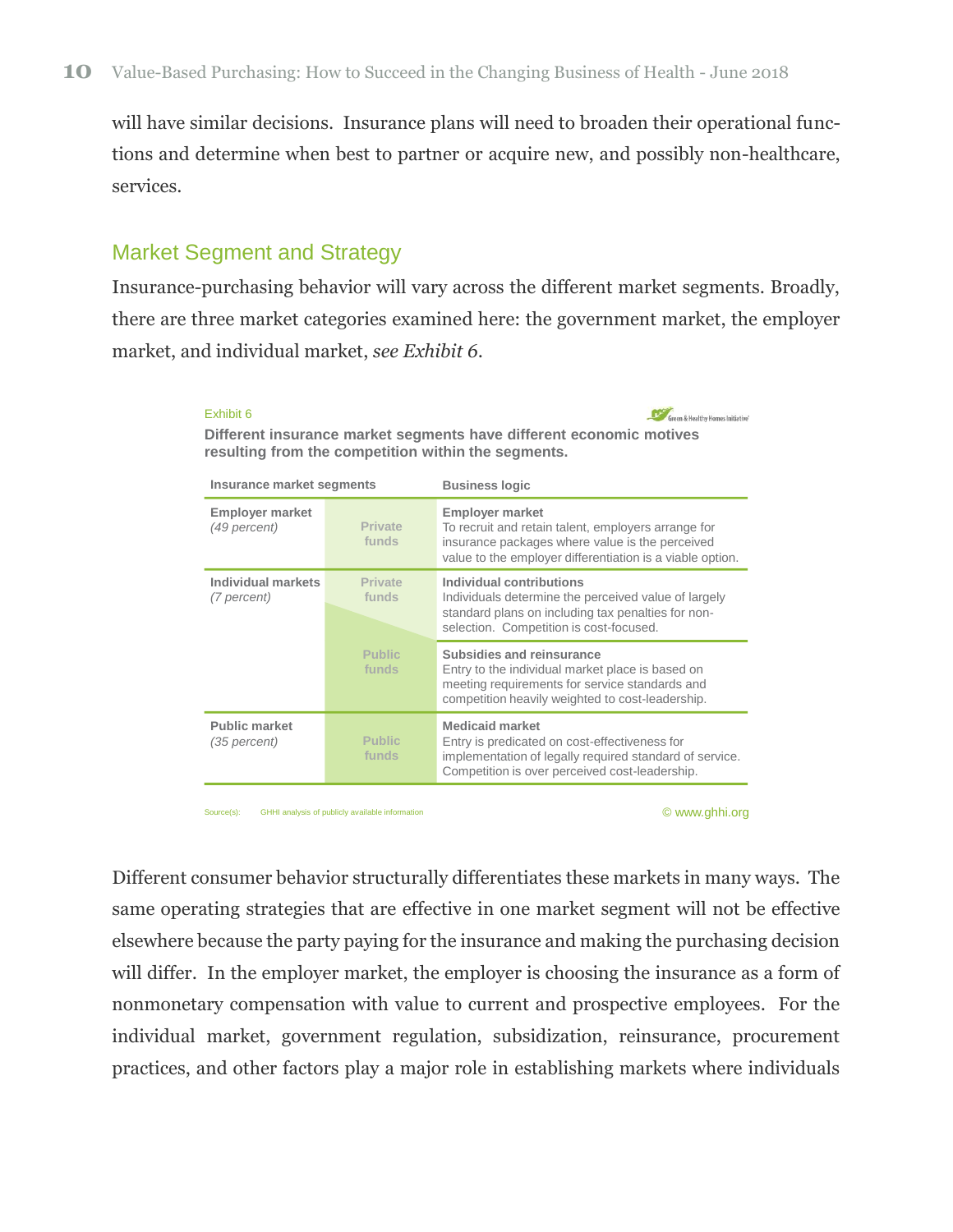then purchase insurance through a standardized process. Governments also directly procure insurance, creating the third market segment where procurement practices and other items shape market dynamics.

Given this market segmentation, this brief will identify what the transition to value-based purchasing will mean for participants in the system: purchasers, insurers, and service providers. Those organizations will need to re-examine what is the added value they provide and which operations matter most.

### <span id="page-16-0"></span>Market Position and Strategy

Finally, the organizations will need to determine how they will position themselves in the market. There are four dimensions of this positioning that determine an organization's implicit market strategy: price, differentiation, specialization, and alignment. Price is the consumer price for the good or service. Differentiation is a measure of how different is the offering. Price and differentiation form the core of the relative value-proposition among competitors. Specialization is the measure of how specific the target market is and how narrowly the value-proposition is competing. Finally, alignment is how well the other three elements of strategy complement each other. All dimensions should be considered as being relative to competing organizations not as absolutes.

Price is the perceived cost to consumers. Sometimes, price is paid in hard currency on the spot, but other times price is long-term ownership or use costs – all depending on the type and sophistication of a customer in that circumstance. Price determines profitability through a function of volume and margin. Cost leaders try to extract profits through volume. Higher volumes bring the leader economies of scale and gains in organizational capacity or experience that lower the leader's costs. Lower costs allow the leader to lower its prices to attract more customers – trading off margin for volume, which can be a very profitable proposition. They drive down costs by maximizing volume, boost volume by lowering prices to consumers, and the increased volume helps drive costs down further.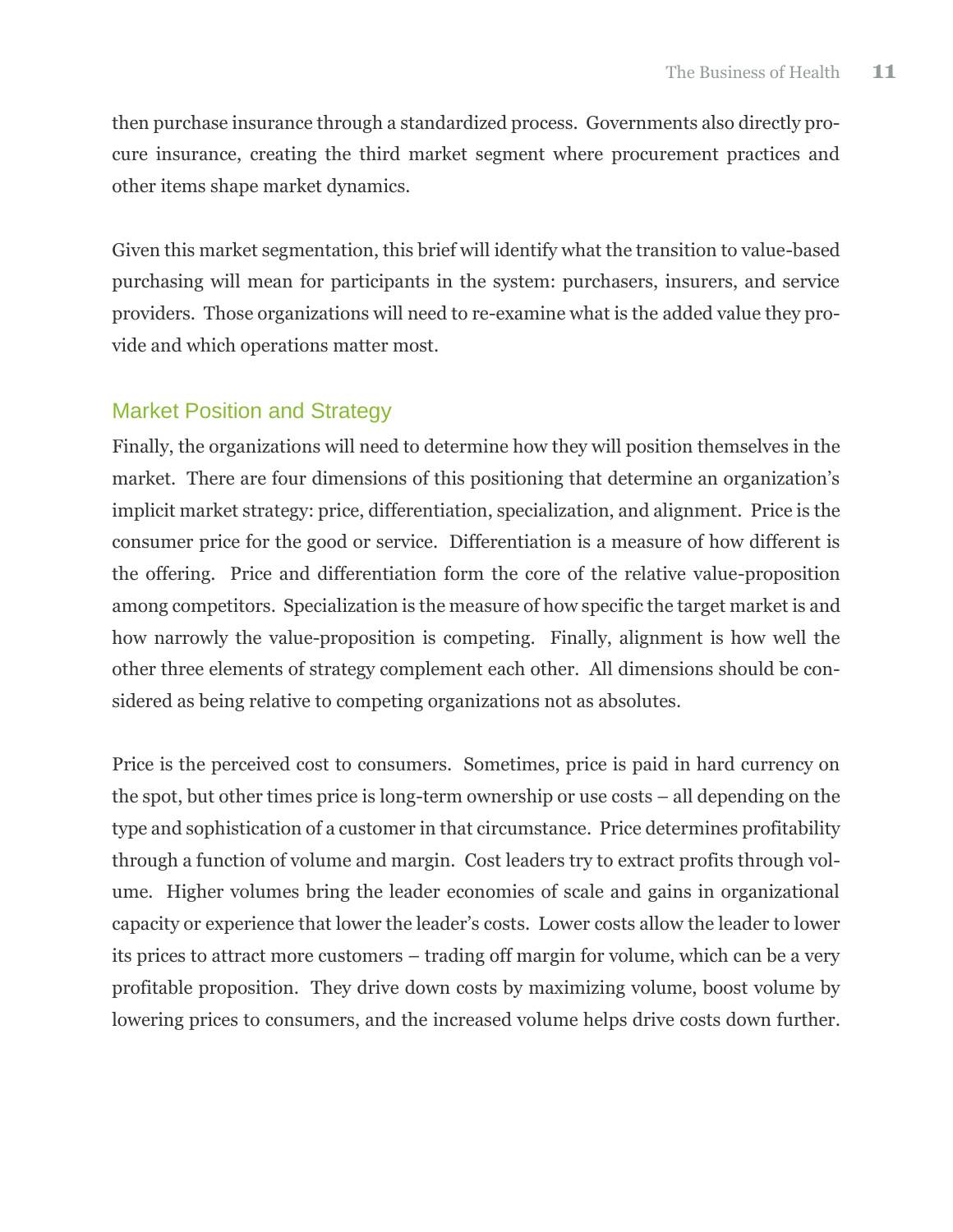The appropriate trade-off is the strategic question that plays out through price to consumers. Setting prices too low can limit the capital available for reinvestment, but if prices are not set low enough, it may not sway enough consumers to increase volume. 4

Differentiation is offering value by being different from the competition. By creating a perception of additional benefits, real or otherwise, differentiators try to secure higher prices. All market offerings are inherently different in some way, shape, or form. While someone in southern California may not know a single doctor, a single surgeon's comparative surgical success rate, or anything else about the Johns Hopkins Medical Center, they would likely have a consumer preference between a 'generic' procedure and receiving the Hopkins offering. The Hopkins offering may be based on its quality of care, but the perception thereof is what impacts the market. Even with the highest quality of care there are no guarantees that business will improve. Monetizing that perceived difference in value is the challenge of differentiation, though it is generally harder to charge higher prices for inferior goods.

The third dimension is specialization, which is the degree of focus on a subset of a market. Within that segment of a market, the organization still must include elements of price and differentiated offerings. In health, centers of excellence and narrow networks can be examples of this specialization. An orthopedic center of excellence may offer higher prices because they cater to athletes at higher prices. They can secure this position through higher perceived quality, more-likely full recoveries, faster recovery times, and wrapping other 'premium' service offerings or amenities around the core orthopedic services. Narrow networks may choose to work with a specific set of patients that have specific needs. The network may be able to offer lower prices to that group because they have lower costs resulting from custom-tailored care with better outcomes.

The fourth consideration is the degree of alignment amongst the aforementioned three factors. While there are no hard and fast rules, the market position should be internally aligned, that is the key elements should reinforce rather than detract. For example, cost-

<sup>4</sup> Additionally, not all consumers are price-sensitive and not all markets are set up so that consumers are able to drive price-based competition.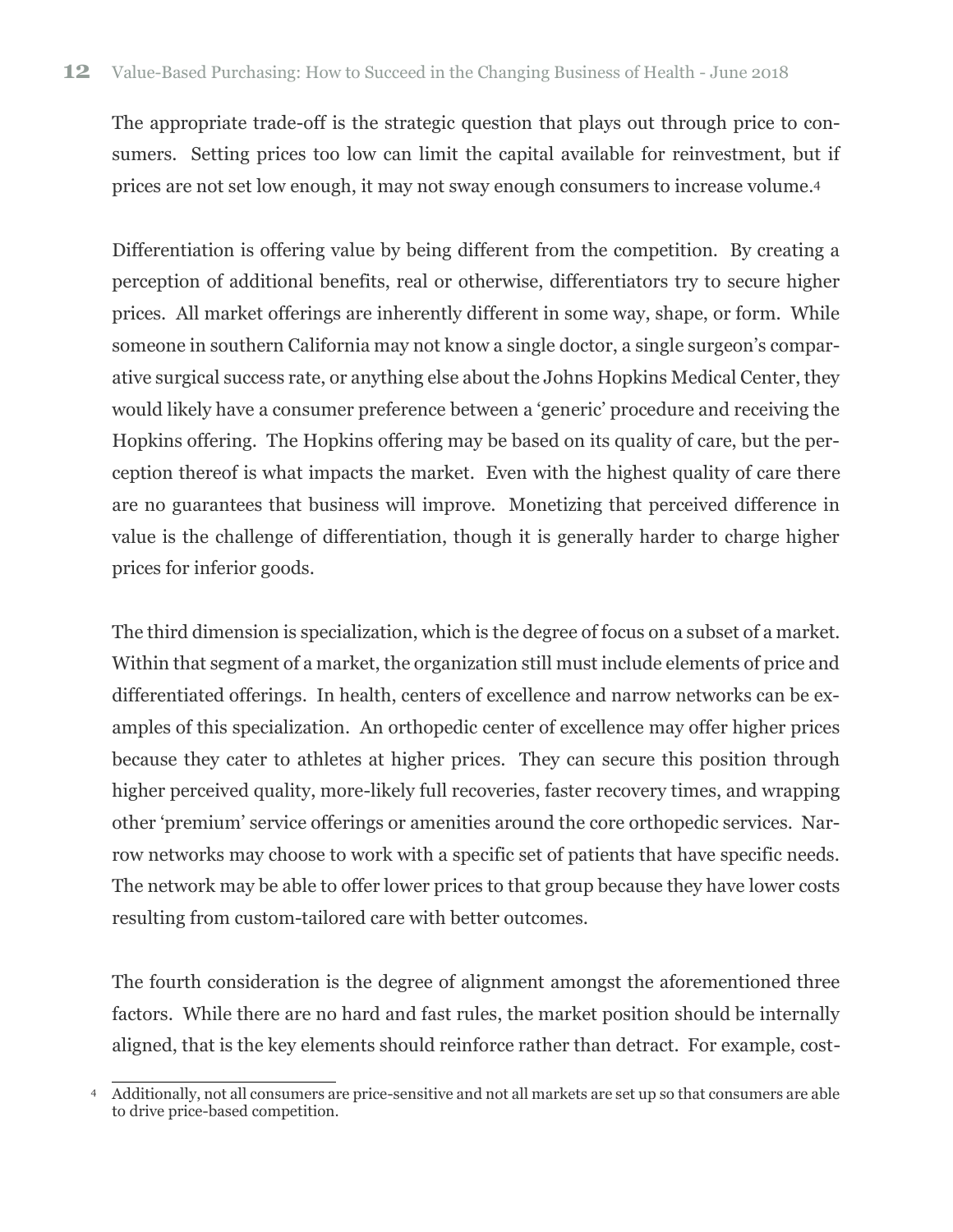leadership is a very viable strategy that relies on low prices and is best aligned by investing only in differentiated elements that advance or reinforce their relative price proposition. For example, a logistics company adding package-tracking improves convenience for consumers but also avoids costs from fraudulent claims and other areas, which allows them to lower the price to the consumer. That element of differentiation compliments their low prices and reinforces the strategy.

There is a legitimate question whether the change to value-based purchasing will be a threat or an opportunity for the current system participants. For early adopters who make the right moves, there is certainly an opportunity. Others will likely be left behind. Additionally, upstarts may take full advantage of the newer system structures and invest heavily in building a lean infrastructure to specifically support value-based purchasing and disrupt the status quo.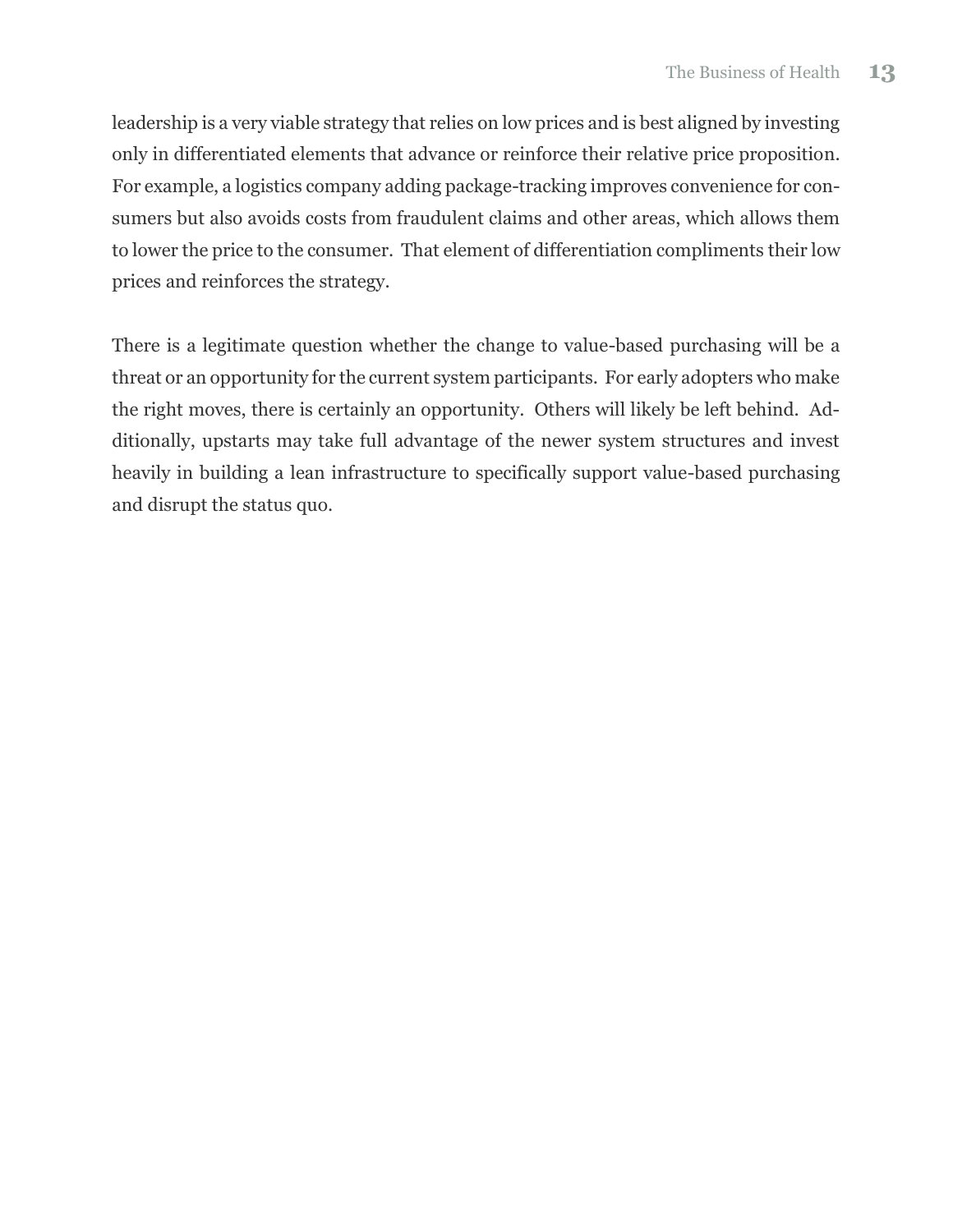## <span id="page-19-0"></span>Government Regulators

Creating effective and efficient market structures to drive good health through good business.

In theory, market regulations' role is to ensure proper market function, but the purpose of markets is often debated. Regulation of health insurance products has long been regulated narrowly with the purpose to ensure that the purchase of insurance provides access to appropriate quality healthcare services. There is an alternate view that insurance, as part of a broader system of health, should aim to improve health through means inclusive of healthcare services. If regulators choose to change their focus to one where insurance is a means to improving health, then the operations of regulators need to change, *see Exhibit 7*. Those changes would bring with them many opportunities for improved health at lower costs, private-sector opportunities for employment and business growth, as well as the ability to address complex societal problems using the investment opportunities created by their costs.

For example, asthma treatment costs \$50.3 billion in healthcare costs annually in the United States<sup>5</sup> and \$81.9 billion to the economy overall.<sup>6</sup> Rather than treating this as an expense, regulators can create natural market incentives for firms and governments to address the problem by turning the expense into a business opportunity. The shared savings opportunities in value-based purchasing allows insurers to do just this. Service providers willing to invest in the health of asthma patients can run programs that reduce the cost of care for high-risk populations and secure payment for the reductions in cost. Asthma care goes from a \$50 billion expense to a multi-billion-dollar business opportunity.7 Similar opportunities present themselves around the country by identifying the key-drivers of high cost in specific populations.

Health insurance regulations shape the market-segment dynamics and can create or inhibit systems that make good health good business. Regulations that focus on improving

1

<sup>5</sup> (Nurmagambetov, Kuwahara and Garbe 2018)

<sup>6</sup> (Nurmagambetov, Kuwahara and Garbe 2018)

<sup>7</sup> A GHHI analysis of nearly 500,000 member-months of actuarially assessed claims data indicates that as much as \$13.8 billion might be preventable through comprehensive home-based interventions for high-risk patients.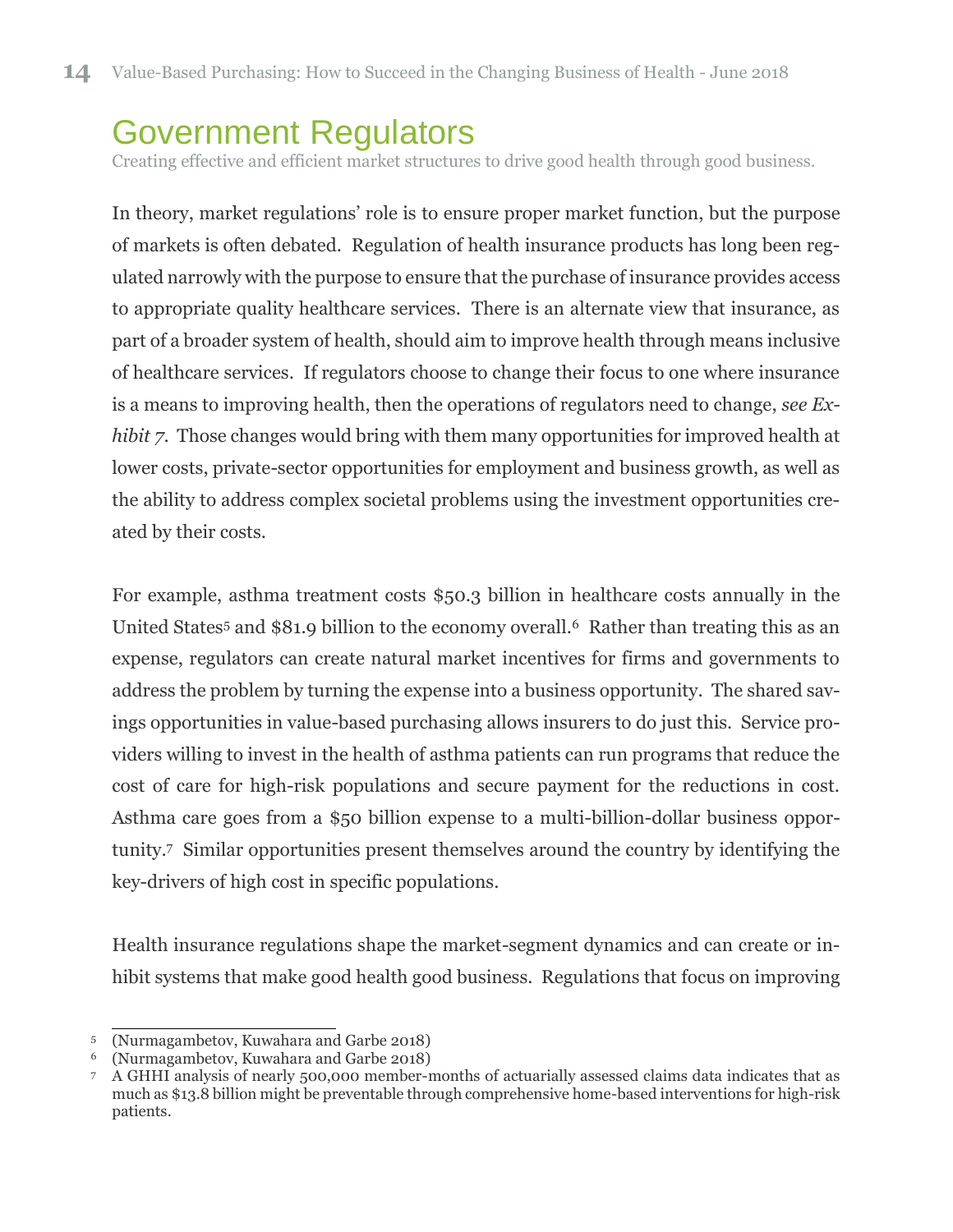access to healthcare services will lead to higher costs as more persons use those services. Regulations that focus on ensuring that insurance markets function efficiently in driving improvements in health, not just access, will result in better health for populations and can reduce costs.



Regulators face numerous challenges to move toward a health-focused system in the United States. The challenges include: (1) defining, measuring, and evaluating the health impact of operational programs; <sup>8</sup> (2) creating efficient markets aimed at improving health; and (3) doing so given the fiscal responsibilities they hold.

Addressing the technical issues first: defining, measuring, and evaluating health impact is no easy task for insurance plans or health-improvement programs. Fortunately, much of the world of healthcare already includes many standard or semi-standard measuresets, with the most universal being cost of care. Cost and an accompanying layer of quality metrics can be easily used by regulators. Finding a way to continuously monitor the impact of an ongoing operational program brings many additional complications, but as

<sup>&</sup>lt;sup>8</sup> Also discussed as, translating research into practice and operating a continuous improvement program.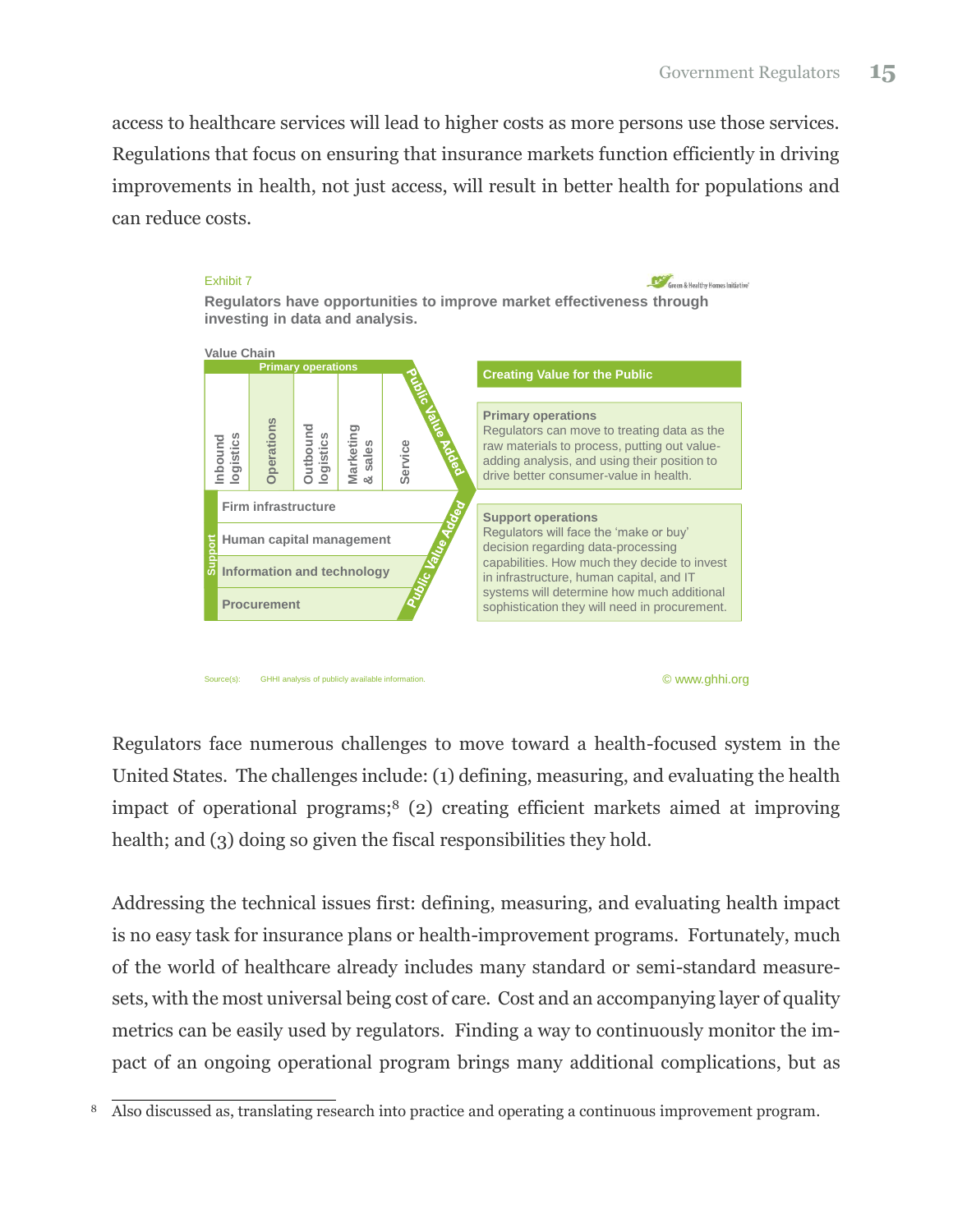claims, encounters, and enrollments are continually monitored for billing purposes, they provide an opportunity for ongoing measurement of the cost and quality of programs. Finally, current methods for determining appropriate capitation rates differ in many ways from established research and evaluation techniques – some in very beneficial and pragmatic ways, others may diverge in ways with unintended detrimental impacts on health and investments therein.9 Regulators will need to invest in understanding the impact of these decisions and potentially changing course as needed.

The role that regulation can and should play within the health insurance markets is an open question, but there is a huge opportunity for regulatory action to drive improvement in health, reduction in long-term costs, and establish new business opportunities to drive economic and employment growth. Aggregating the historical medical claims for the national population could allow for new depths of insights about health and financial ac-

1

<sup>9</sup> Many traditional research and evaluation techniques rely on statistical methods that entail working with normally distributed populations and making an appropriate comparison to determine the marginal impact that something has. They have issues to consider involving the applicability of statistical methods, entailed limitations for working with programs that are highly targeted to attain high impact, and the use of random-assignment for establishing control groups.

The first issue with applying these methods to operational health-improvement programs is that those programs work with population intentionally selected because they are high-risk outliers, ruling out statistical methods that rely on normal distributions. Well addressed elsewhere, the application of these techniques has unintended consequences on everything from preventing investments in health, increasing the long-run costs of working with populations, to the financial risk assumed by governments.

Second, many programs custom tailor their enrollment requirements to ensure they are impactful and align with existing research standards. Those programs may involve using smaller sample-sizes than traditional techniques would require, which may prevent some of the most disproportionately impactful programs from ever getting off the ground. The oft cited Pareto principle leads programs to aim specifically for those small but disproportionately impactful subpopulations where there is the largest opportunity to improve health and reduce costs. The small handful of patients with even a single hospital admission related to asthma can cost an average of \$42,500 dollars per patient per year for a health plan. Individuals within that population can cost an order of magnitude above that cost-level. Building programs to address people like the high-risk asthma population, like the homeless frequent-fliers, and others where this applies is the very area where programs can be most effective. They should not be ruled out, if at all possible.

Finally, research techniques rely on creating ongoing comparisons using random-assignment to create a control group, which means that health-improvement programs would only be able to enroll a subset of the already smaller populations targeted for their high-risk profile. Additionally, this would require withholding potentially beneficial services from those they were intended to help, to add financial accountability – an ethical and political dilemma. However, existing standards of rate-setting are lacking in their rigor in terms of establishing appropriate comparisons which can be problematic in other ways. The currently reliance on historical level-setting leaves long-term programs at high risk of improper analytical findings that expose governments to financial risk on both the up and down sides.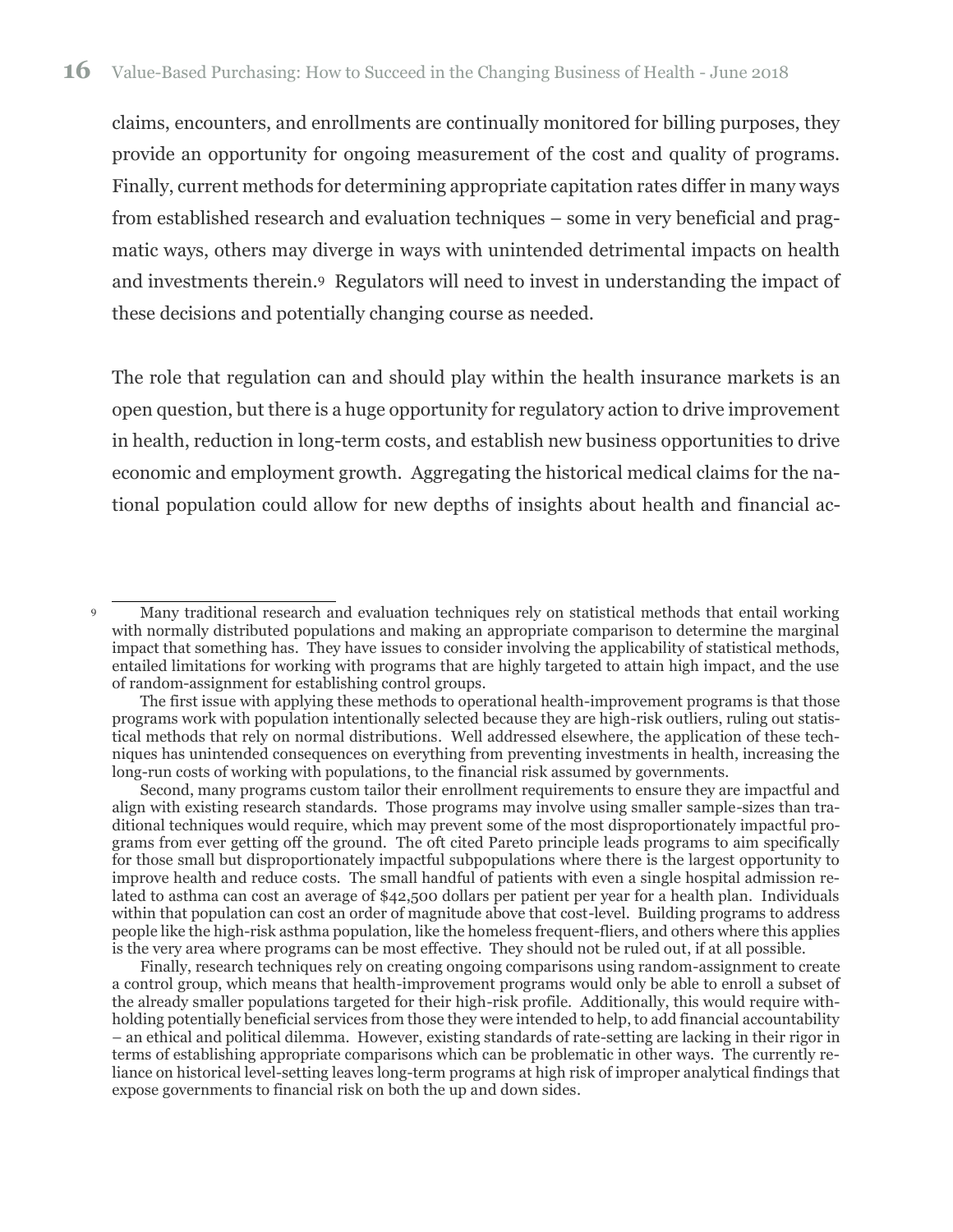countability and, critically, also allow for understanding the comparative value that insurance plans<sup>10</sup> or health-improvement programs<sup>11</sup> have. For example, insurance could be compared to determine which plans have the best impact on health or healthcare costs in the long run and that information could be used to drive government procurement or even influence consumer behavior to make markets more effective at improving health. Consider that an employer would then be able to advertise to prospective employees that their health insurance benefits of their offered plan actually lower the rate of heart-attacks more than other plans.

Regulators can create these market opportunities and use consumer behavior to drive health by convening parties, requiring participation, and directing their resources. Doing so will require investments of time and money around data integration, management, and analytic capabilities to better understand the health impact of insurance plans or healthimprovement programs such as value-based purchasing arrangements. Further, regulators could then require the disclosure of those measures to drive consumer behavior, including government purchasing. This may include requiring reporting of all claims and encounters in public and private markets to build a better understanding of the dynamics and report the marginal comparative health impact of programs to drive value-based purchasing across market segments.

This regulatory approach could create a new opportunity to make good health good business through more efficient markets. Consumers who can make purchasing decisions based on the comparative, marginal health impact of health plans can drive insurers to focus on health and not just access to services. In the employer market, this information will increase the drive to include services that address health risk-factors more broadly so

j <sup>10</sup> For example, regulators can direct or facilitate a third party's determination of the comparative marginal net-present value impact for a year's enrollment for each health plan in the country. The analysis would allow various government entities to adjust their procurement practices to get the most long-run value for their spending on insurance. Additionally, regulators could make the analysis public, even require disclosure of the finding by insurers on exchanges or in employer-procurement processes so that consumer behavior would drive insurers to aim for good health just to win new customers.

<sup>11</sup> For example, tracking health improvement programs in managed care by recording value-based purchasing payments in encounter data could allow for retrospectively analyzing the comparative effectiveness of those programs and creating a national registry of operationally demonstrated programs for regulators to continuously implement newly-tested effective programs at little cost to the government.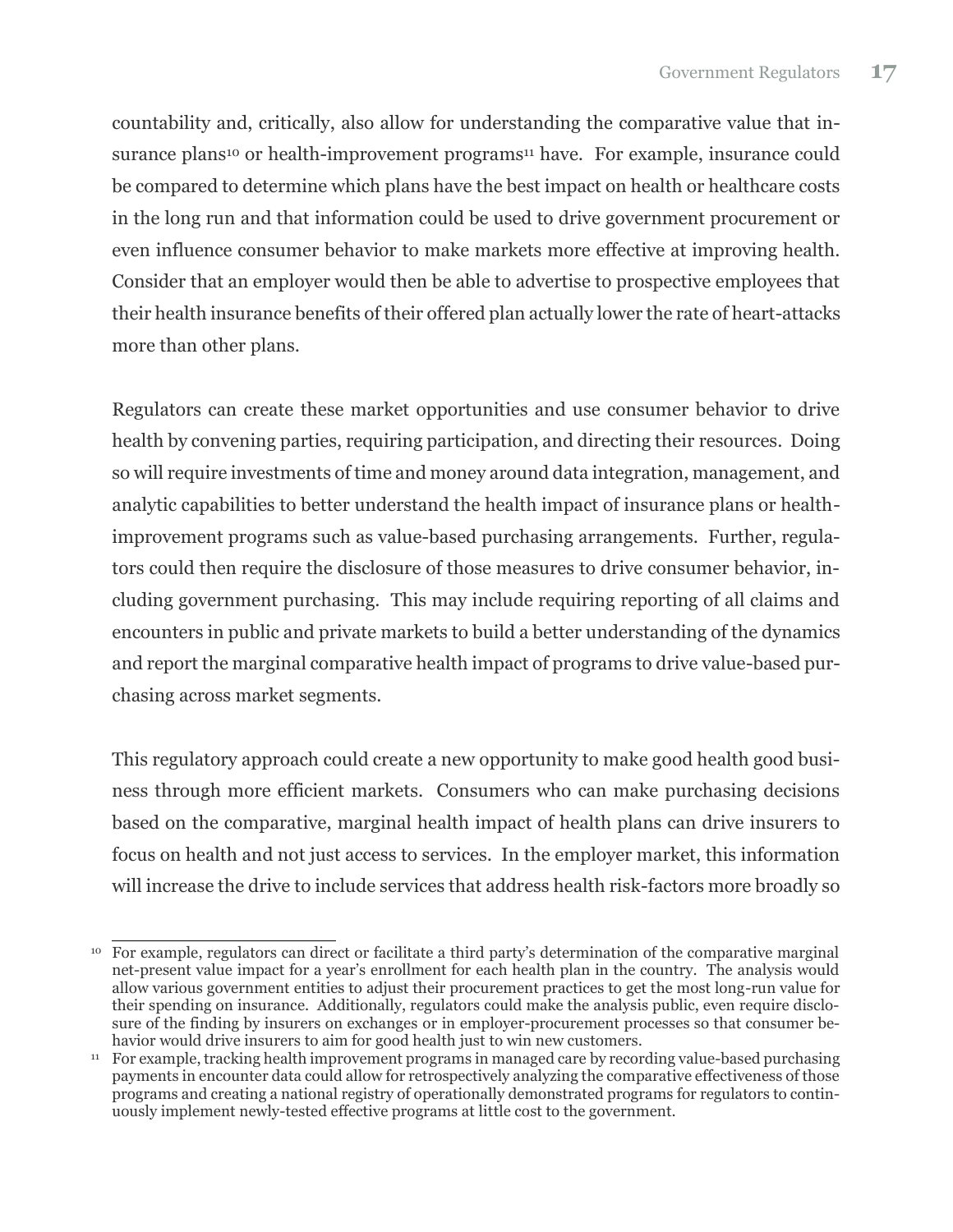### **18** Value-Based Purchasing: How to Succeed in the Changing Business of Health - June 2018

long as they are cost-effective. The ability to secure more enrollments by advertising better health impact will be the driving market force. In the individual markets, governments can require reporting health impact information during the plan selection process to drive consumer behavior and use the reporting for their own benefit while making purchasing decisions within the government market segment. Consumer behavior shifts will drive operational changes by insurers and ensure efficient, effective, and equitable market function that controls long-term healthcare costs by creating opportunities for investment in health.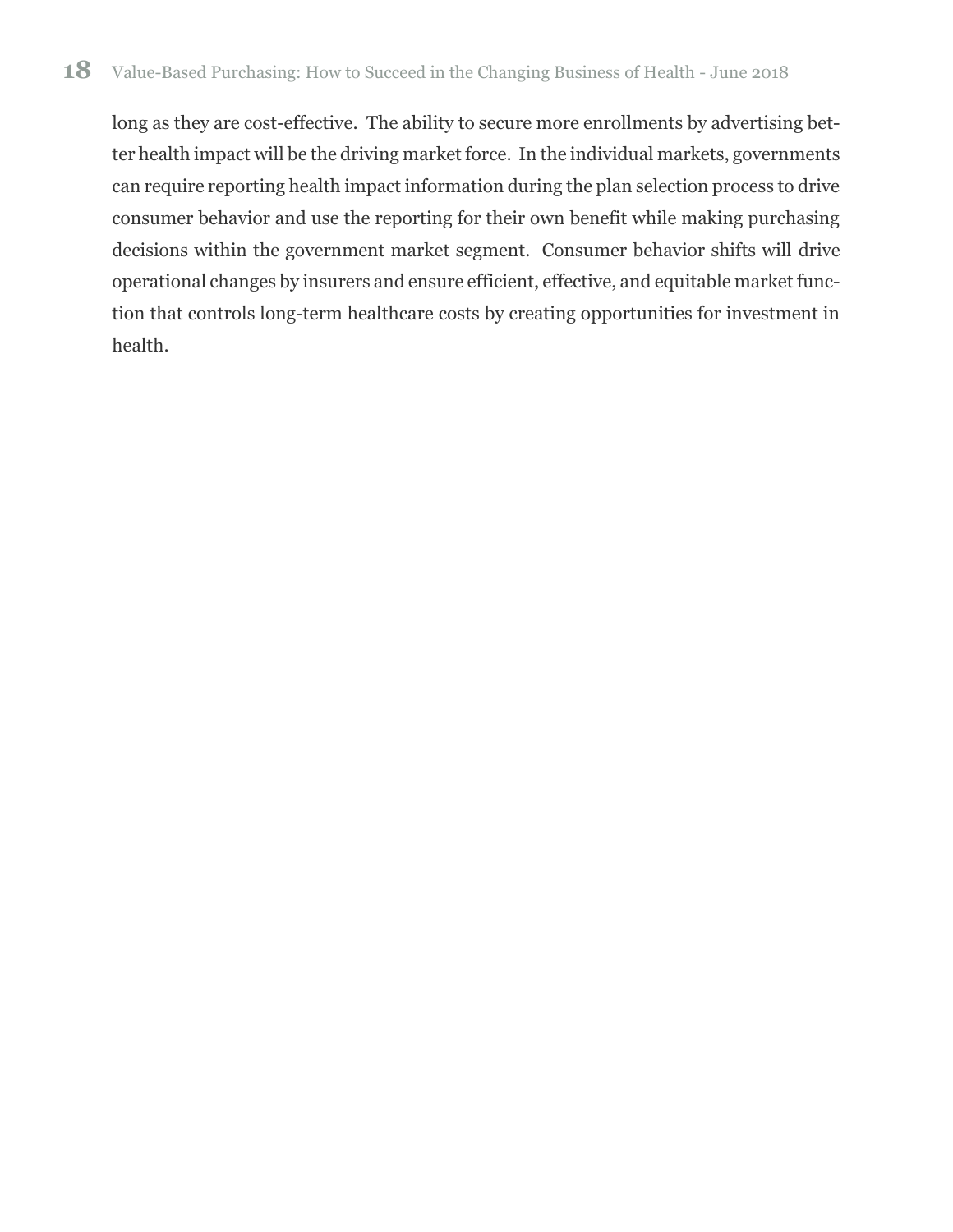## <span id="page-24-0"></span>Insurance Purchasers

Buying insurance can change if consumers are willing to pay for impact on their health and have the information available to make those decisions.

The role of insurance purchaser is played by many organizations including employers, individuals, and governments. Insurance purchasers historically have had varied reasons for purchasing insurance depending on their market segment. Employers may be complying with regulations or investing in their human capital productivity. Individuals may be purchasing insurance for themselves or households to comply with regulations, avoid tax penalties, or invest in the health and even financial well-being of themselves or their families. Governments may be making required investments in the health of whole populations, their workforces, and economic vitality.

Historically, insurance purchasing ensured access to healthcare services and limit the downside financial risk to the insured party. The aim was often to ensure that poor health would not result in bankruptcy and so that limited financial means would not prohibit access to beneficial or necessary healthcare services. Increasingly, the relative value of health outcomes in the United States per-unit cost has been called into question and the overall healthcare system has been moving towards value-based purchasing reforms.

In the world of value-based care, the value-proposition for insurance purchasers is better health at lower costs not simply access to healthcare services. In that world, the role of purchasers becomes more complex as the role of insurers becomes more complex. Currently, insurers need to ensure cost-effective access to healthcare services; now they also will need to become strategic investors in their enrolled population's health. So, with this addition, those purchasing insurance will need to become more sophisticated in their consumer behavior. Consider an employer—a Google, Walmart, or State Department of Health—the employer will now have the ability to make the insurance-purchasing decision based on the health-impact value of their purchase rather than simply the cost-effectiveness of access to providers for care services.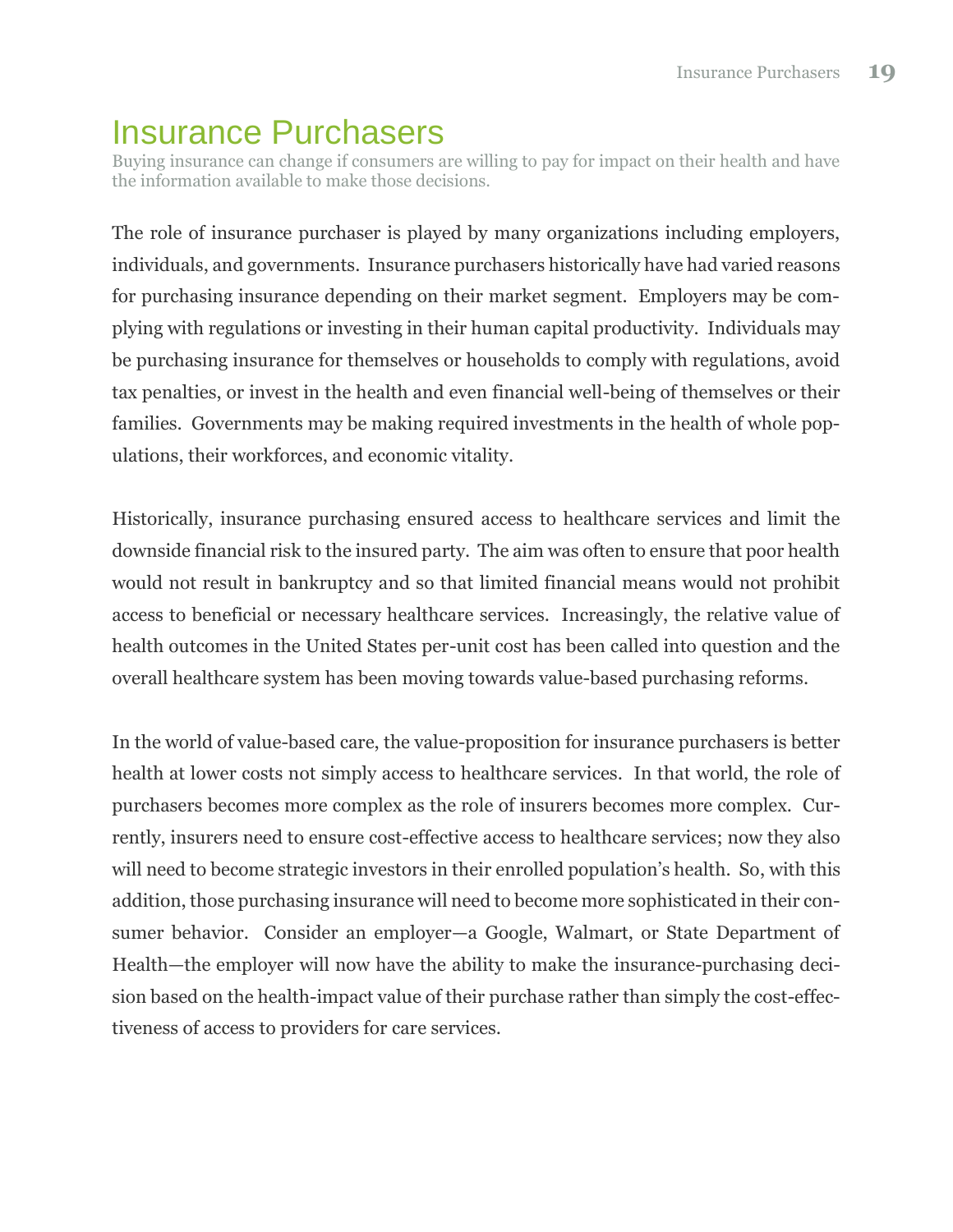#### Exhibit 8

Green & Healthy Homes Initiative'

**Insurance purchasers will need heavy investment in sophistication of procurement practices to understand the business value of health.**



Source(s): GHHI analysis of publicly available information

© www.ghhi.org

Insurance purchasers will need different core operations to get better health-value in their purchase, *see Exhibit 8*. Fundamentally a procurement operation, often led by a human resources department, insurance purchasing can change substantially. Those insurance purchasers who understand the health impact their purchases will have and the value that creates for the rest of the purchasing organization will be able to create an advantage in human-capital productivity. Firms with better purchases will be able to recruit, retain, and secure higher productivity from their people. To do so effectively, insurance purchasers will need to be able to attribute health impacts to either: (a) the plan offering them; or (b) to the individual program elements offered by plans. For example, an employer would need to know if the health impact of comprehensive home-based interventions for asthma were due to the evidence-based practices or the manner in which one plan implemented their specific health-improvement program. That level of due diligence is something many purchasers are not set up to do and even most third-party benefits advisory firms may be lacking.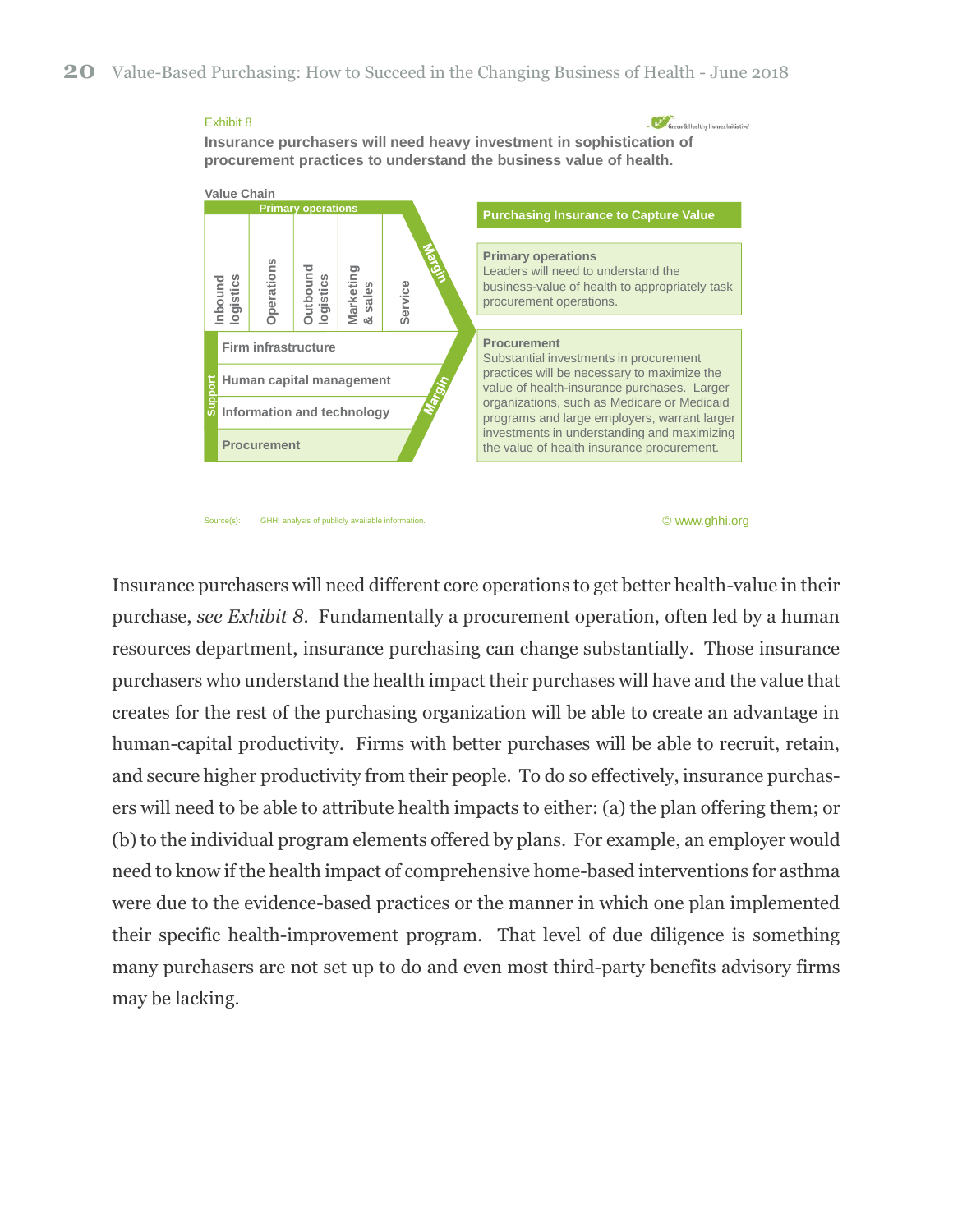The same analysis can be applied to the procurement department as if it were a standalone organization. Within the procurement department, there will need to be investments to understanding the nuanced impact of their purchases may require new investments such as in special personnel who understand the complexity of health impact, the technology systems to support them, and other areas. Many organizations may be illsuited for this type of analysis and will seek to use effective procurement of benefit managers or consulting firms to advise on these issues. Internally or externally, those making the value-based insurance purchasing decisions will need to more heavily invest in understanding the health impact of their insurance purchases.

### <span id="page-26-0"></span>*Employer Insurance Purchases*

Employers, including governments as employers, will need to develop more effective procurement practices for their employees' insurance. In many cases, employers may choose to outsource their insurance-procurement decisions. The improvements to the procurement process include knowing the business case for improved health and health-benefits for the employer procuring the group plan and how changes in health impact the employer strategically, financially, and qualitatively. Armed with that internal understanding of impact, the employer's procurement team can turn to the external market to better understand the links between health and the insurance products they are considering, finally turning to the negotiating process to seek to make gains.

Government regulators can play a key role here by arranging to report or requiring the insurance plans to provide information on their products, the investments they make in health, and the health impact their products have. If embedded into the procurement process, that information can drive better health and better value for employers as consumers of health insurance.

Employers also have the option of creating self-insurance pools, if the employer is large enough or can rally a group of like-minded organizations. Substantial difficulties are associated with this approach, but it is not impossible. Additionally, the employer would then have insights into the health impacts of the services they have purchased and be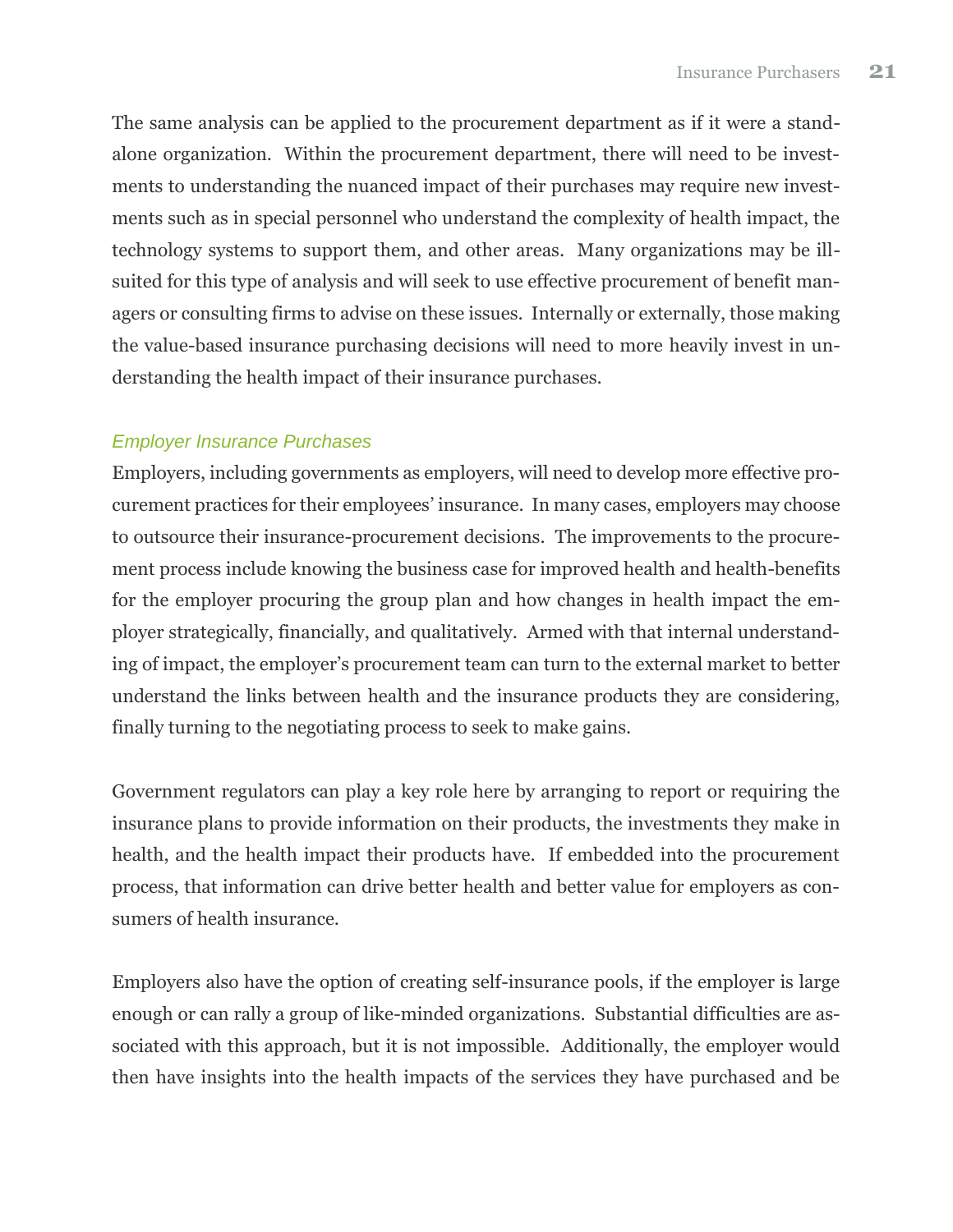positioned to strategically invest in the health of their employees in ways that benefit not only from health-related services savings but also from the potential productivity gains.

#### <span id="page-27-0"></span>*Individual Insurance Purchases*

Individuals will have the arduous task of understanding the links between health and their insurance purchases. Structurally, individuals have little market-power to influence insurance plans and their offerings, but the individual can and should demand information about how health plans impact health and then buy insurance based on that information. Unfortunately, individual insurance purchases are very complex in terms of the available market information. Few persons know what the health-value of access to care is or how useful the investments in health made by insurers will be. Fewer persons still have the time and mental energies to do the research into the health impact that the products insurance plans can have in health and financial terms.

Here, too, governments can play a critical role of making purchasing decisions easier for individual consumers by encouraging or requiring insurers to provide information about their products, the investments they make in health, and the health impact their products have. The primary difference here is that governments stand to directly benefit from driving the consumers to make better health and better value-choices. Governments fund a substantial part of the individual market through practices of reinsurance and subsidization of premiums and out-of-pocket costs. Additionally, many persons in the individual markets are on the edge of eligibility for formal government programs like Medicaid. Preventing a health-related event from triggering a slide onto assistance programs is very much in the government's financial interest.

#### <span id="page-27-1"></span>*Government Insurance Purchases for Medicare and Medicaid*

Governments have a legal requirement to provide insurance to certain populations, specifically Medicare and Medicaid. This legal requirement creates a baseline fiscal responsibility from a governmental perspective.<sup>12</sup> While governments have historically been limited to providing for healthcare services within those programs, the formula of funding

<sup>1</sup> <sup>12</sup> Additionally, governments operate many other programs for the public benefit that amount to fiscal responsibilities.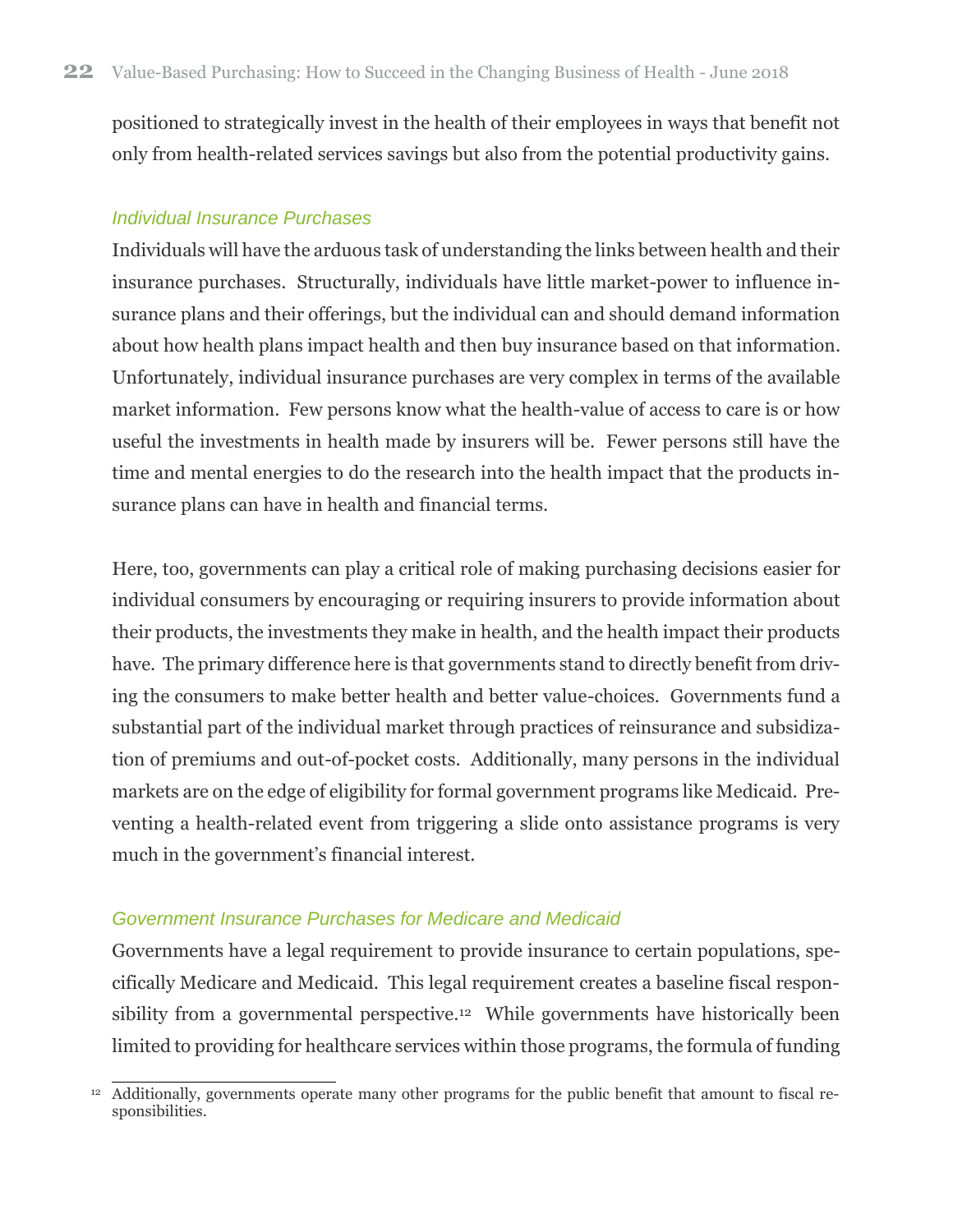may not be the most effective mix of dollars to reduce aggregate costs or achieve healthy outcomes.13 Value-based purchasing has enabled governments to work through existing insurance relationships to address broad health-risk factors that would have otherwise resulted in healthcare expenses.14 For example, funding insurance may increase fiscal burden, while investing in disease prevention may reduce long-term insurance costs.

To actualize this potential, governments will need to change their procurement practices to purchase insurance on the basis of the comparative marginal impact on *health* that an insurance plan has relative to their competition and that change will require investments in government procurement business operations. A number of actions can advance these aims including aggressively pushing forward in the move to managed care, developing data infrastructure to better assess value, and then integrate that information into their procurement practices.

Aggressively moving to managed care means increasing the total market size for managed-care plans to compete for. Increased market size leads to a larger business opportunity for insurers, which will lead to increased competition among insurance plans. Increased market size also means increased impact opportunity through the increased impact of value-based purchasing for government savings, health impact, data collection, and insights into the health impact of the health-improvement programs run by insurers or service-providers.

Developing the data infrastructure to measure the marginal comparative health impact of insurance offerings will be imperative in the value-based purchasing world. Decisions including what data to collect, how to collect them, and how to use them will meaningfully impact lives through health improvement but also have major financial implications for governments. Decision-science programs have been very successful at evaluating and attributing value to operational programs, a different proposition from a clinical research

<sup>1</sup> <sup>13</sup> For example, consider the arguments in (Bradley, Sipsma and Taylor 2017).

<sup>&</sup>lt;sup>14</sup> Additionally, governments may be able to consolidate multiple funding streams to approach complex problems. For example, departments of health regular invest in community heath-improvement programs that reduce costs to Medicaid programs. Using value-based purchasing programs, states and other government sources can expand those programs by capturing Medicaid savings and reduce aggregate costs.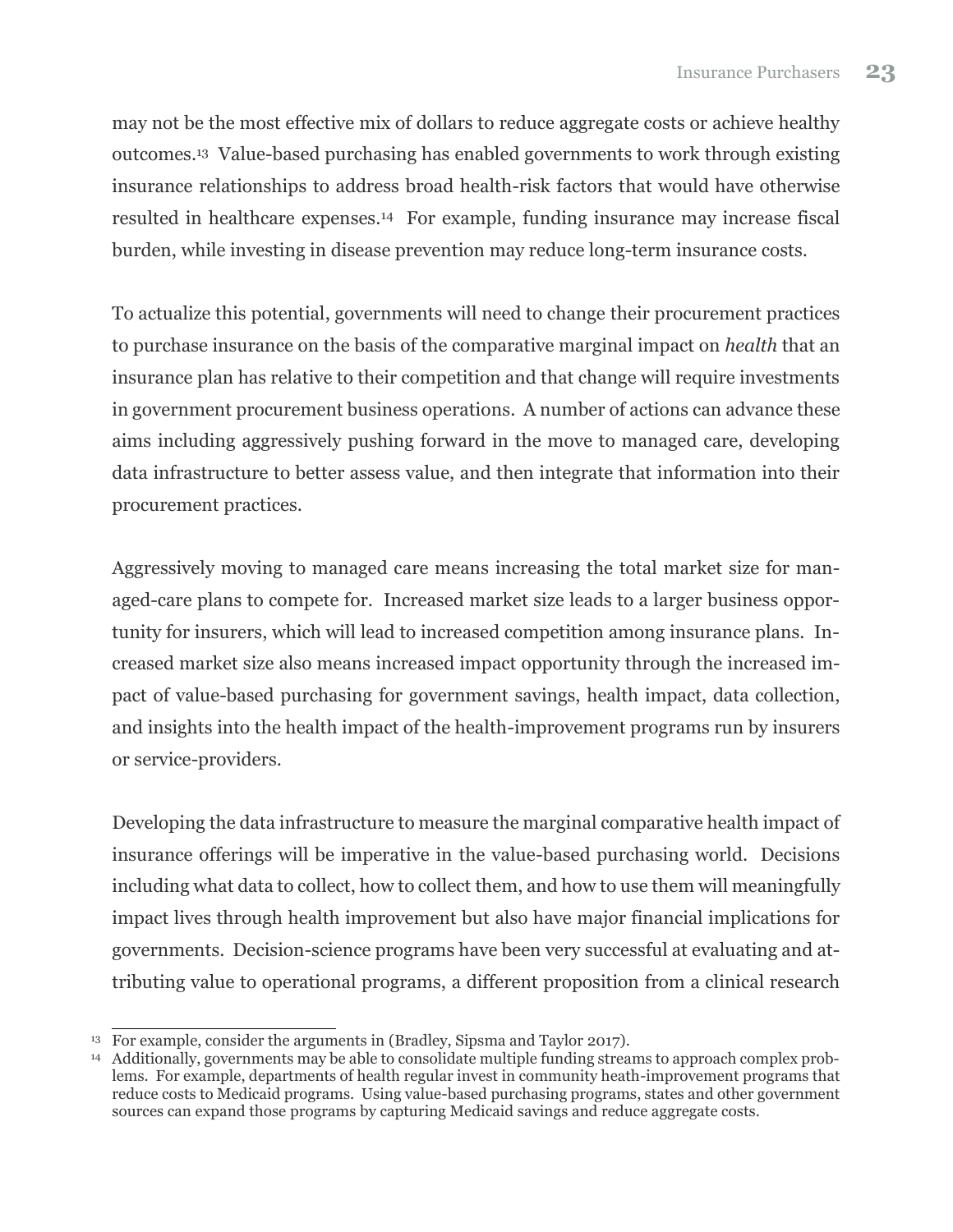program. Governments should use these techniques to identify the effectiveness of insurance plans and their products, so the government entities can change their procurement processes accordingly. Having a comparative measure of each plan's impact on health and healthcare costs included in the purchasing decision can go a long way toward incenting insurance plans to develop offerings that can meaningfully impact health.

State governments implementing Medicaid programs can benefit immensely from differentiated offerings for health insurance that benefit other areas such as public health, workforce development, and even economic development, while also benefiting their federal partners. State governments that can take a government-wide total-cost approach to their Medicaid programs can find ways to use health insurance economics to drive strategic investment in health that have substantial ancillary benefits. Insurers investing in environmental-health factors not only make investments in the built environment within the state, but they use federally matched dollars to do so – at no additional cost to the federal government through investing savings. For example, asthma is a leading cause of kids missing school. <sup>15</sup> By investing in comprehensive home-based interventions, contractors are employed, the home is improved, the family is in better health, the children go to school, the parents go to work, and the entire community benefits. Consider the rippleeffect of better education, better employment, and better health on a community. The state's programs ranging from truancy enforcement, to county education budgets, and beyond benefit from strategic investments in health.

 <sup>15</sup> (U.S. Centers for Disease Control and Prevention 2017)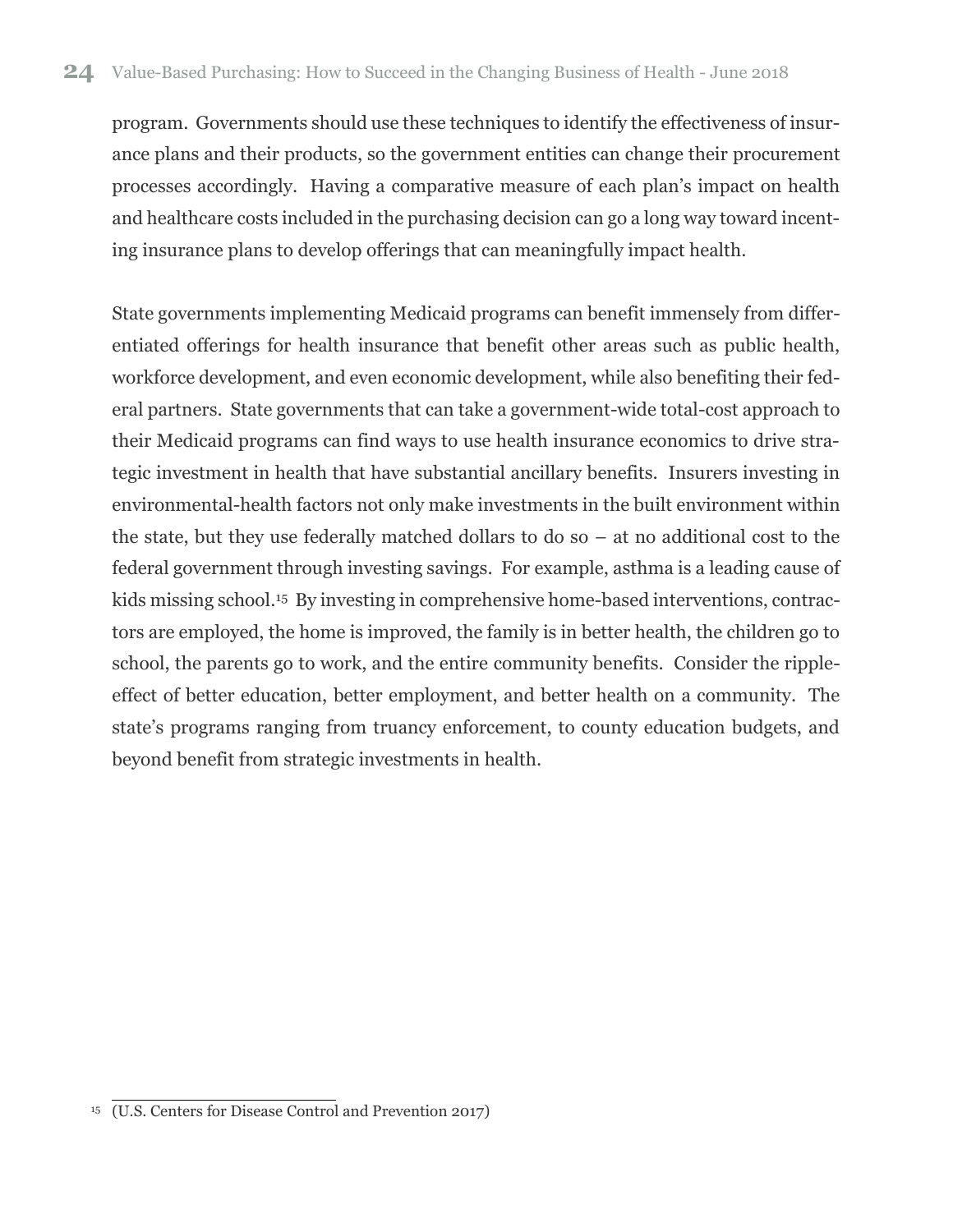### <span id="page-30-0"></span>Insurance Plans

When value-based purchasing makes good heath good business for managed-care insurance plans, they will need to invest in new business models to compete.

Historically, the value proposition for health insurance was two-tiered. First, access to care—that better healthcare service access would keep you in better health and less likely to die. For example, an insurance company makes arrangements with doctors' offices, hospitals, and other providers to ensure that if enrollees are sick, they can get the care they need. Second, financial protection—a medical emergency would be less likely to put enrollees, their families, and their futures at financial risk. A long-term stay in a hospital or debilitating illness not only reduces income from missing work, but also creates substantial medical bills for the family. Slowly that value-proposition has evolved.

In the world of value-based purchasing, the health insurance value proposition is stronger. By making good health good business for insurance plans, their value proposition is moving to 'buying insurance is an investment in health' which can mean living longer, with a higher quality of life, and at lower total cost. This transition has also changed what the core business operations for health insurers are and will need to be to compete successfully. Who would buy insurance from an insurance plan that is more expensive and with the likelihood of having uncontrolled asthma, diabetes, heart-disease, and winding-up in a hospital for an extended stay. Insurers are now combing through scientific research on behavioral, environmental, and social research to determine if there are ways to profit from improving the health of their enrolled populations.

The core operations for an insurance plan still include providing access to, managing, and billing for networks of healthcare service providers. The insurance plans now must also be the arbiters of strategic investments in health including incorporating health-improvement services, which is a very new role for some and substantially changes how they need to invest in their value-chains to operate effectively, *see Exhibit 9*. Doing so will certainly be difficult and there is the legitimate insight that the biggest threat to the current insur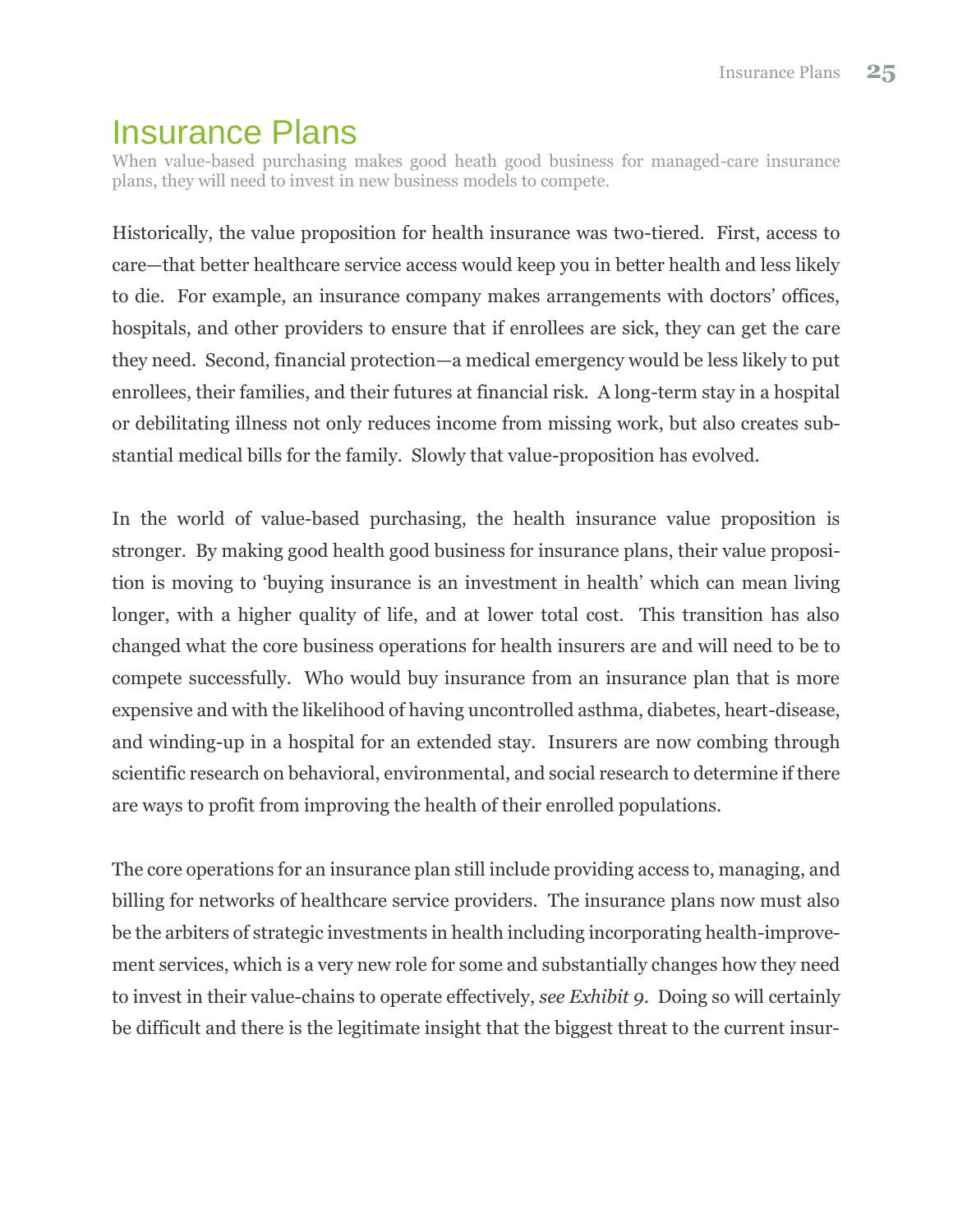ance industry in the transition to value-based purchasing is that a new upstart may disrupt the existing industry because they are able to build organizations from the groundup to meet the needs of the new operating models.



Source(s): GHHI analysis of publicly available information

© www.ghhi.org

#### <span id="page-31-0"></span>Insurance Plans in Employer Markets

In employer markets, value-based purchasing occurs naturally based on the perceived value for employers in securing contracts with insurers; then their employees select from the available secured options. Employers are weighted more heavily in this process and make their determination of value based on the human capital productivity impact. Value-based purchasing will impact insurance plans in the employer market in two ways. First, insurers will have their profitability tied to both allowable medical expenses and value-based purchasing rather than just being limited to the former – their scope of operations can grow because investments in health can now lead to higher profitability. Second, their value-proposition to employers changes and especially so depending on their choice between using a cost-leadership or a differentiation strategy.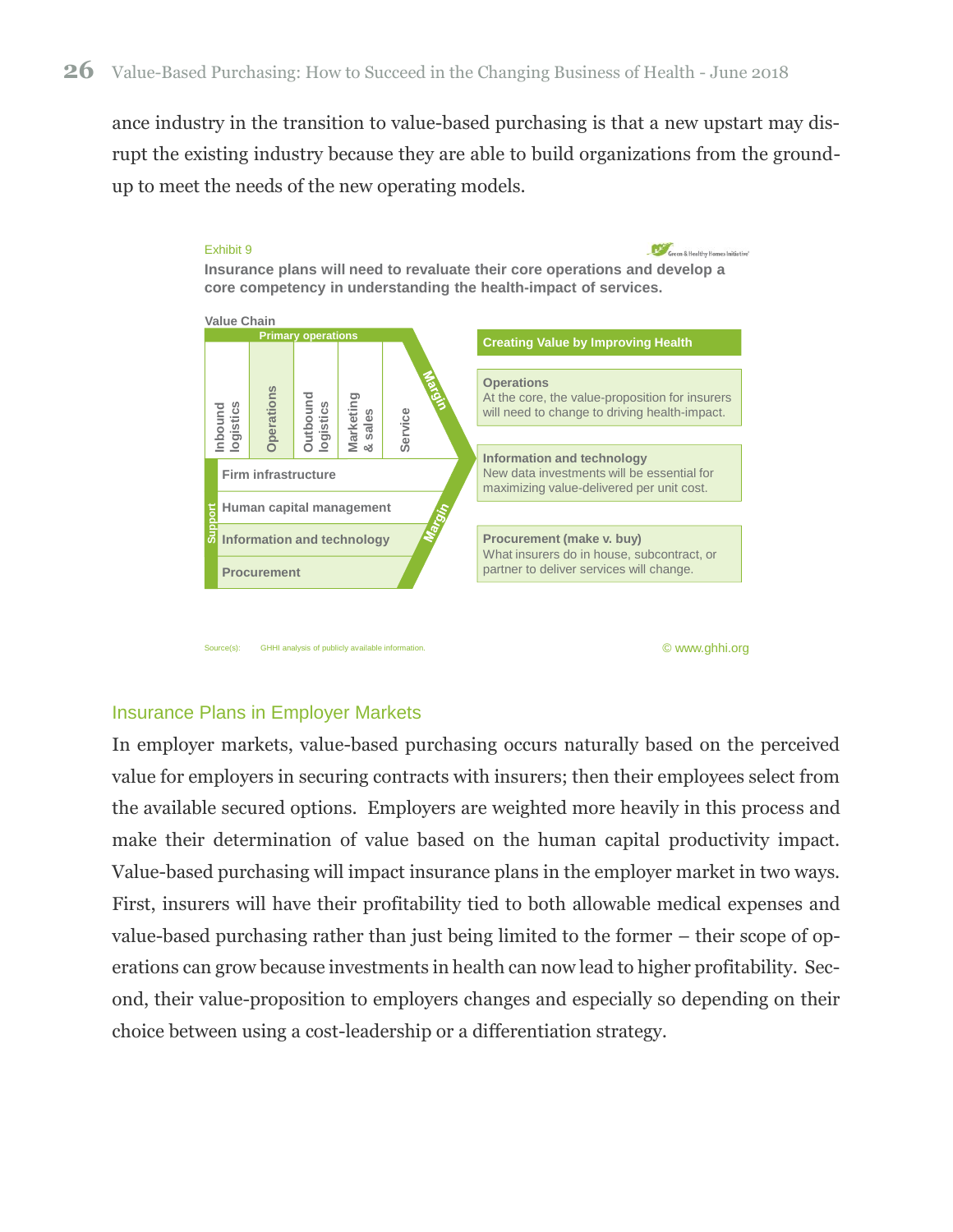Insurance plan cost leaders will have new tools to drive healthcare costs down and, in turn, lower costs for employers by having a healthier workforce – one that takes fewer sick days and is more productive due to fewer health-related incidents for themselves and their families that result in time off. Additionally, investments in health can drive down long-term costs for a workforce overall. Consider labor-intensive industries, an insurer covering not only medical costs but investing in preventive physical therapies could reduce on-site injuries and drive down legal costs and employee disability claims. An insurance company offering such preventive approaches to support long-term health could offer the employer lower costs because they would have fewer injury claims to support through premiums.

Differentiators will also need new tools to capture higher margins. Especially early on, offering preventive investments in health as part of the health-insurance plan would be seen as differentiating and allow the plan to charge higher rates and capture additional profitability for the insurer through value-based care. When a human capital market is more competitive, employers can benefit from offering better benefits. Imagine if an employer were to offer health improvement as part of compensation. Rather than the competitor offering a few hundred dollars more per month, that employer is able to offer the employee a lower rate of heart-attacks and extra years at the end of life to spend with loved ones. Any employer doing so would have an advantage when competing for highvalue recruits and retaining their key employees. Insurers can then realize this value by charging higher premiums and making additional investments in health.

Insurance plans will need to lead these efforts in the employer market. They will need to develop and invest in their value-propositions to create the right competitive dynamics to win. Beyond their own operations, insurers will need to develop and manage external relationships in new ways. Partnerships that provide the knowledge, skills, and abilities to advance their health-focused offering will be strategic investments. Academic institutions, professional service organizations, and even non-profits hold a treasure-trove of information on how to impact health, which has only been opened by the move to valuebased purchasing.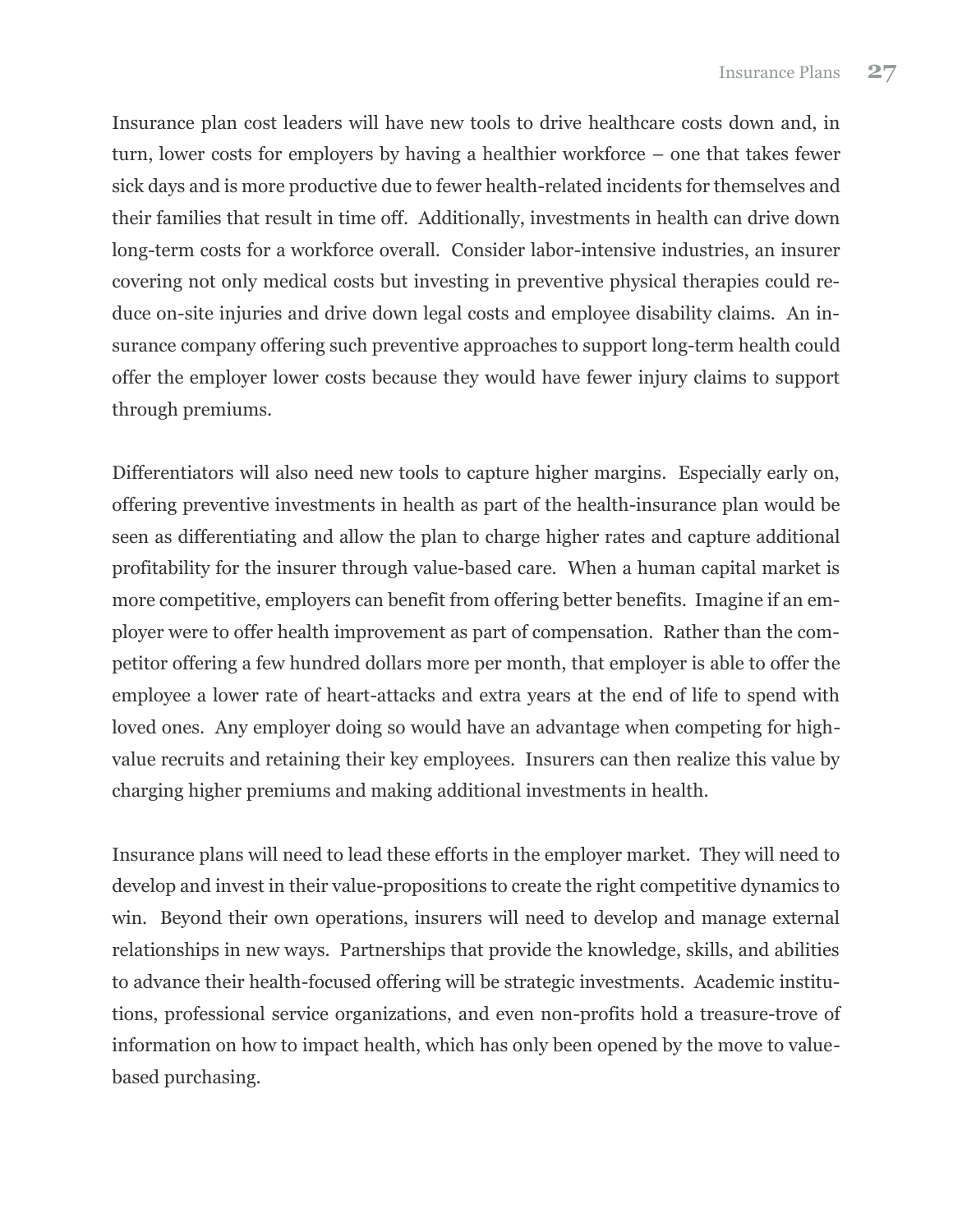#### <span id="page-33-0"></span>Insurance Plans in Individual Markets

In individual markets, insurers demonstrate regulatory compliance of plan options and standardize to a degree before competing for individual enrollments. In the insurance exchanges, the process of competing for enrollees has a standardized user-experience. All potential enrollees will see the same product elements for plans from which they are choosing. This standard user experience limits the ability for plans to differentiate, for example by competing on health impact in this market segment, but that can change. Plans seeking to advance a differentiated offering will need to find creative ways to use investments in health to capture new enrollees or increase margins as a result of their activities.

Cost-leaders will be able to communicate directly through price, supported by appropriate other marketing activities. Insurance plans investing heavily in value-based purchasing to drive down costs have a simple value-proposition to communicate – lower cost to you due to strategic investments in health. The lower prices will drive consumer purchasing and help these cost-leaders capture more market share. Consumers will be less likely to pick a more expensive plan in the first place and, if they research why, they certainly will not pick the more expensive plan that does not provide investments in consumer health.

Differentiated offerings in the individual market have a more challenging task. Despite standardization including a standardized user-experience in purchasing, the plan must make the case to potential enrollees that it is worth paying more for what the plan is doing. While certainly not impossible, this is a difficult proposition in the individual market segment.

#### <span id="page-33-1"></span>Insurance Plans in Government Markets of Medicare and Medicaid

Insurance plans competing in this market segment first need to win government procurement contracts and then may need to compete for individual enrollees. The plan's valueproposition and strategies can play out very effectively depending on the approach a government takes to procurement. Some governments may approach their Medicaid pro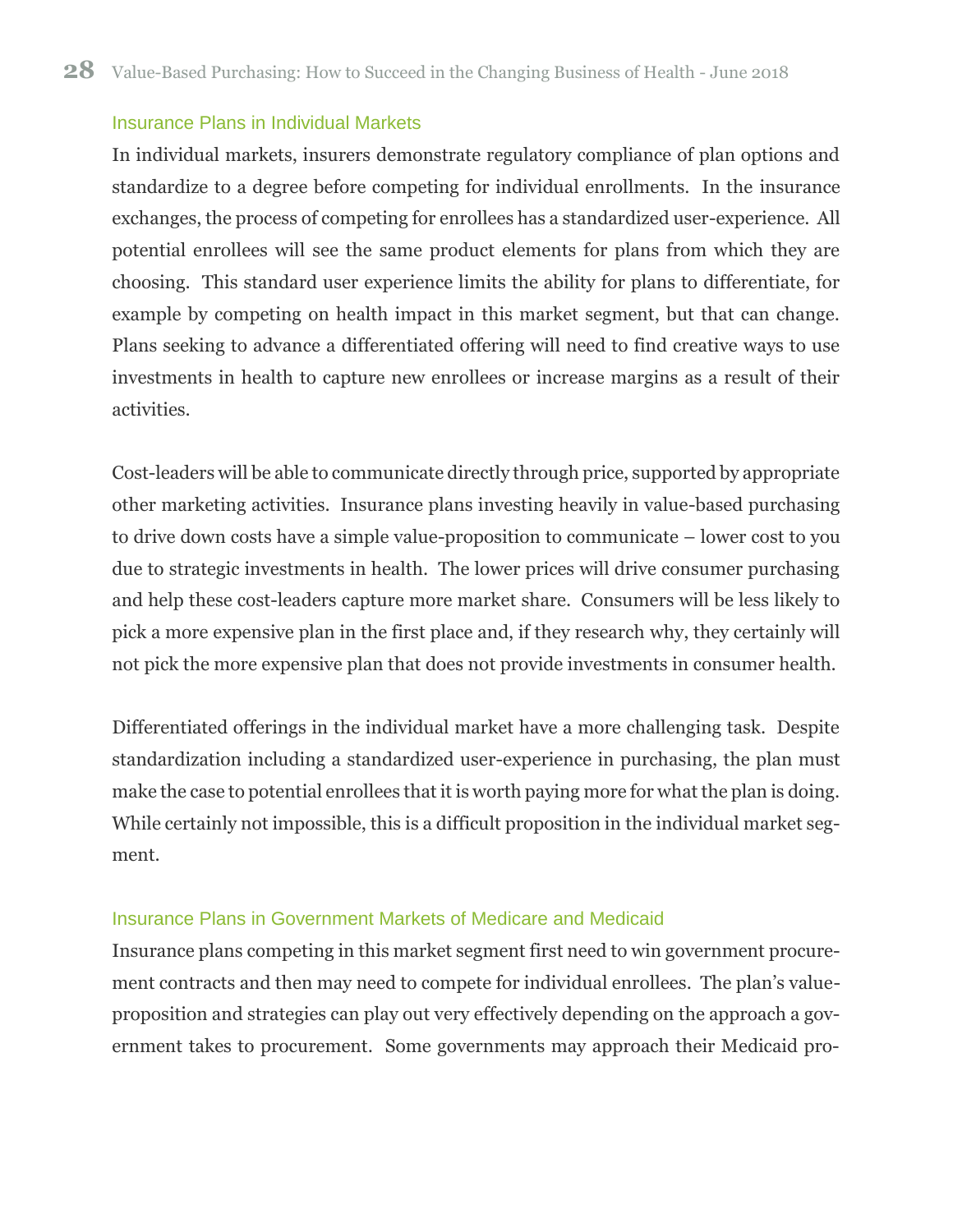gram as a cost-center, where only Medicaid costs count. Others may have a broader approach to government authority and procure their Medicaid contracts in a manner that recognizes the value of the ancillary benefits.

Plans implementing cost-leadership strategies can be successful regardless of the government approach because cost is a near-universal factor in government procurements. Insurers would do well, especially given reinsurance practices, to invest heavily in cost-cutting measures through health improvement or at least demonstrate their intent to do so.

### <span id="page-34-0"></span>How Insurance Plans Can Create Value

The value-based purchasing world will change the way insurers need to think about delivering value to their customers, no matter the market. If markets move fully to valuebased purchasing, insurers will only earn revenue by improving health. Their insurance programs will not only need to invest heavily in the development of traditional healthcare service networks, but also into programs that address those risk-factors that result in poor health. The insurers will also need to understand the economic and financial value of the allocating resources between the two types of programs. Doing so is no easy task and one that existing insurance companies are not built around doing.

### <span id="page-34-1"></span>*Operational value-creation*

With insurers capturing revenue driven by impacting health through services rather than simply providing access to and management of care networks, the way in which they create value will change as well—they will need to change the way in which they operate to be competitive and successful. Firms will need to add on to the historical operations by directly impacting health through new services and supporting activities that determine which services will be most impactful to health. Many examples exist already ranging from comprehensive asthma treatment including environmental remediation to general communicable disease prevention programs. These investments will begin to fall squarely within the core value-creating operations for insurers.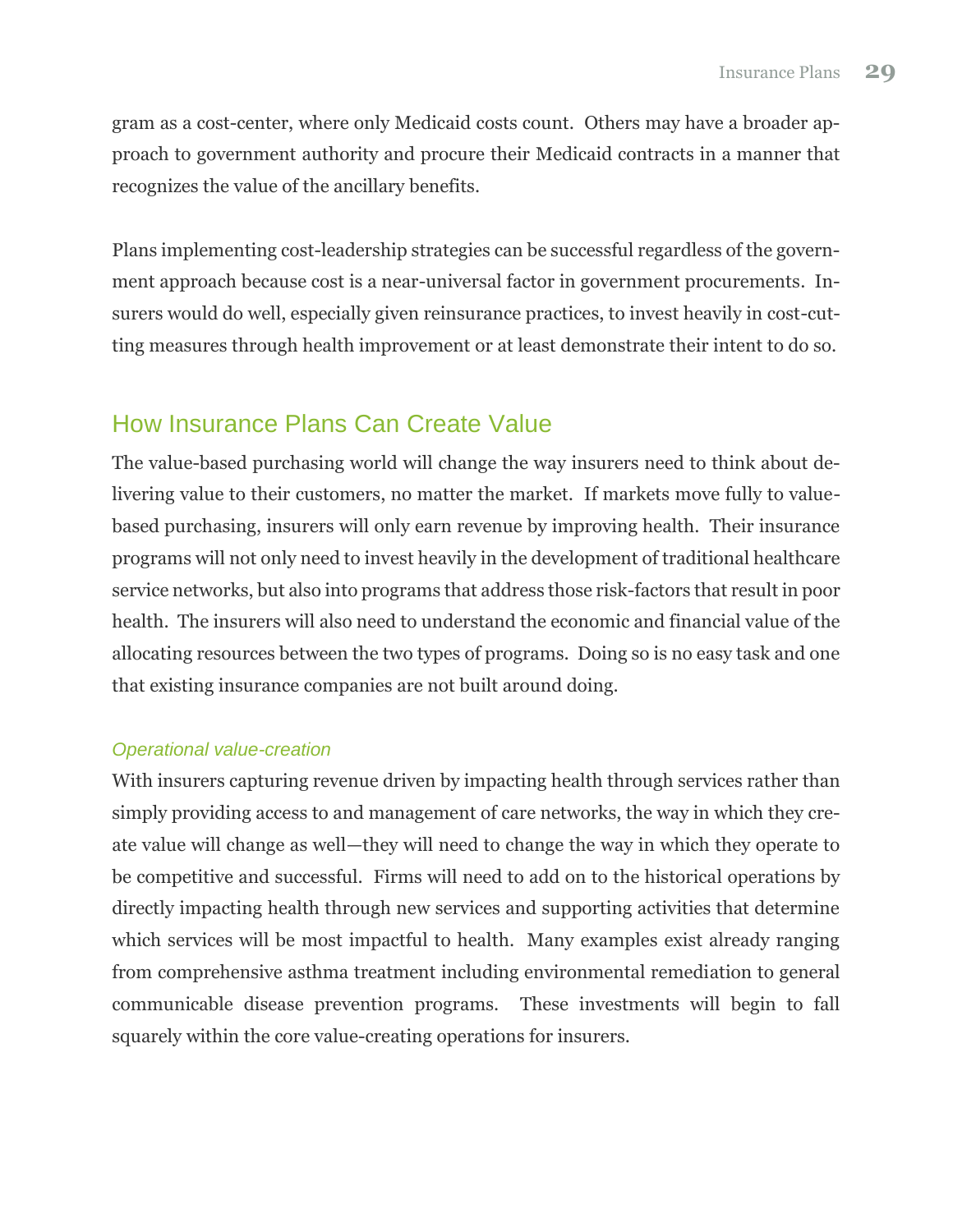#### <span id="page-35-0"></span>*Procuring value-creation*

The quintessential decision has been framed in terms of "make or buy" for companies seeking to develop new capabilities and this question will be central for insurers as they move to value-based purchasing. New systems for understanding, measuring, and attributing the health impact that procured services have on their enrolled members will determine their ability to compete in insurance markets. These are complex questions, not easily addressed without substantive investments in supporting activities. Procurement will also need to be in support of the core operation of impacting health. Simply abdicating responsibility may limit risk, but those firms that own the risk and rewards of the new competitive models will be better positioned to know which components of the new business models should be procured rather than internally developed.

#### <span id="page-35-1"></span>*Information technology value-creation*

Value-based purchasing requires an assertion of what is valuable, which in turn requires being able to measure, evaluate, and attribute the impact that different factors have on health. Doing so will require a reworking of the existing information and technology infrastructure that is currently in place. The historical system was developed in accordance with the previous importance that was placed on providing access to and billing for services provided within a narrowly defined healthcare space. As a result, those systems and the infrastructure supporting them will likely need to be reimagined and reworked, if not wholly disrupted by entities that more effectively deliver health value.

#### <span id="page-35-2"></span>*Primary activities*

The primary activities for insurers will need to change to support the new value proposition. In brief:

• **Operations changes**: Organizations will need the focus of their primary operations to impact health. This change in focus means providing access to high-quality healthcare services, but only as a means to the end goal of improving health. The organization will increasingly move beyond strict healthcare to include services that impact health in positive ways. Many insurers are already moving to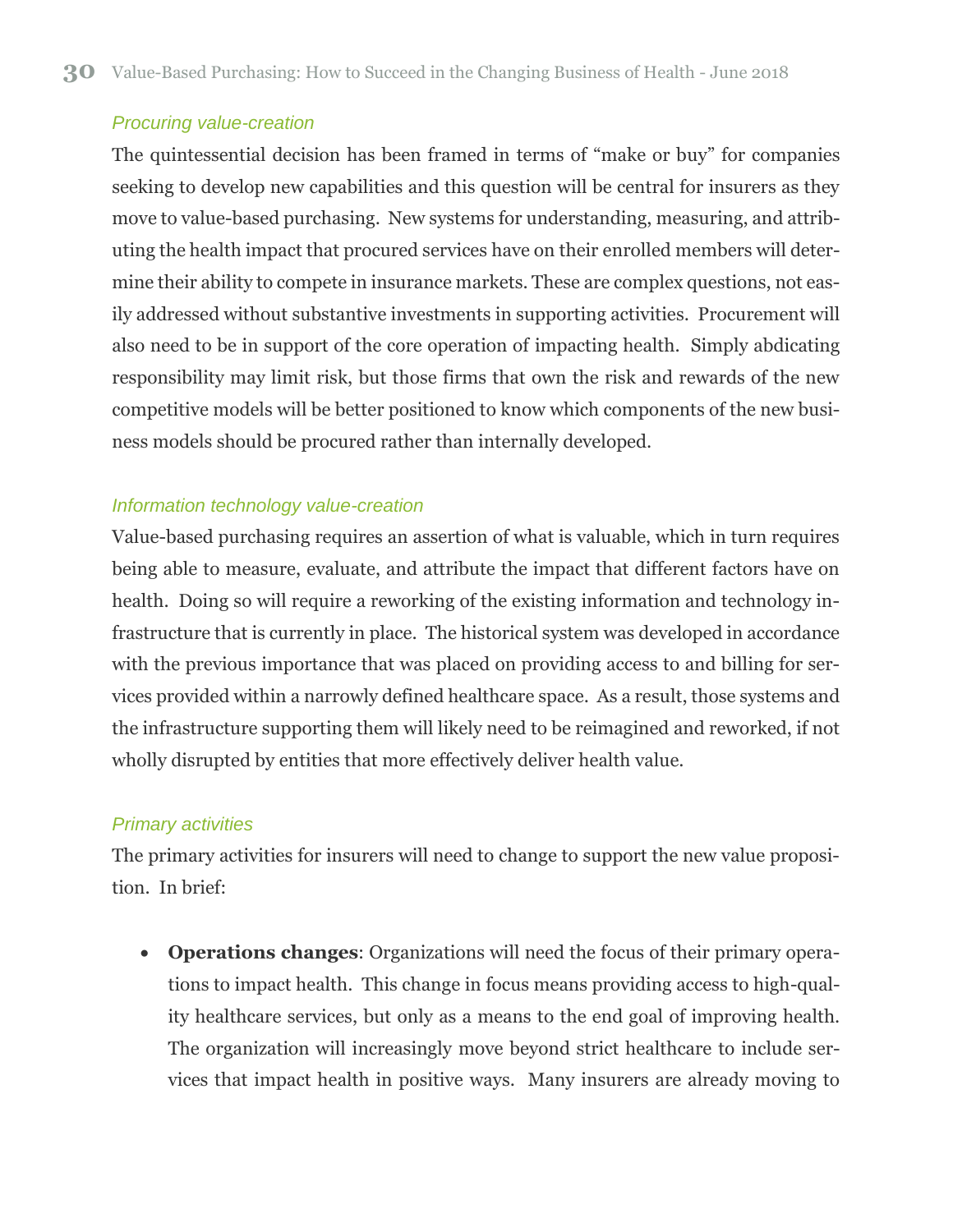manage care in some ways; these trends will be intensified. The breadth and depth of involvement in the delivery of services beyond traditional healthcare services will increase. Examples include investments in specific types of care management and the capacity to coordinate complex referral systems outside the traditional continuum of care, as well as the ability to conduct complex and ongoing operational research for their populations.

• **Marketing and sales**: Insurers will need to drive business purchases in a new way, by using health impact to drive enrollment and prices in concert with the access to services they provide. Without being able to monetize health impact, insurers will have no economic reason to invest. Some insurers are and more should continue to try to compete on their ability to improve the health of the populations they work with and there is a strong value proposition to do so. Examples include health plans creating case-studies for marketing materials as well as using determinations of where they are effective at improving health to target their future marketing efforts so that they bring in the most valuable groups with which their existing operations can work.

Insurance plans may need to change what they consider their core operations and, in so doing, change their staffing mix to include more professionals whose expertise is in understanding or developing evidence about investments in health. Those staffing changes include not only strategic leadership, but those with experience in: 1) conducting research; 2) doing the development work to create such programs; and 3) operationalizing those research programs. Embedding such experience in organizations will be critical as the new approaches are not 'bolt-on' services. The ability to work along-side, develop relationships with, and internalize approaches to investments in health will need to be embedded within the operational workflows of the insurance plan to be effective.

Many insurance plans find that a group of persons frequenting the emergency room may have a set of underlying issues that cause their medical needs that are not part of the traditional continuum of care. Using the example of the homeless population, providing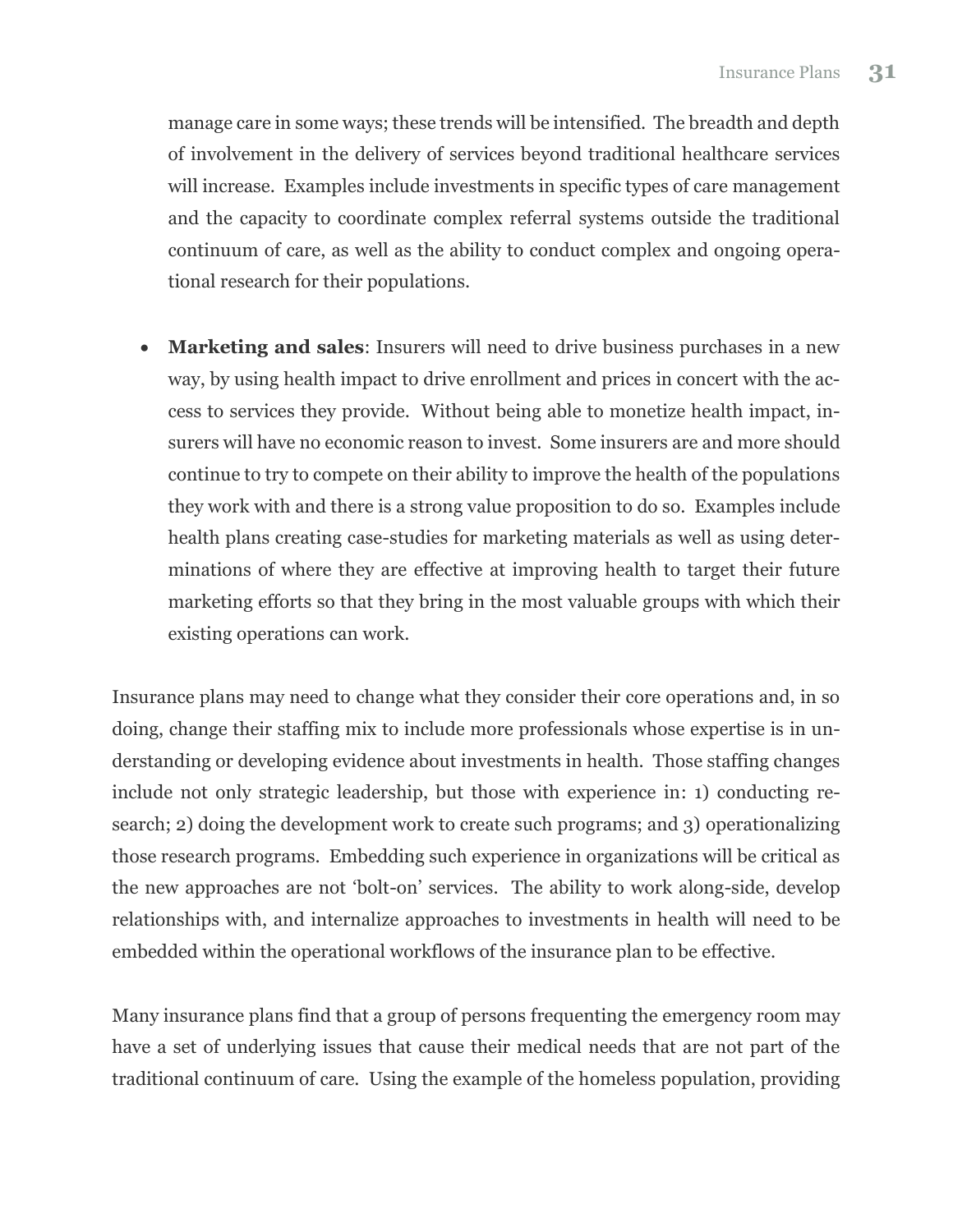for the basic needs of this population may be more cost-effective, while most insurers do not have formal programs in place to identify who the right people are to work with, how to get them into programs that provide housing services, and how to pay for those services in ways that do not financially harm the insurer. Those skills need to become core competencies for insurers under value-based purchasing models. Without them, other insurers will be operating more effectively, have more billable medical expenses, and more headroom in the administrative budget for return on newly invested capital – that leads to faster ability to grow and compete in new ways elsewhere.

### <span id="page-37-0"></span>*Supporting activities*

Insurers will also need to change the supporting activities to drive their value proposition. In brief:

- **Organizational Infrastructure**: The physical infrastructure will need to change and focus on improving health. Considered in concert with the procurement decisions related to which services to offer as opposed to which services to subcontract, the firm's physical footprint, design thereof, and others will need be reshaped to support changes in the firm's operations.
- **Human Capital (resources)**: The practices of recruiting, retaining, developing, and managing human capital will need to change. While billing will continue to be a function, the addition of new operational foci will lead to new staffing, staffing mixes, and human resources that are focused on driving health. Procurement decisions, discussed below, will be a primary factor determining how the human capital needs of insurance companies will change in the value-based purchasing world.
- **Information and Technology**: The infrastructure, policies, and practices for using data, information, and technology will need to be reworked—likely with substantive investments needed. With a historical legacy leaving artifact systems that all revolve entirely around billing, retooling those systems to focus on health will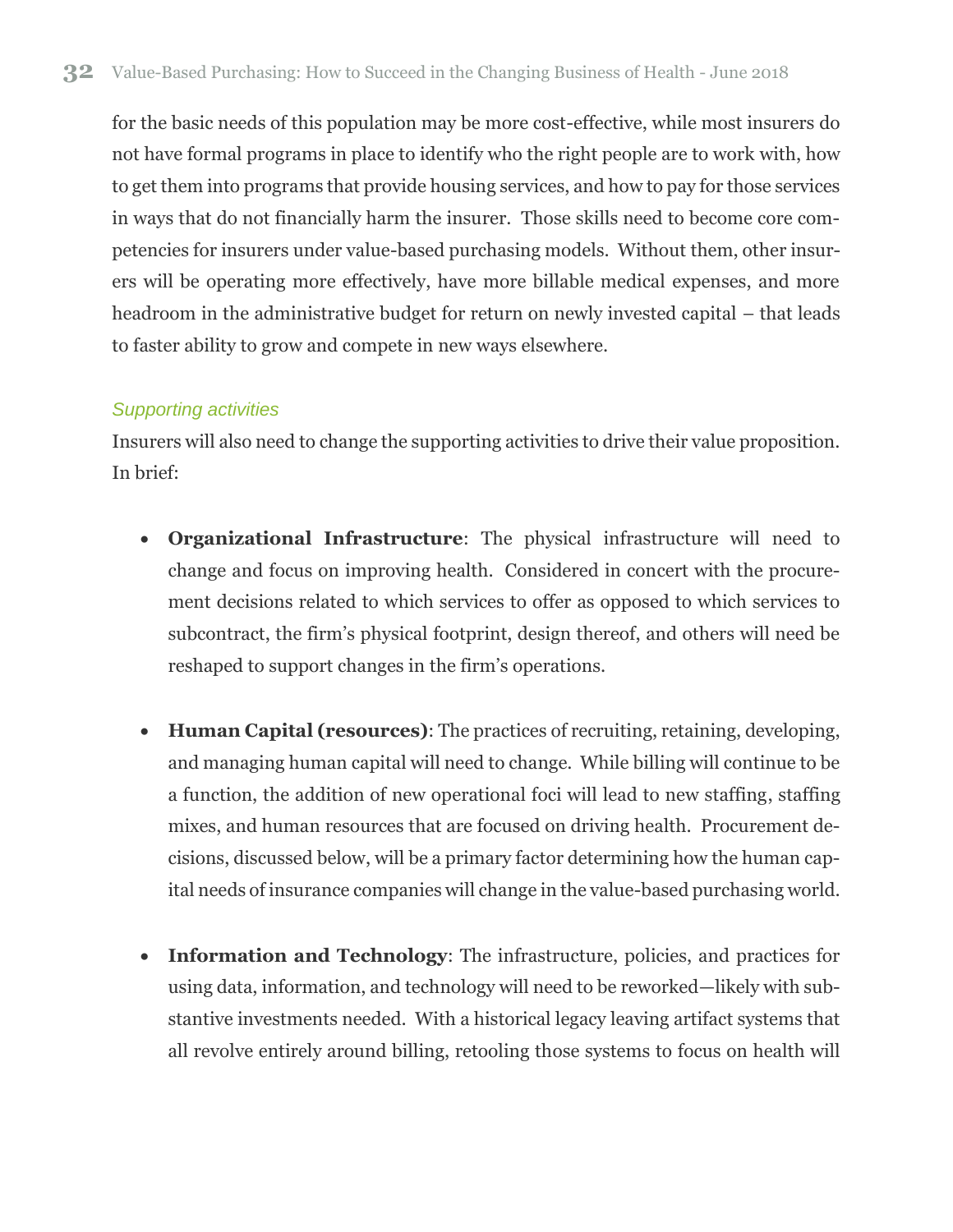be a massive undertaking. New systems development could overtake the old systems. Extensive transition periods for existing plans could provide substantial opportunities for upstarts to disrupt the existing systems in the near-term.

• **Procurement**: Procurement and specifically the decision whether to develop internally or subcontract out services that address health risk-factors will be a critical strategic decision for insurers. The move to value-based care will drive the valueproposition of insurance companies to that of health-impact per unit cost, but not all insurers will approach the decision of how to deliver services that impact health in the same way. Some may choose to completely abdicate responsibility for these arrangements, deferring to subcontracting with other organizations. This strategy will limit risk in developing those operations but may limit the potential rewards of doing so. Others will aggressively approach the opportunity to develop operations that directly improve health, rather than manage other entities doing so. The variability in these approaches will sort out which are most effective as the market develops.

Returning to the homelessness example, very rarely have insurance plans sought close partnerships with public agencies for the purpose of analyzing data targeting a population as difficult to track as the homeless group. New investments not only in the technology, but the partnerships that enable this analysis will be critical. The organization may then find it beneficial to physically build new facilities to address this group, hire new staff to work with the programs, and develop service relationships with outside partners with expertise working with such programs.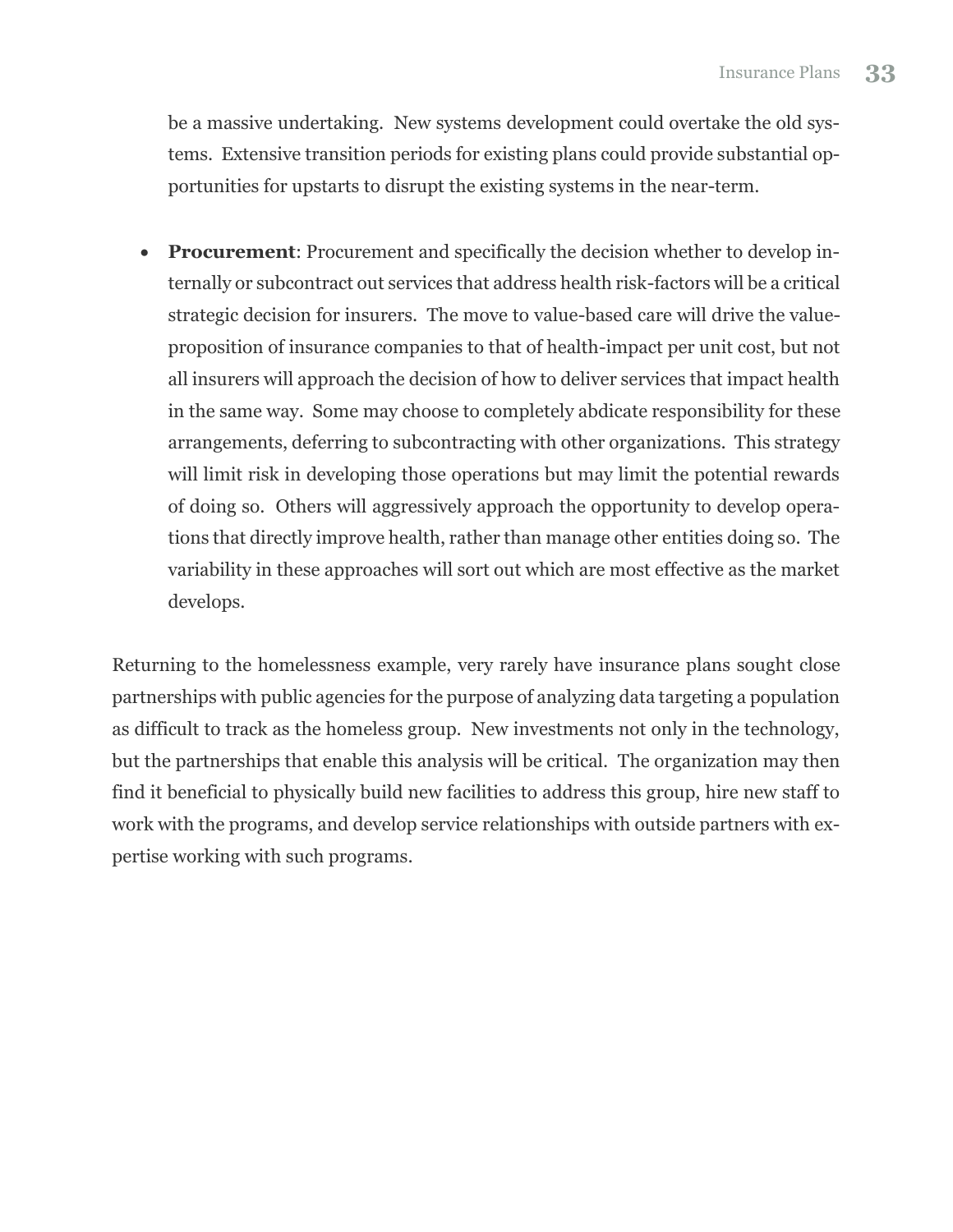## <span id="page-39-0"></span>Service Providers

Value-based purchasing brings new challenges and new opportunities for health-driven approaches to services and collaboration. New business opportunities may attract new types of providers and provider-collaboratives.

The roles of providing services for health insurance has changed substantially over time. While once they had a very narrow scope, drawing to mind images of hospitals and expensive equipment, service providers have started to change in scope. More and more service providers that positively impact health but are not considered part of the traditional continuum of care are seeking and capturing insurance dollars. Considering even the state of current medical research, the broader span of health impact ranges well beyond the quintessential hospital image many have. Health is about more than clinical care and allowing insurers to make value-based purchases of services that impact health, not just pay the cost of healthcare services, has changed the way service providers need to think about their industry.

### <span id="page-39-1"></span>Traditional Healthcare Service Providers

The value-proposition for traditional healthcare services remains largely the same, but the competitive forces governing it have changed. While investments in health that prevent or mitigate the severity of healthcare services were once uncompensated, those broader investments in health now directly compete with healthcare services through temporally indirect means. Insurers can choose to invest in health now, thus preventing healthcare services costs later. While healthcare services will likely always have a place, the role is changing. Traditional service providers will need to investigate how to offer services or change their operations to reinforce or supplement the value of their healthcare service delivery.

Traditional service providers in the U.S. healthcare system will have increased opportunity to develop approaches that focus on having positive impacts on health rather than using volume to drive profitability. Under the historical activity-based purchasing systems where fees were charged for specific services, service provider profitability was driven by the volume of services and the relative contribution to profitability that their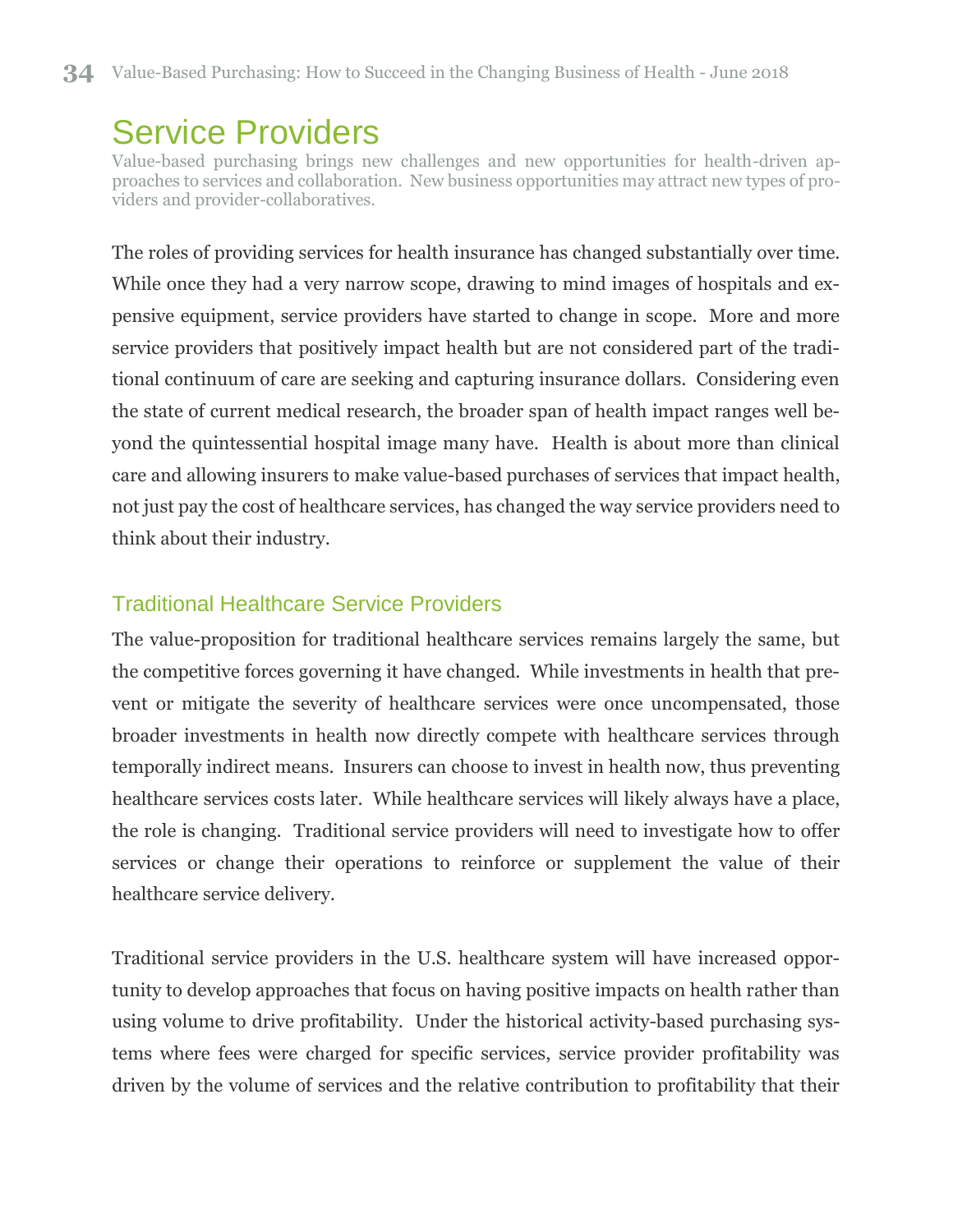services delivered. This model financially limited service providers to mostly offering those services that were directly paid. Value-based purchasing models are now rising to prominence and are bringing changes in business logic for service providers, where payment can now be based on the marginal impact the services have on health. These models reduce or eliminate the financial incentive to deliver low-value services and incent models that focus on health and not healthcare services.



Where the core operation of healthcare service providers was the profitable operating of capital-intensive infrastructures, the new model will increasingly shift to demonstrating the impact their services have on health, *see Exhibit 10*. There is a risk-reward profile to the new system. A one-percent complication rate difference with a competitor that costs an insurer millions of dollars to provide healthcare is still worth a great deal to the insurer and can be priced into the negotiated rates – whichever side of the equation the service provider is on.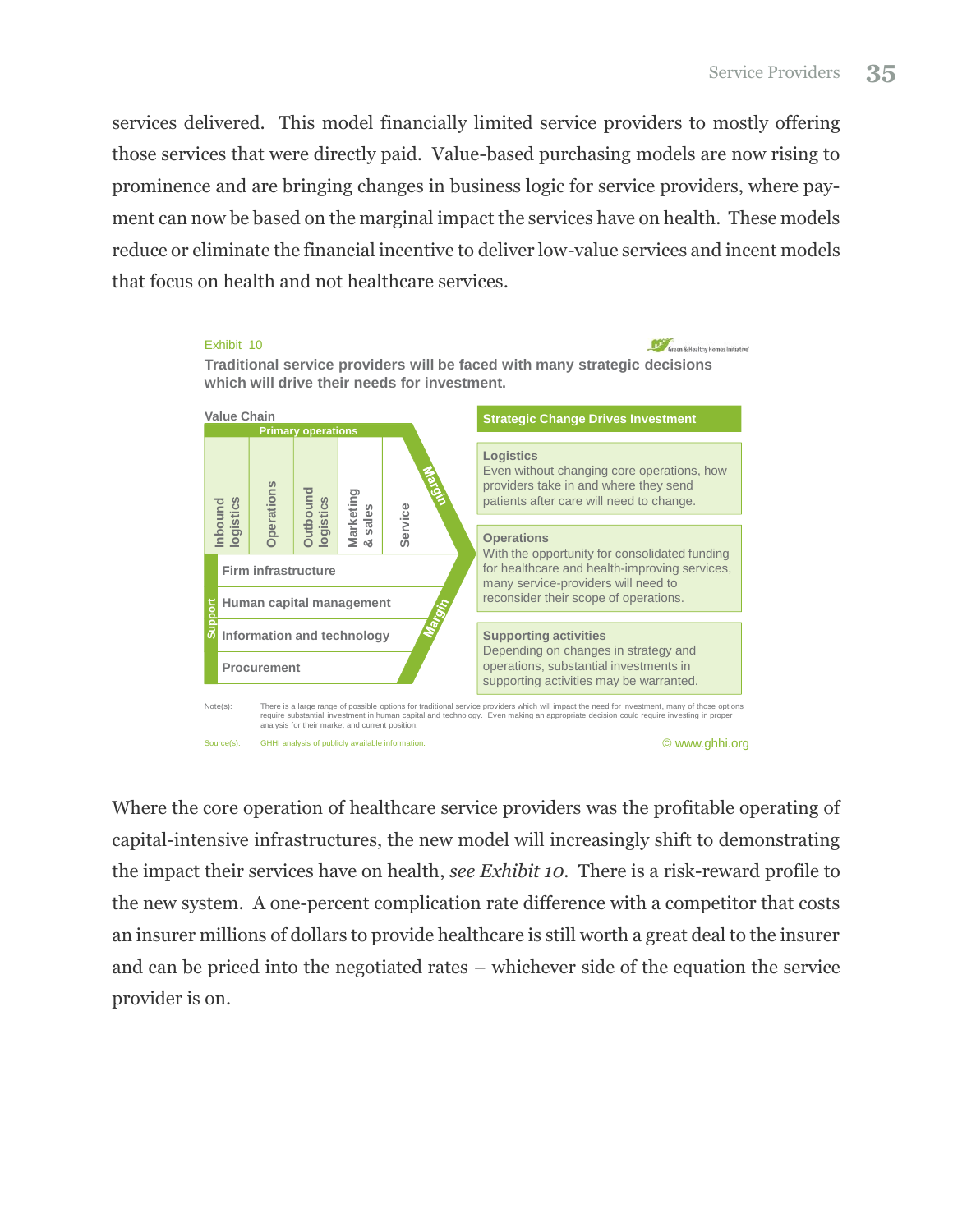Under a value-based compensation system, traditional medical service providers will need a new financial roadmap. Rather than focusing on asset-utilization rates, the organizations will need to focus on the cost-effectiveness of marginal health impact. This means two huge shifts. The first shift is being able to track the marginal health impact that services have and, second, to be able to build new operating model to ensure that workflows focus on these developments. If they do so, there are potentially huge financial rewards. Under the old system, the largest financial payouts were associated with high-cost technological solutions. These solutions allowed high billable rates which drove higher profits. The new system offers another alternative, simple and low-cost solutions with lifelong impacts that can drive higher profits over the long-term.

Consider the example of diabetes. Under fee-for-service models, there is little lifetime cost-of-care consideration and little investment in health until the problem is detected, which may happen in relatively late stages of the disease. In those cases, suddenly the cost-of-care spikes with emergency care, hospitalization, high-cost pharmaceuticals, and even surgery leading to long-term disability care. The service providers' financial opportunity comes late in the disease states because that is where the services are needed. The value-based approach would provide funding for investment in preventive approaches throughout the life-cycle of the persons. A bit more investment is needed early, but the lifetime-cost is lower.

The same incentives and systems can be developed for a host of other conditions including broad health risk-factors. While health-improvement programs present an opportunity for traditional providers, the opportunities are larger for those organizations that have, can develop, or collaborate to deliver services that address those broader factors that cause or impact health. Issues spanning the social determinants of health, genetic predispositions, and beyond are all now business opportunities for service providers that are willing to step in and develop the capabilities to address an issue.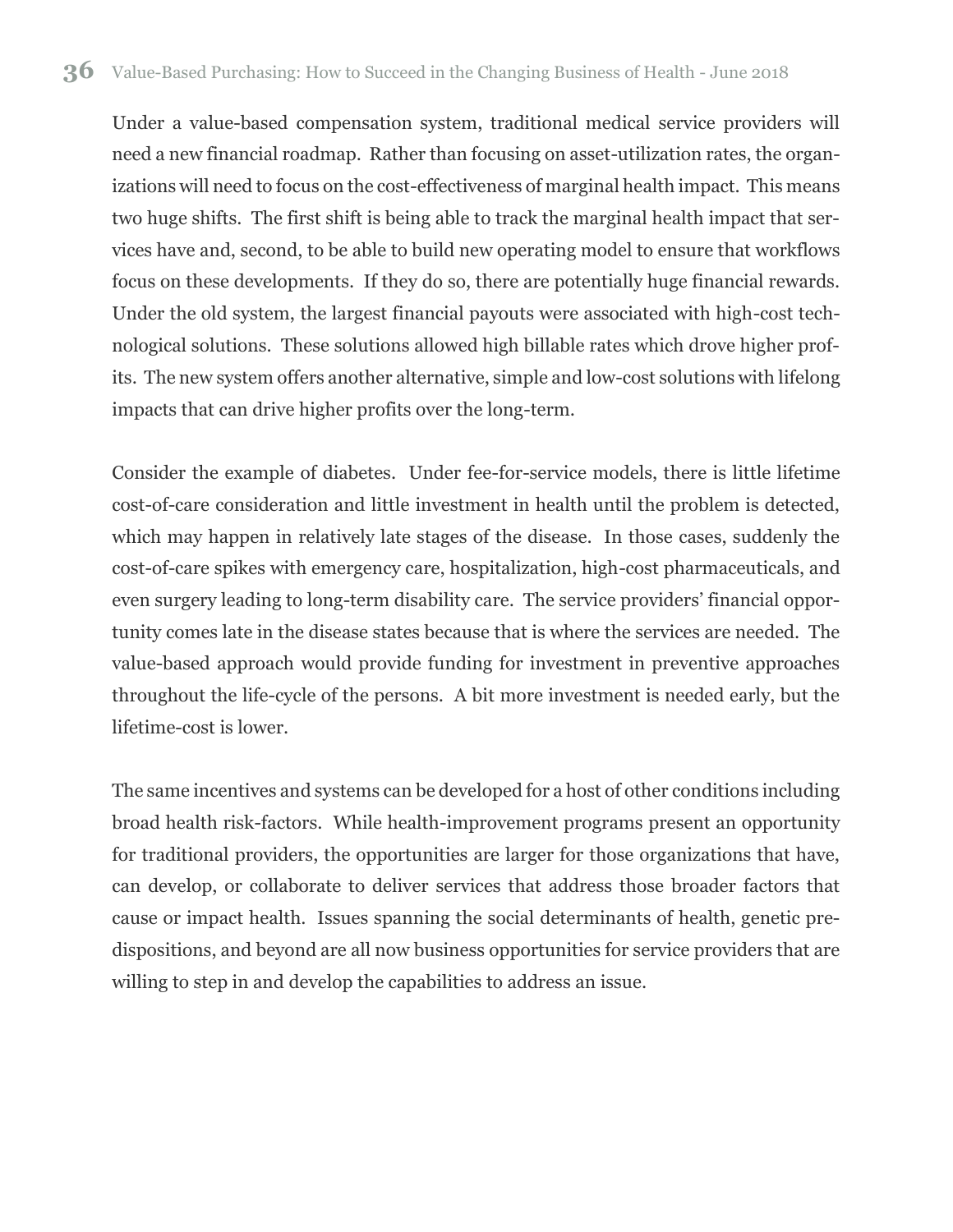### <span id="page-42-0"></span>Changing Horizons

To get to those new places, healthcare service providers will need to rethink their existing business strategies and operating models. Much experimentation is underway as well as a debate regarding whether the existing systems are capable of radical change or if new upstarts will displace them in many areas. Everything from human capital, physical and technological infrastructure will need to undergo major shifts on top of the operating model being fundamentally redefined. Given the enormity of these changes, it is understandable that the debate is ongoing. It will require major changes, but there is a path forward:

Healthcare service providers will need to:

- 1. Identify those services that have potential to yield favorable health-impact to cost ratios for new business lines;
- 2. Develop the ability to determine and evaluate the marginal health-impact that services have;
- 3. Develop new business models that can be successful in a "cost-effectiveness of health" paradigm; and
- 4. Redefine the support functions and infrastructure needed to support new business models.

Examples of these systems include:

- 1. Creating registries of potential opportunities such as new services, collaborations, and other chances to develop health-impact in cost-effective manners.
- 2. Creating information technology solutions that allow tracking broader measures of health and risk-factors that impact health.
- 3. Creating whole life-cycle models of health and cost to identify the critical junction points for interventions and understanding of their value.
- 4. Reevaluating the physical infrastructure of healthcare delivery and what is needed at what level to move to a new model of care.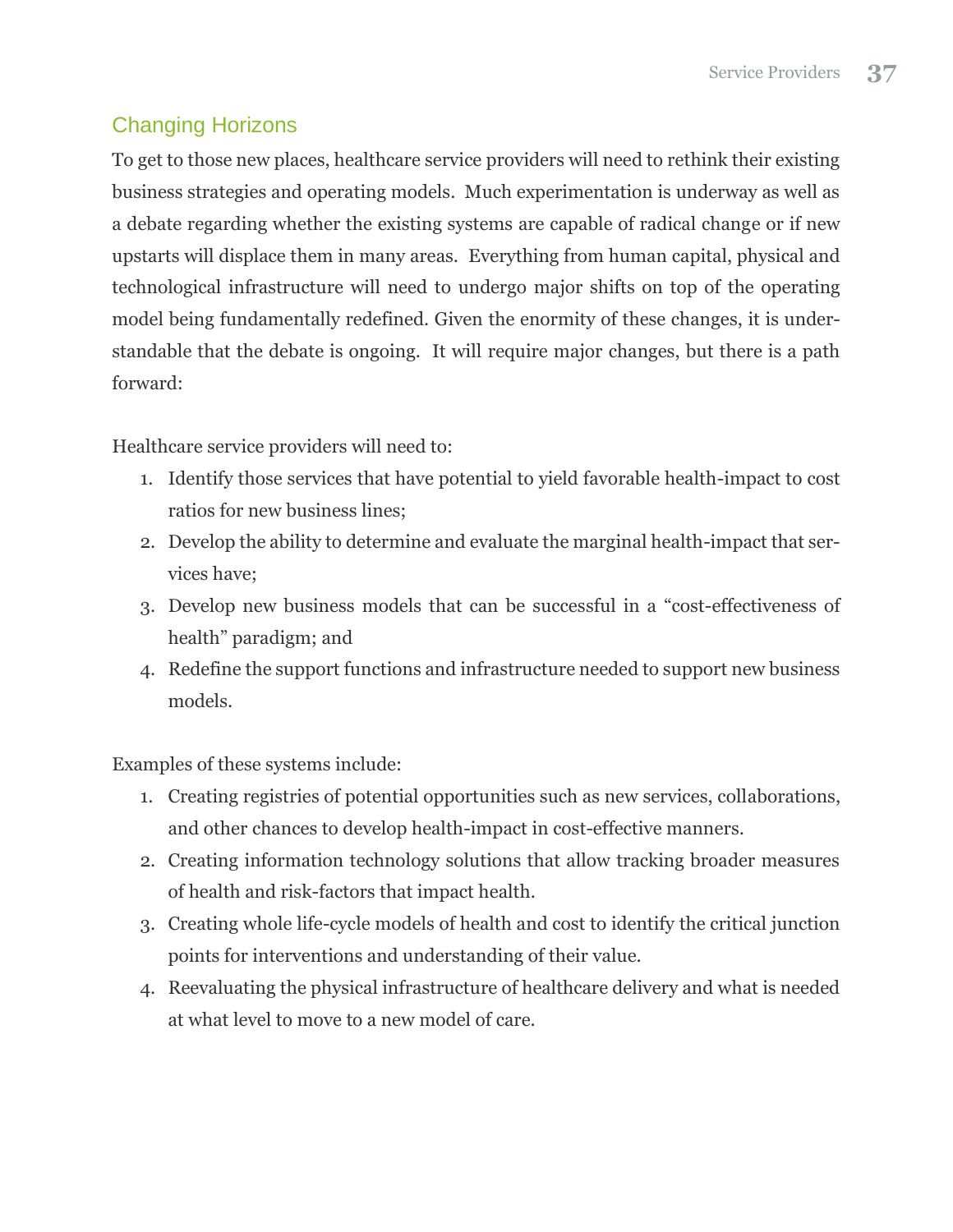Consider the following example of a large mission-driven hospital and provider group (the System) moving aggressively towards value-based purchasing through capitation, value-based subcontracting, and with performance incentives layered on top. The System started with their existing community needs assessment to determine that a key issue for the community was the growing burden of opioid-affected pregnancies, which not only are likely to lead to relapse for the mother but also to cause life-long care needs and structural disadvantages for the children. The System conducted an asset and gap analysis to determine what community resources were available, how they were being used, and what needs remained. Through the analysis they determined that the community had many resources, though usually underfunded and poorly linked. Additionally, the System identified a gap in counseling the population regarding the impact of opioid use and the treatment options on their reproductive health, options, and potentially that of any future children who might be affected. Using this as a roadmap, the system set out to develop an integrated model to address the social-care needs of the specific population, and worked with local insurance plans to create an interoperable data-system to identify the population and each individual's needs to appropriately get the care needed. The system worked to go one step further by developing a whole-lifecycle risk-model for the population, allowing them to effectively create a business case for and monetize the impact their program would have for the insurance plans as well as the local and state government. Armed with this business case, they were able to work across partnerships to develop sustainable funding sources for the comprehensive treatment programs.

### <span id="page-43-0"></span>Nontraditional Service Providers

The value-proposition for nontraditional service providers offering investment opportunities for better health outcomes has been substantially changed. They are now able to create a monetizable impact on the health of insurance-enrolled beneficiaries. Many traditionally grant-dependent non-profits can move to become social enterprises, where the benefits of their programs create sustainable funding streams. In many cases, these may only partially offset the cost of services, but in others they may create returns on new invested capital that are sufficient to operate as independent businesses and drive their missions.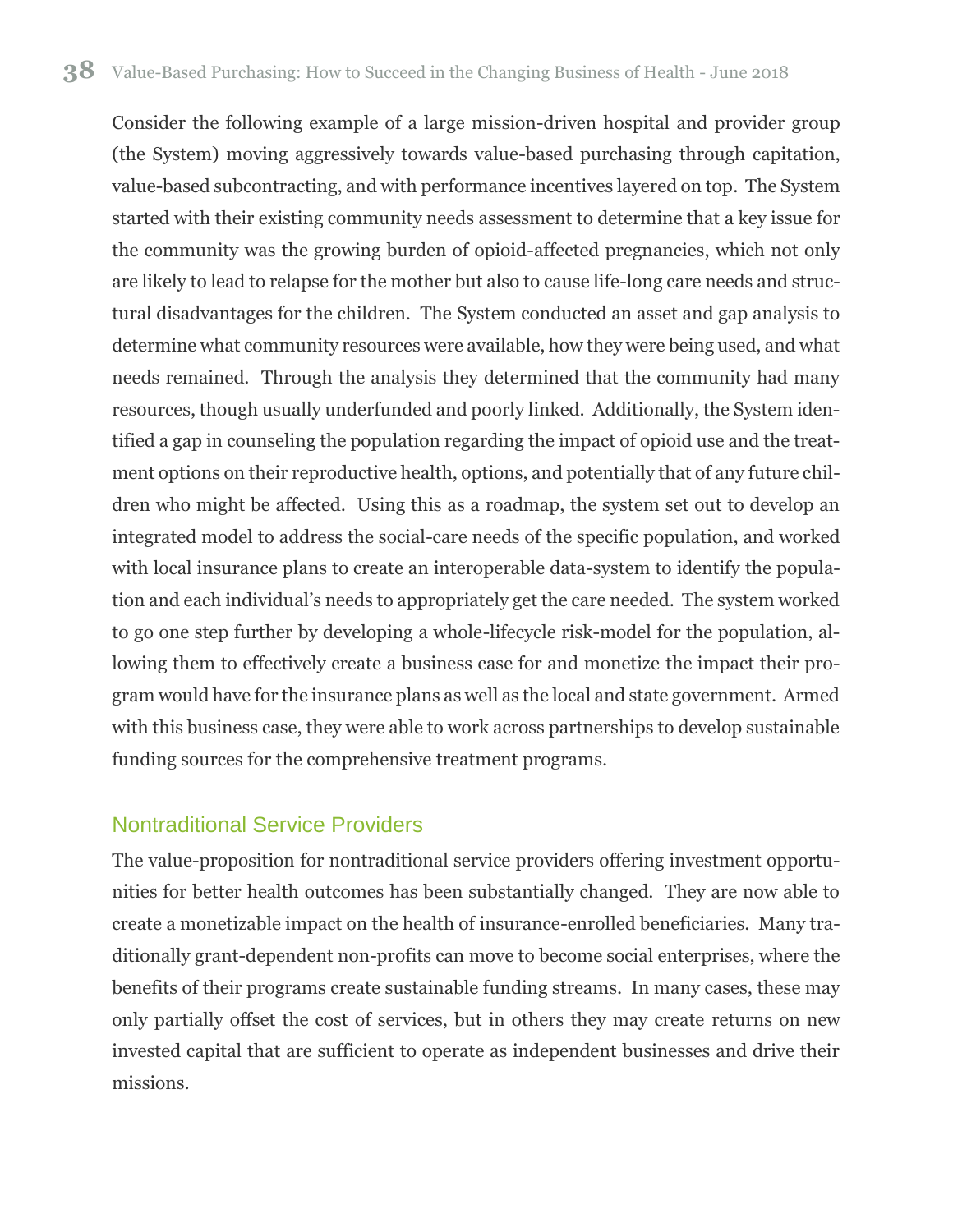Nontraditional service providers can benefit from value-based purchasing in many ways. The options include:

- 1. Working directly with insurance plans to secure payment;
- 2. Partnering with traditional service providers to create comprehensive offerings; or
- 3. Partnering among consortia of nontraditional service providers to create more comprehensive wrap-around offerings in either of the first two options.



#### Source(s): GHHI analysis of publicly available information.

#### © www.ghhi.org

Any of these options can greatly benefit nontraditional service providers by creating new revenue streams and operational changes, *see Exhibit 11*. There are, of course, trade-offs that must be understood. Working directly with plans requires a substantial investment of time and effort as well as the development of certain capabilities that may not have been a focus for the organization earlier. Partnering with a traditional service provider can bring benefits in addition to the new revenue streams, but there are often legitimate questions about attribution of value created. Those questions become even more complicated when partnering among multi-group collaboratives. While these issues are certainly addressable, each organization will need to determine which strategy is best for them to pursue.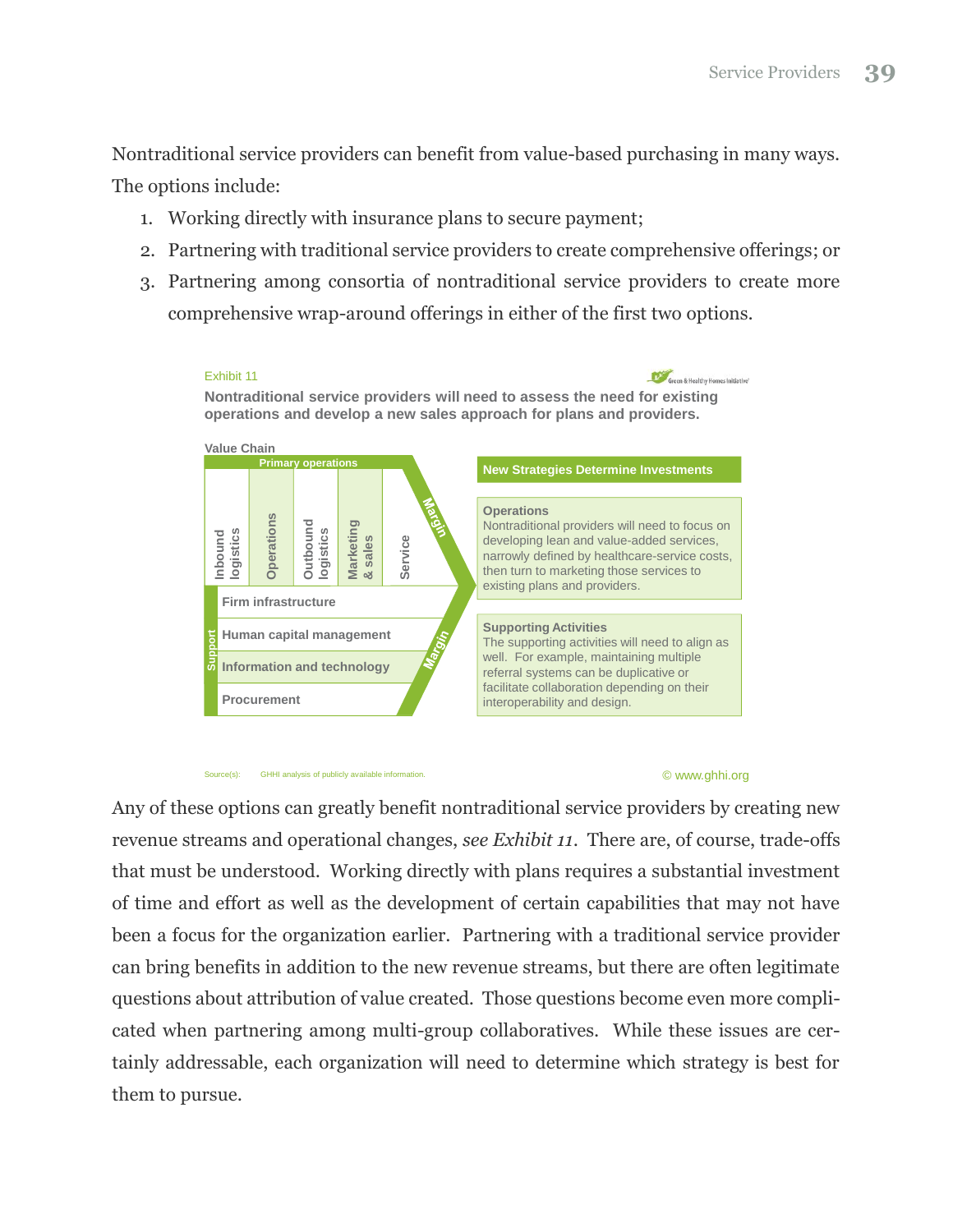# <span id="page-45-0"></span>Moving Forward

Where the current momentum looks to be bringing the United States healthcare system and what it means to the system participants.

While there is little certainty in the way the healthcare system in the United States will progress, the current trajectory creates many business and health opportunities. Those opportunities are dependent on advancing value-based purchasing on multiple fronts including regulatory enablement under current authorities. Regulators can create the right environment and market dynamics to drive cost-effective investments in health. Those purchasing health insurance can go a very long way to advance important opportunities through their own consumer choices. Insurance plans may have the biggest changes to make to fully realize the potential, but the plans may also have the most to gain. Traditional service providers will need to strategically reassess their value-add to the overall system and be prepared to change and blend revenue structures. Nontraditional service providers will have access to new revenue streams if they can align their revenue models with producing verifiable value measured in healthcare-services cost-savings.

A key issue at the intersection of health, healthcare, and funding is that a model of paying only for sick-care is incompatible with investing in health. Value-based purchasing changes that entirely by capturing the savings impact and monetizing investments in health. The issues of moving forward are how to successfully adapt to a new way of funding the system. New concepts of value and new approaches to business will drive the next generation of investments in health.

The future is not all roses for all parties involved. Major challenges are associated with how to build business operations around new funding models and how to determine appropriate payments. Even attributing impact between programs can be a major issue for parties as they develop sophistication in these areas. Also, many service providers will be faced with new forms of risk. Providers not only will need to take on much of the risk that programs will actually produce results, but during that time their own cash is on the line from running the programs and payment only happens after substantial time has passed.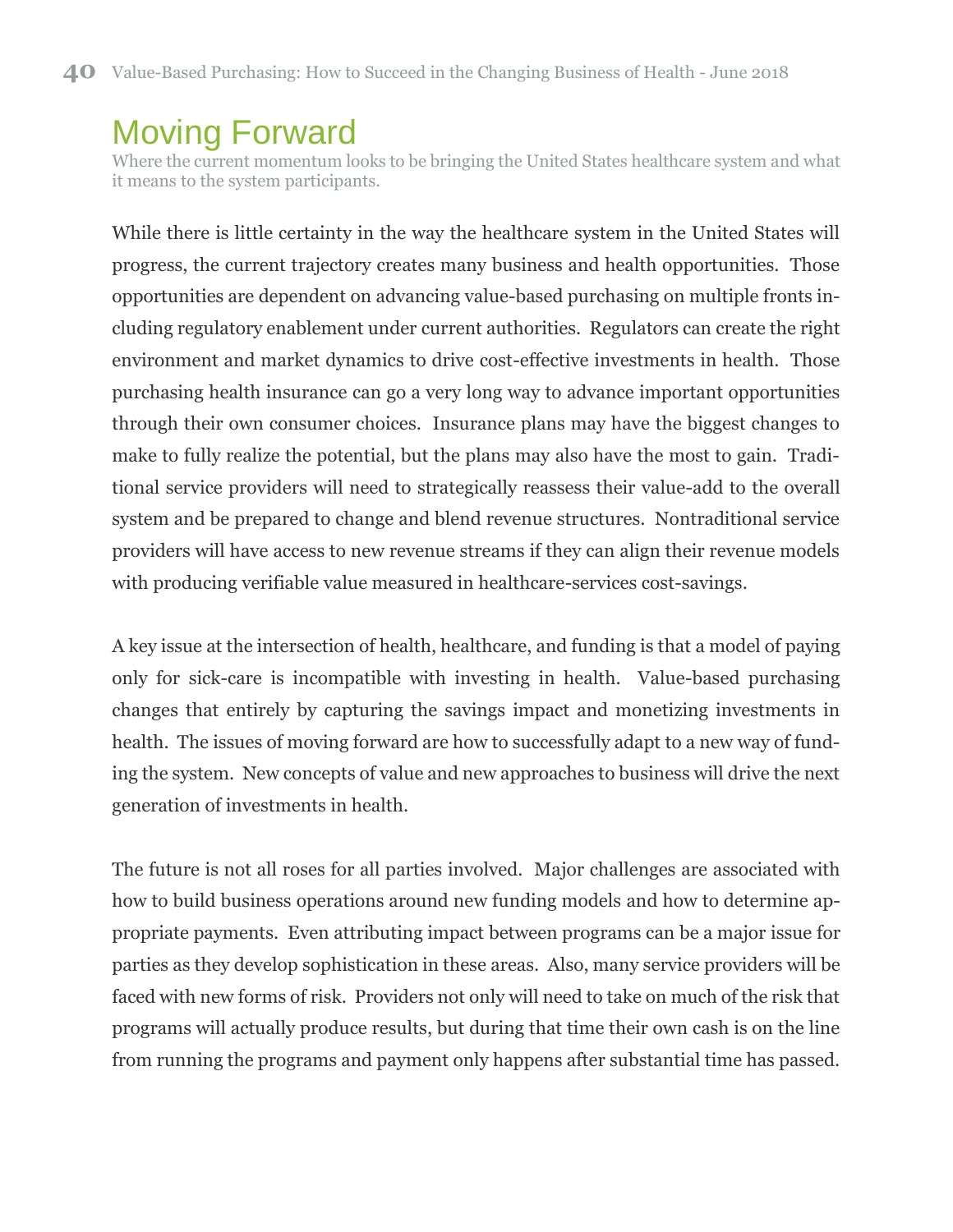Consider that for an asthma program, not only will a service provider need to secure access to claims, invest in the appropriate data analysis, develop a service-provider program, implement the program at scale – all using their own resources, but then they must wait for a full claims cycle of often a year or more, before they can try to determine an appropriate attribution of impact and then secure payment. While there are methods to mitigate these risks, the point is that value-based purchasing is a clear move in the right direction that will require new levels of sophistication in business model by all participating parties if they want to take full advantage of their new opportunities.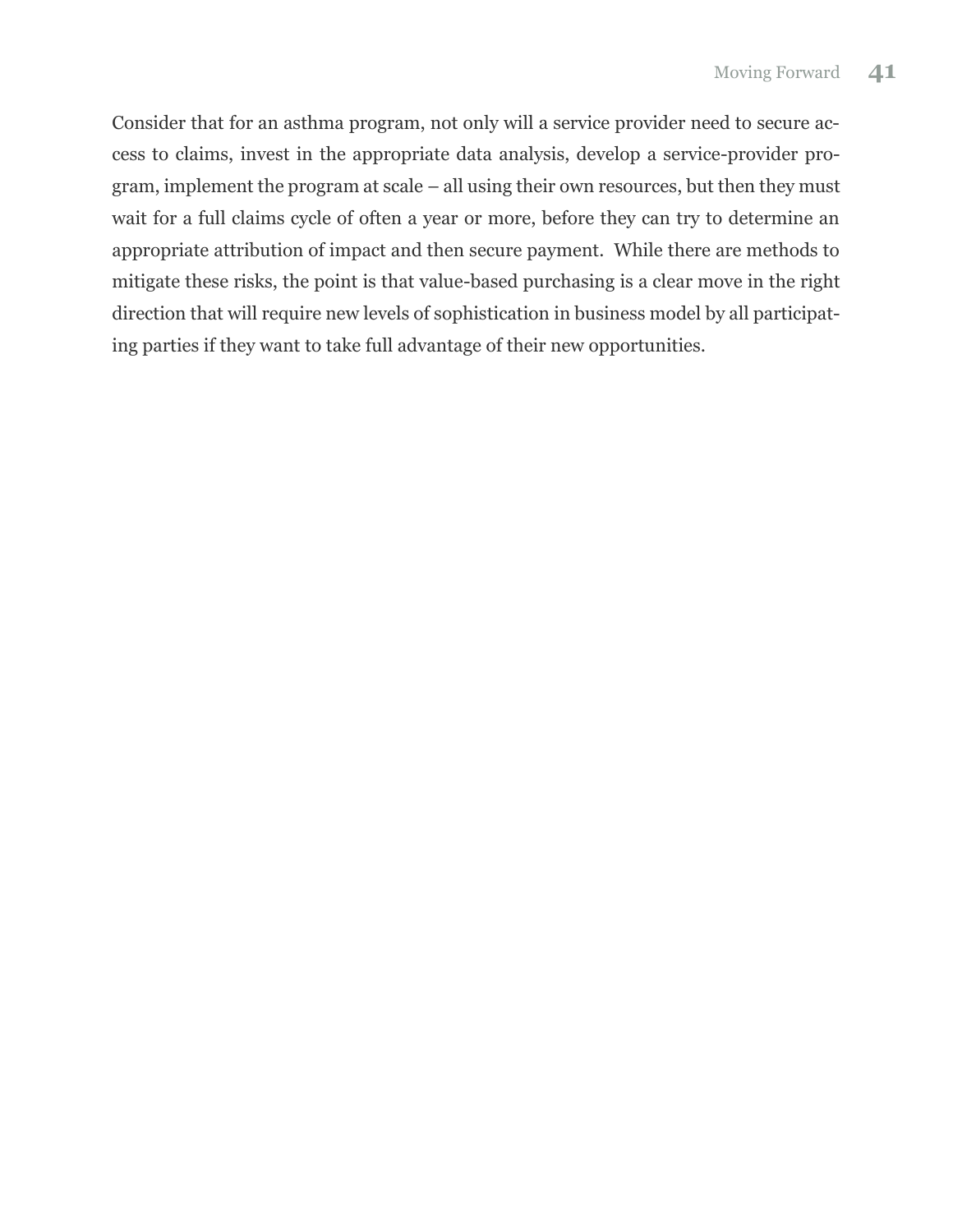# <span id="page-47-0"></span>**Bibliography**

- *Bradley, E.H., H. Sipsma, and L.A. Taylor. 2017. "American Health Care Paradox - High Spending on Health Care and Poor Health."* QJM: An International Journal of Medicine *(Oxford University Press) 110 (2). doi:10.1093/qjmed/hcw187.*
- *Butler, Stuart M., Dayna Bowen Matthew, and Marcela Cabello. 2017. "Re-balancing Medical and Social Spending to Promote Health: Increasing State Flexibility to Improve Health Through Housing."* The Brookings Insitution: Schaeffer Initiative Health Policy Solutions: Building Healthy Neighborhoods *(The Brookings Institution). https://www.brookings.edu/blog/upfront/2017/02/15/re-balancing-medical-and-social-spending-to-promotehealth-increasing-state-flexibility-to-improve-health-through-housing/.*
- *Centers for Medicare & Medicaid Services. 2016. "Medicaid and Children's Health Insurance Program (CHIP) Programs; Medicaid Managed Care, CHIP Delivered in Managed Care, and Revisions Related to Third Party Liability." Final Rule, Department of Health and Human Services, Washington.*
- *Department of Health and Human Services. 2016. "Medicaid and Children's Health Insurance Program (CHIP) Programs; Medicaid Managed Care, CHIP Delivered in Managed Care, and Revisions Related to Third Party Liability; Final Rule."* Federal Register*, May 06: 27,582-27,587.*
- *Kaiser Family Foundation. 2017.* State Health Facts: Health Insurance Coverage of the Total Population 2016. *Accessed Oct 16, 2017. https://www.kff.org/other/stateindicator/total-population/.*
- *Norton, Ruth Ann, and Brendan Wade Brown. 2014. "Green & Healthy Homes Initiative: Improving Health, Economic, and Social Outcomes Through Integrated Housing Intervention."* Environmental Justice *7(6): 151-157. doi:10.1089/env.2014.0033.*
- *Nurmagambetov, Tursynbek, Robin Kuwahara, and Paul Garbe. 2018. "The Economic Burden of Asthma in the United States, 2008-2013."* American Thorasic Society: